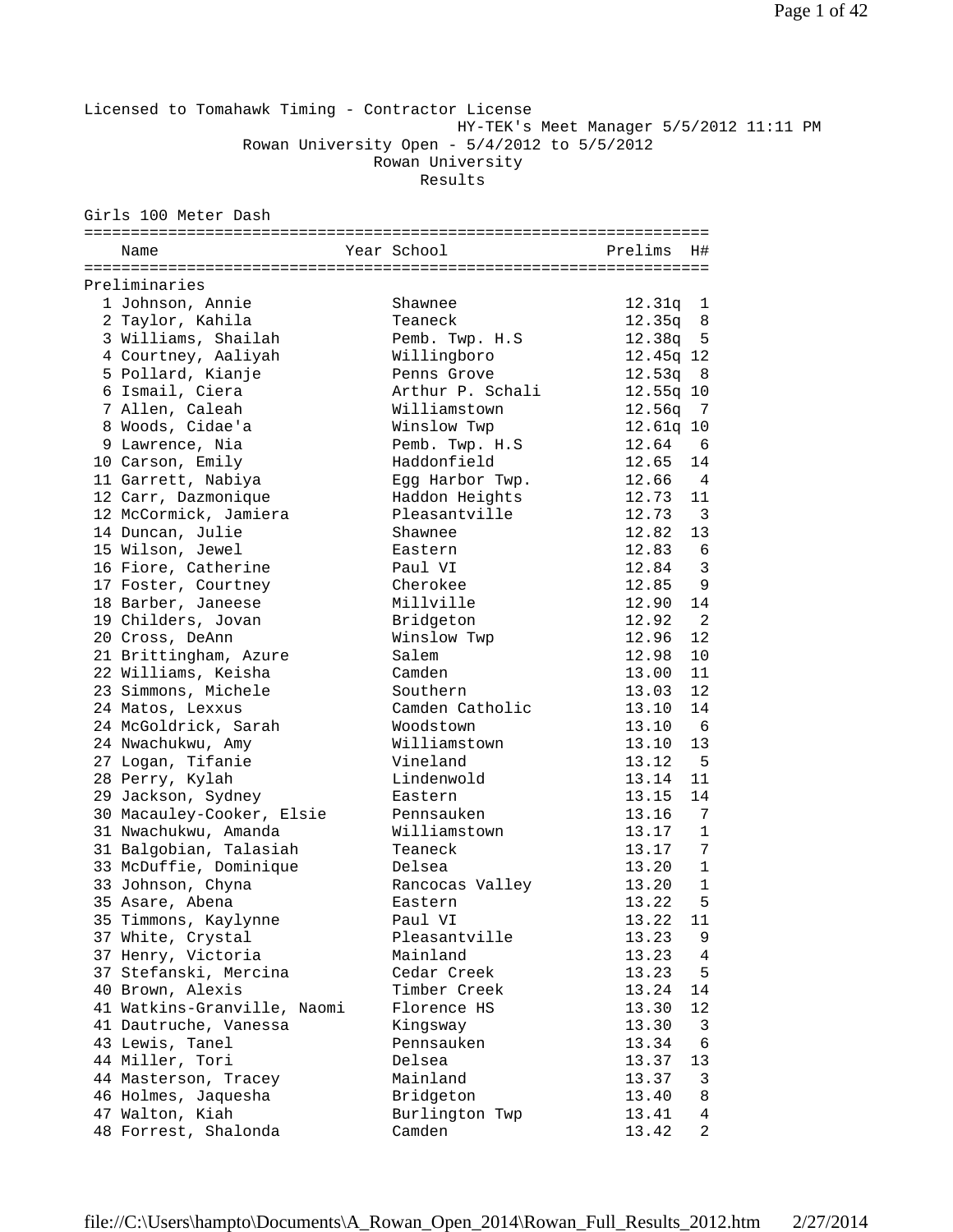| 49 Speller, Destiny     | Paul VI          | 13.43 | 13                       |
|-------------------------|------------------|-------|--------------------------|
| 49 Emanuel, Aanisah     | Teaneck          | 13.43 | 2                        |
| 51 Webster, Tamera      | Hammonton        | 13.44 | 5                        |
| 52 Perotti, Jaclyn      | Bernards         | 13.45 | 13                       |
| 52 Strauss, Jess        | Cherokee         | 13.45 | - 8                      |
| 54 Murphy, Taylor       | Bernards         | 13.46 | 9                        |
| 54 Taylor, Tierra       | Pemb. Twp. H.S   | 13.46 | 4                        |
| 56 Ledbetter, Cheyana   | Oakcrest         | 13.47 | 7                        |
| 56 Weems, Courtney      | Millville        | 13.47 | 10                       |
| 56 Maladra, Jenna       | Shawnee          | 13.47 | 7                        |
| 59 Stephens, Madison    | Absegami         | 13.48 | $\mathbf{1}$             |
| 59 Smith, Tamyra        | Bridgeton        | 13.48 | 9                        |
| 61 Long, Devon          | Arthur P. Schali | 13.52 | 6                        |
| 62 Fay, Kelly           | Southern         | 13.53 | 13                       |
| 63 Auerbacher, Maddy    | Bernards         | 13.56 | 1                        |
| 63 Tarves, Shannon      | Ocean City       | 13.56 | 4                        |
| 65 Grovatt, Katie       | Seneca           | 13.59 | 11                       |
| 66 Jamison, Olivia      | Camden Catholic  | 13.60 | 11                       |
| 67 Alba, Asya           | Delsea           | 13.62 | 5                        |
| 68 Wilcox, D'Yana       | Burlington Twp   | 13.65 | 4                        |
| 69 Nguyen, Tina         | Egg Harbor Twp.  | 13.67 | $\overline{2}$           |
| 70 Snyder, Rachel       | Kingsway         | 13.68 | $\overline{2}$           |
| 70 Holloway, Kirsten    | Pinelands Girls  | 13.68 | 9                        |
| 72 Iannone, Danielle    | Cherokee         | 13.69 | 10                       |
| 73 James, Shekynah      | Florence HS      | 13.76 | 10                       |
| 73 Brown, Danarose      | Pinelands Girls  | 13.76 | 8                        |
| 75 Walker, Cherieka     | Teaneck          | 13.77 | 6                        |
| 76 Hardy, Morgan        | Kingsway         | 13.78 | 9                        |
| 76 Shorter-Jones, Syndi | Florence HS      | 13.78 | 5                        |
| 78 Kanneh, Kinneh       | Pennsauken       | 13.80 | 13                       |
| 78 Tuitt, Otarah        | Glassboro High S | 13.80 | 7                        |
| 80 Belin, Cierra        | Delran           | 13.81 | 9                        |
| 80 Chung, Jade          | Rancocas Valley  | 13.81 | 10                       |
| 82 Zucca, Emily         | Woodstown        | 13.82 | 6                        |
| 83 Hargrove, Tiesha     | Millville        | 13.84 | 9                        |
| 83 Mendez, Ciara        | Willingboro      | 13.84 | 14                       |
| 85 Jernee, Jackie       | Ocean City       | 13.85 | $\overline{\phantom{a}}$ |
| 86 Jackson, Alexis      | Absegami         | 13.86 | 12                       |
| 87 Pleasant, D'Andra    | Vineland         | 13.87 | 15                       |
| 87 Tomasello, Aubree    | Oakcrest         | 13.87 | 8                        |
| 89 Enarusai, Erica      | Burlington Twp   | 13.89 | 5                        |
| 90 Lordan, Becca        | Burlington Twp   | 13.90 | 12                       |
| 90 Raymond, Alyssa      | Oakcrest         | 13.90 | 7                        |
| 92 Dixon, Ayanna        | CH West          | 13.95 | 8                        |
| 92 Reamer, Sierra       | Clearview        | 13.95 | 7                        |
| 94 Watson, Taylor       | Seneca           | 13.96 | 12                       |
| 95 Rider, Jasmin        | Egg Harbor Twp.  | 13.98 | 8                        |
| 96 Maisch, Jillian      | Clearview        | 14.02 | 6                        |
| 97 Lis, Kirsten         | Moorestown       | 14.05 | 2                        |
| 98 Freeman, Milaun      | Lindenwold       | 14.09 | 15                       |
| 99 Eckerle, Carolyn     | Holy Cross       | 14.15 | 3                        |
| 100 Rivers, Derkeisha   | Moorestown       | 14.16 | $\mathbf{3}$             |
| 101 Soffronoff, Natalie | Moorestown       | 14.19 | $\overline{4}$           |
| 102 White, Christina    | Cinnaminson      | 14.20 | $\mathbf{1}$             |
| 103 Ragland, Teylar     | Cedar Creek      | 14.22 | 14                       |
| 104 Jones, Talia        | CH West          | 14.27 | 2                        |
| 105 Dennis, Yakira      | Timber Creek     | 14.28 | 11                       |
| 106 Garthwaite, Hailey  | Seneca           | 14.32 | 3                        |
| 107 Smiley, Melissa     | Holy Cross       | 14.45 | $10 \,$                  |
| 108 Paterson, Jalynn    | Timber Creek     | 14.67 | 13                       |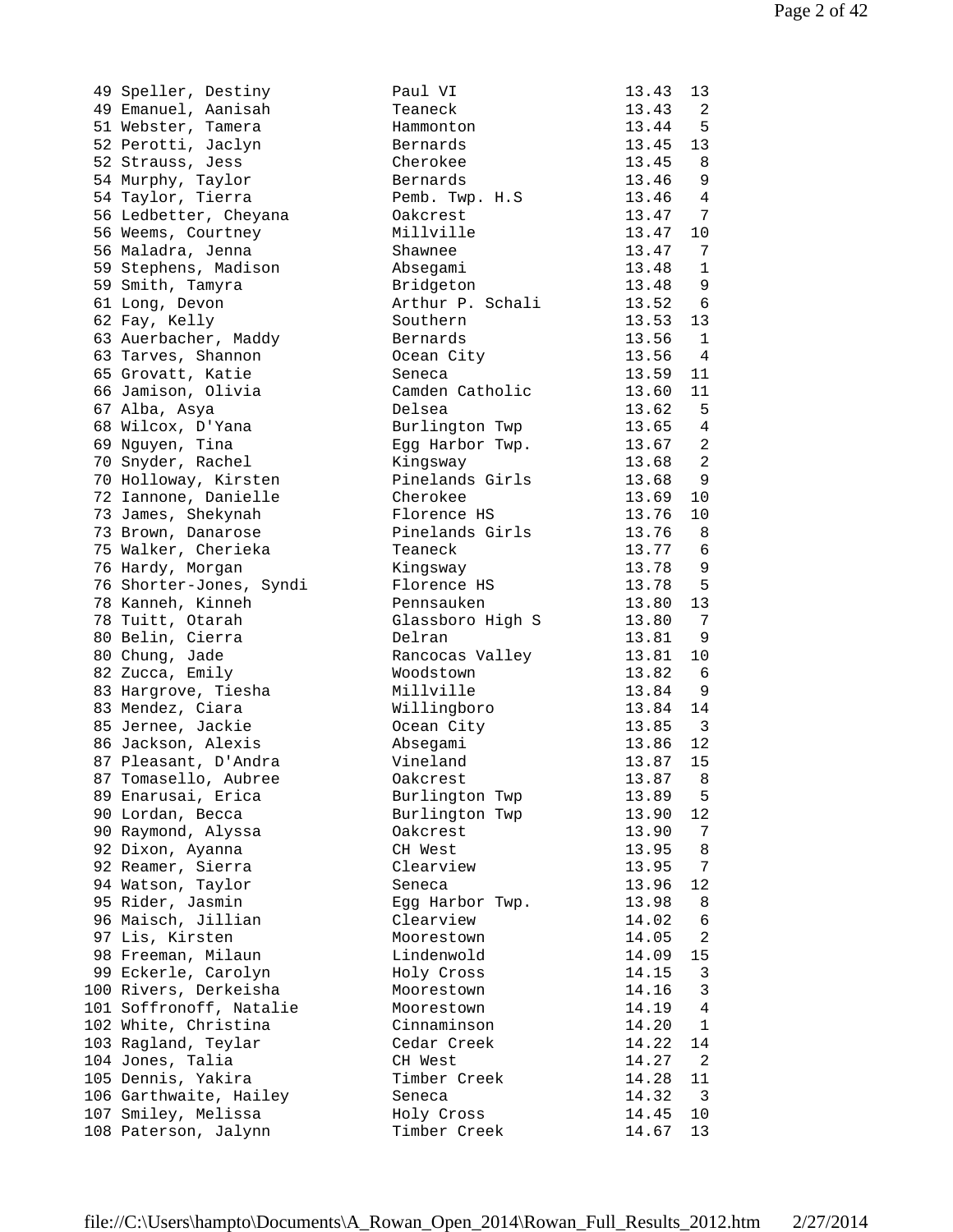|        | 109 Thierry, Camilah<br>110 Good, Shakeeria<br>111 Jones, Janae<br>111 Beaufils, Aleesha<br>113 Grantham, Adrianna<br>-- Kluger, Amber<br>Girls 100 Meter Dash | Rancocas Valley<br>Lindenwold<br>Holy Cross<br>Absegami<br>Timber Creek<br>Mainland | 14.79<br>14.87<br>14.88<br>14.88<br>15.81<br>DQ. | 4<br>14<br>11<br>12<br>15<br>2 | 5 events |
|--------|----------------------------------------------------------------------------------------------------------------------------------------------------------------|-------------------------------------------------------------------------------------|--------------------------------------------------|--------------------------------|----------|
|        | Name                                                                                                                                                           | Year School                                                                         | Finals                                           |                                |          |
|        |                                                                                                                                                                |                                                                                     |                                                  |                                |          |
| Finals |                                                                                                                                                                | Shawnee                                                                             |                                                  |                                |          |
|        | 1 Johnson, Annie<br>2 Taylor, Kahila                                                                                                                           | Teaneck                                                                             | 12.13<br>12.14                                   |                                |          |
|        | 3 Allen, Caleah                                                                                                                                                | Williamstown                                                                        | 12.40                                            |                                |          |
|        | 4 Pollard, Kianje                                                                                                                                              | Penns Grove                                                                         | 12.42                                            |                                |          |
|        | 5 Williams, Shailah                                                                                                                                            | Pemb. Twp. H.S                                                                      | 12.43                                            |                                |          |
|        | 6 Courtney, Aaliyah                                                                                                                                            | Willingboro                                                                         | 12.47                                            |                                |          |
|        | 7 Woods, Cidae'a                                                                                                                                               | Winslow Twp                                                                         | 12.80                                            |                                |          |
|        | Preliminaries                                                                                                                                                  |                                                                                     |                                                  |                                |          |
|        | 6 Ismail, Ciera                                                                                                                                                | Arthur P. Schali                                                                    |                                                  |                                |          |
|        | 9 Lawrence, Nia                                                                                                                                                | Pemb. Twp. H.S                                                                      |                                                  |                                |          |
|        | 10 Carson, Emily                                                                                                                                               | Haddonfield                                                                         |                                                  |                                |          |
|        | 11 Garrett, Nabiya                                                                                                                                             | Egg Harbor Twp.                                                                     |                                                  |                                |          |
|        | 12 Carr, Dazmonique                                                                                                                                            | Haddon Heights<br>Pleasantville                                                     |                                                  |                                |          |
|        | 12 McCormick, Jamiera<br>14 Duncan, Julie                                                                                                                      | Shawnee                                                                             |                                                  |                                |          |
|        | 15 Wilson, Jewel                                                                                                                                               | Eastern                                                                             |                                                  |                                |          |
|        | 16 Fiore, Catherine                                                                                                                                            | Paul VI                                                                             |                                                  |                                |          |
|        | 17 Foster, Courtney                                                                                                                                            | Cherokee                                                                            |                                                  |                                |          |
|        | 18 Barber, Janeese                                                                                                                                             | Millville                                                                           |                                                  |                                |          |
|        | 19 Childers, Jovan                                                                                                                                             | Bridgeton                                                                           |                                                  |                                |          |
|        | 20 Cross, DeAnn                                                                                                                                                | Winslow Twp                                                                         |                                                  |                                |          |
|        | 21 Brittingham, Azure                                                                                                                                          | Salem                                                                               |                                                  |                                |          |
|        | 22 Williams, Keisha                                                                                                                                            | Camden                                                                              |                                                  |                                |          |
|        | 23 Simmons, Michele                                                                                                                                            | Southern                                                                            |                                                  |                                |          |
|        | 24 Matos, Lexxus                                                                                                                                               | Camden Catholic                                                                     |                                                  |                                |          |
|        | 24 McGoldrick, Sarah                                                                                                                                           | Woodstown                                                                           |                                                  |                                |          |
|        | 24 Nwachukwu, Amy                                                                                                                                              | Williamstown                                                                        |                                                  |                                |          |
|        | 27 Logan, Tifanie                                                                                                                                              | Vineland<br>Lindenwold                                                              |                                                  |                                |          |
|        | 28 Perry, Kylah<br>29 Jackson, Sydney                                                                                                                          | Eastern                                                                             |                                                  |                                |          |
|        | 30 Macauley-Cooker, Elsie                                                                                                                                      | Pennsauken                                                                          |                                                  |                                |          |
|        | 31 Nwachukwu, Amanda                                                                                                                                           | Williamstown                                                                        |                                                  |                                |          |
|        | 31 Balgobian, Talasiah                                                                                                                                         | Teaneck                                                                             |                                                  |                                |          |
|        | 33 McDuffie, Dominique                                                                                                                                         | Delsea                                                                              |                                                  |                                |          |
|        | 33 Johnson, Chyna                                                                                                                                              | Rancocas Valley                                                                     |                                                  |                                |          |
|        | 35 Asare, Abena                                                                                                                                                | Eastern                                                                             |                                                  |                                |          |
|        | 35 Timmons, Kaylynne                                                                                                                                           | Paul VI                                                                             |                                                  |                                |          |
|        | 37 White, Crystal                                                                                                                                              | Pleasantville                                                                       |                                                  |                                |          |
|        | 37 Henry, Victoria                                                                                                                                             | Mainland                                                                            |                                                  |                                |          |
|        | 37 Stefanski, Mercina                                                                                                                                          | Cedar Creek                                                                         |                                                  |                                |          |
|        | 40 Brown, Alexis                                                                                                                                               | Timber Creek                                                                        |                                                  |                                |          |
|        | 41 Watkins-Granville, Naomi<br>41 Dautruche, Vanessa                                                                                                           | Florence HS                                                                         |                                                  |                                |          |
|        | 43 Lewis, Tanel                                                                                                                                                | Kingsway<br>Pennsauken                                                              |                                                  |                                |          |
|        | 44 Miller, Tori                                                                                                                                                | Delsea                                                                              |                                                  |                                |          |
|        | 44 Masterson, Tracey                                                                                                                                           | Mainland                                                                            |                                                  |                                |          |
|        | 46 Holmes, Jaquesha                                                                                                                                            | Bridgeton                                                                           |                                                  |                                |          |
|        | 47 Walton, Kiah                                                                                                                                                | Burlington Twp                                                                      |                                                  |                                |          |
|        |                                                                                                                                                                |                                                                                     |                                                  |                                |          |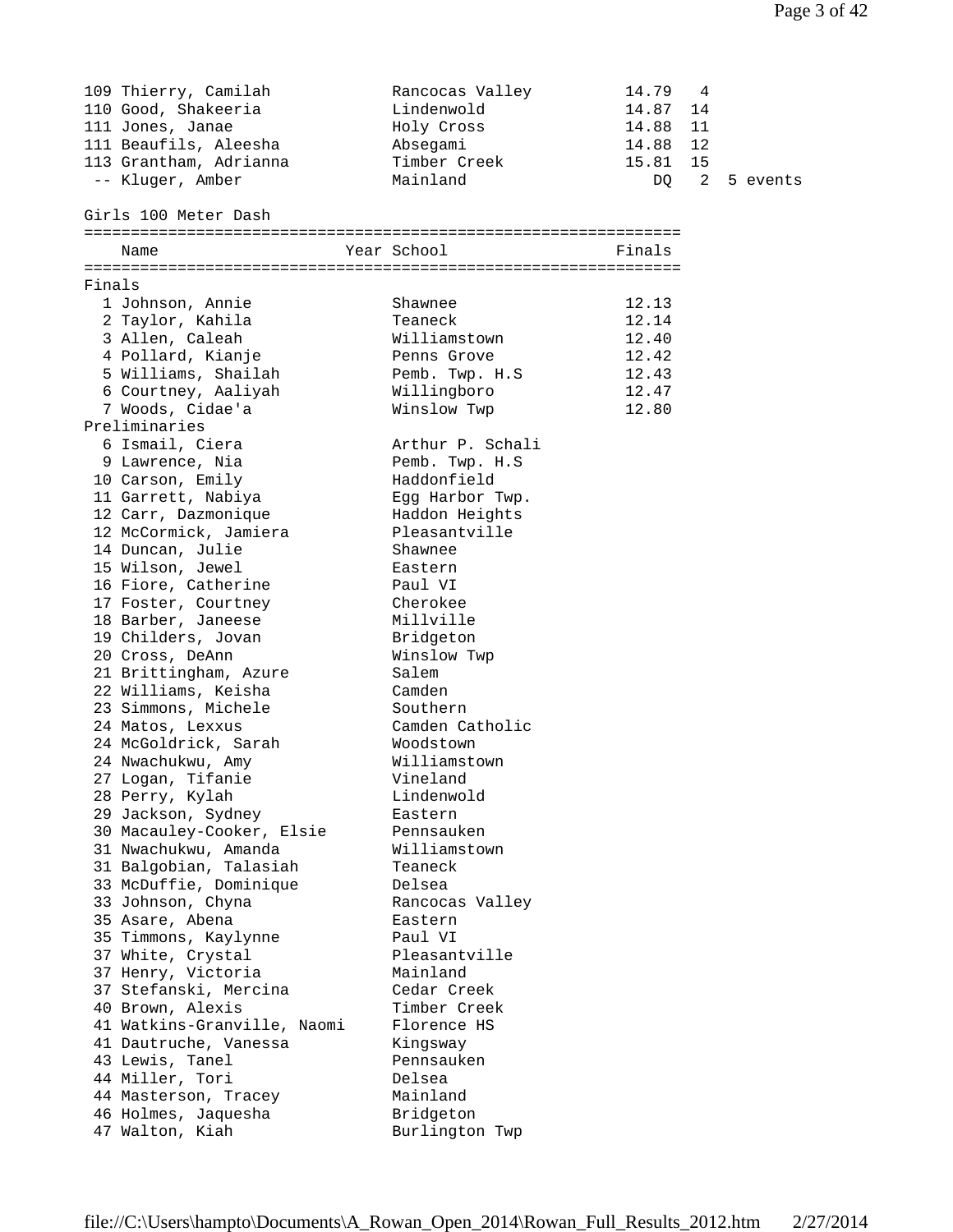48 Forrest, Shalonda Camden 49 Speller, Destiny Paul VI 49 Emanuel, Aanisah Teaneck 51 Webster, Tamera **Hammonton** 52 Perotti, Jaclyn Bernards 52 Strauss, Jess Cherokee 54 Murphy, Taylor **Bernards**  54 Taylor, Tierra Pemb. Twp. H.S 56 Ledbetter, Cheyana Oakcrest 56 Weems, Courtney Millville 56 Maladra, Jenna Shawnee 59 Stephens, Madison Absegami 59 Smith, Tamyra Bridgeton 61 Long, Devon Arthur P. Schali 62 Fay, Kelly Southern 63 Auerbacher, Maddy Bernards 63 Tarves, Shannon Ocean City 65 Grovatt, Katie Seneca 66 Jamison, Olivia Camden Catholic 67 Alba, Asya Delsea 68 Wilcox, D'Yana Burlington Twp 69 Nguyen, Tina Egg Harbor Twp. 70 Snyder, Rachel Kingsway 70 Holloway, Kirsten Pinelands Girls 72 Iannone, Danielle Cherokee 73 James, Shekynah Mandara Plorence HS 73 Brown, Danarose **Pinelands Girls**  75 Walker, Cherieka Teaneck 76 Hardy, Morgan **Kingsway** 76 Shorter-Jones, Syndi Florence HS 78 Kanneh, Kinneh Pennsauken 78 Tuitt, Otarah Glassboro High S 80 Belin, Cierra Delran 80 Chung, Jade Rancocas Valley 82 Zucca, Emily Moodstown 83 Hargrove, Tiesha Millville 83 Mendez, Ciara (Willingboro 85 Jernee, Jackie Coopan City 86 Jackson, Alexis Absegami 87 Pleasant, D'Andra Vineland 87 Tomasello, Aubree Oakcrest 89 Enarusai, Erica Burlington Twp 90 Lordan, Becca Burlington Twp 90 Raymond, Alyssa Oakcrest 92 Dixon, Ayanna CH West 92 Reamer, Sierra Clearview 94 Watson, Taylor Seneca 95 Rider, Jasmin Egg Harbor Twp. 96 Maisch, Jillian Clearview 97 Lis, Kirsten Moorestown 98 Freeman, Milaun and Lindenwold 99 Eckerle, Carolyn Holy Cross 100 Rivers, Derkeisha Moorestown 101 Soffronoff, Natalie Moorestown 102 White, Christina Cinnaminson 103 Ragland, Teylar Contain Cedar Creek 104 Jones, Talia CH West 105 Dennis, Yakira Timber Creek 106 Garthwaite, Hailey Seneca 107 Smiley, Melissa and Holy Cross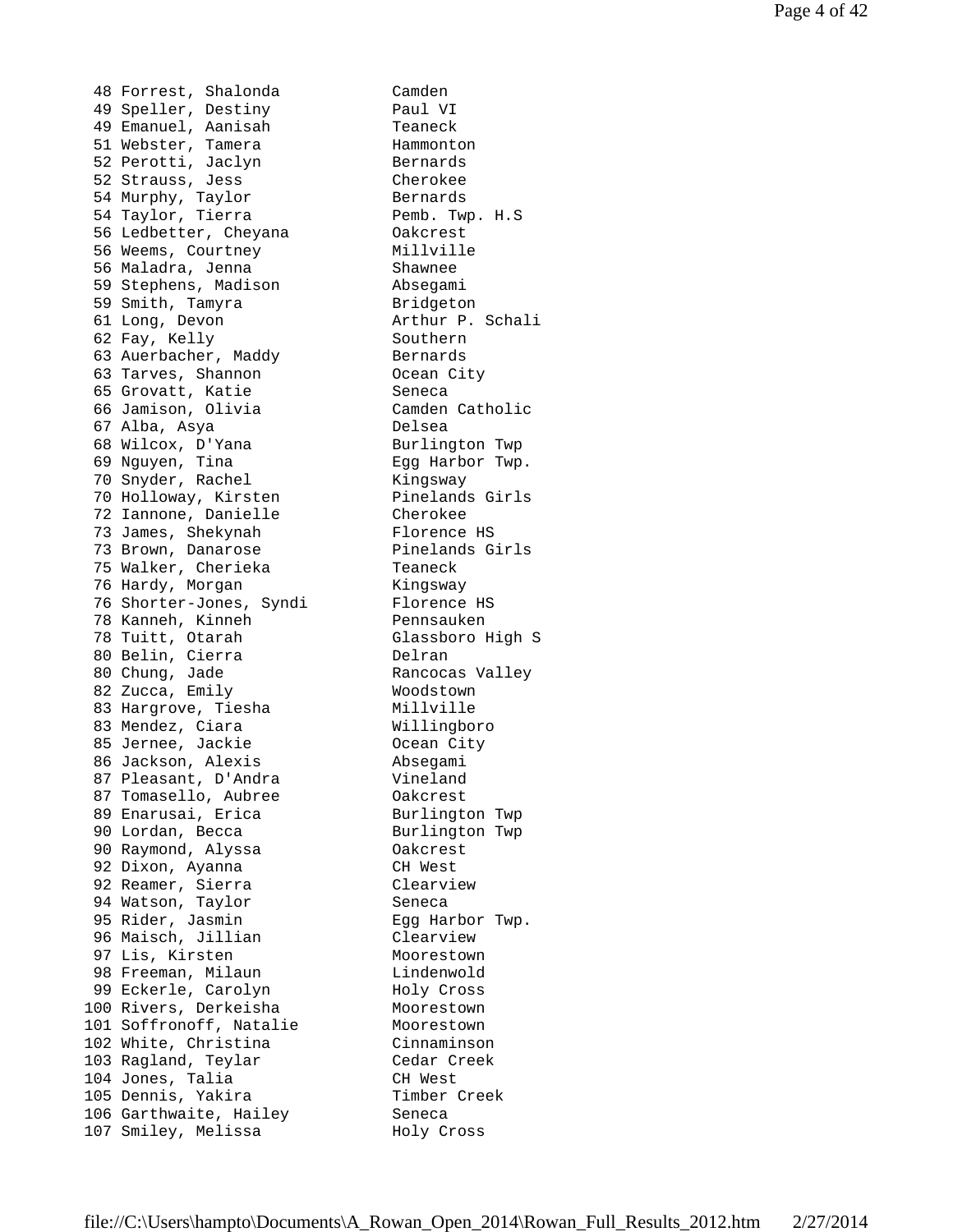|        | 108 Paterson, Jalynn      | Timber Creek     |           |     |
|--------|---------------------------|------------------|-----------|-----|
|        | 109 Thierry, Camilah      | Rancocas Valley  |           |     |
|        | 110 Good, Shakeeria       | Lindenwold       |           |     |
|        | 111 Jones, Janae          | Holy Cross       |           |     |
|        | 111 Beaufils, Aleesha     | Absegami         |           |     |
|        | 113 Grantham, Adrianna    | Timber Creek     |           |     |
|        | -- Kluger, Amber          | Mainland         |           |     |
|        |                           |                  |           |     |
|        | Girls 200 Meter Dash      |                  |           |     |
|        | Name                      | Year School      | Finals H# |     |
|        |                           |                  |           |     |
| Finals |                           |                  |           |     |
|        | 1 Johnson, Annie          | Shawnee          | 24.98     | 16  |
|        | 2 Dowe, Faleesha          | Penns Grove      | 25.59     | 17  |
|        | 3 Williams, Shailah       | Pemb. Twp. H.S   | 25.63     | 16  |
|        | 4 Pollard, Kianje         | Penns Grove      | 25.74     | 16  |
|        | 5 Allen, Caleah           | Williamstown     | 26.02     | 16  |
|        | 6 Carr, Dazmonique        | Haddon Heights   | 26.10     | 16  |
|        | 7 Lawrence, Nia           | Pemb. Twp. H.S   | 26.11     | 17  |
|        | 8 Cross, DeAnn            | Winslow Twp      | 26.13     | 17  |
|        | 9 Courtney, Aaliyah       | Willingboro      | 26.24     | 17  |
|        | 10 Garrett, Nabiya        | Egg Harbor Twp.  | 26.33     | 16  |
|        | 11 Robinson, Torie        | Winslow Twp      | 26.44     | 15  |
|        | 12 McCormick, Jamiera     | Pleasantville    | 26.55     | 14  |
|        | 13 Williams, Keisha       | Camden           | 26.58     | 17  |
|        | 14 Fiore, Catherine       | Paul VI          | 26.63     | 14  |
|        | 15 Jarvis, Nadia          | Holy Spirit      | 26.75     | 17  |
|        | 16 White, Tiara           | Egg Harbor Twp.  | 26.83     | 15  |
|        | 17 Brittingham, Azure     | Salem            | 26.86     | 14  |
|        | 17 Barber, Janeese        | Millville        | 26.86     | 14  |
|        |                           | Arthur P. Schali | 26.86     | 10  |
|        | 17 Koomson, Josephina     |                  |           |     |
|        | 20 Nwachukwu, Amy         | Williamstown     | 26.88     | 14  |
|        | 21 Childers, Jovan        | Bridgeton        | 26.93     | 17  |
|        | 21 Cooper, Thaila         | Kingsway         | 26.93     | 13  |
|        | 21 Perotti, Jaclyn        | Bernards         | 26.93     | 11  |
|        | 24 Lloyd, Andreya         | Lindenwold       | 27.03     | 11  |
|        | 25 Nwachukwu, Amanda      | Williamstown     | 27.12     | 11  |
|        | 26 Furlow, Paige          | Timber Creek     | 27.20     | 16  |
|        | 27 McDuffie, Dominique    | Delsea           | 27.21 15  |     |
|        | 27 Matos, Lexxus          | Camden Catholic  | 27.21     | 12  |
|        | 29 Davis, Daijah          | Timber Creek     | 27.26     | 17  |
|        | 30 Pinto, Nicole          | West Deptford    | 27.30     | 15  |
|        | 30 Balgobian, Talasiah    | Teaneck          | 27.30     | 14  |
|        | 32 Sanchez, Anyssa        | Sterling         | 27.31     | - 6 |
|        | 33 Dautruche, Vanessa     | Kingsway         | 27.36     | 11  |
|        | 34 McGoldrick, Sarah      | Woodstown        | 27.41     | - 9 |
|        | 35 Macauley-Cooker, Elsie | Pennsauken       | 27.42     | 13  |
|        | 36 Brown, Alexis          | Timber Creek     | 27.44     | 13  |
|        | 37 Byrd, Asia             | Delsea           | 27.47     | 13  |
|        | 38 Freshnock, Devon       | Middletown North | 27.49     | 15  |
|        | 39 Duncan, Julie          | Shawnee          | 27.53     | 15  |
|        | 39 Strauss, Jess          | Cherokee         | 27.53     | 14  |
|        | 41 Bangura, Nadia         | Pemb. Twp. H.S   | 27.58     | 11  |
|        | 41 Lewis, Tanel           | Pennsauken       | 27.58     | 13  |
|        | 43 Russell, Tajon         | Woodstown        | 27.60     | 12  |
|        | 44 Miller, Tori           | Delsea           | 27.63     | 10  |
|        | 45 Henry, Victoria        | Mainland         | 27.64     | 13  |
|        | 45 Fay, Kelly             | Southern         | 27.64     | - 8 |
|        | 47 Arroyo, Annzoley       | Camden           | 27.71     | 15  |
|        |                           |                  |           |     |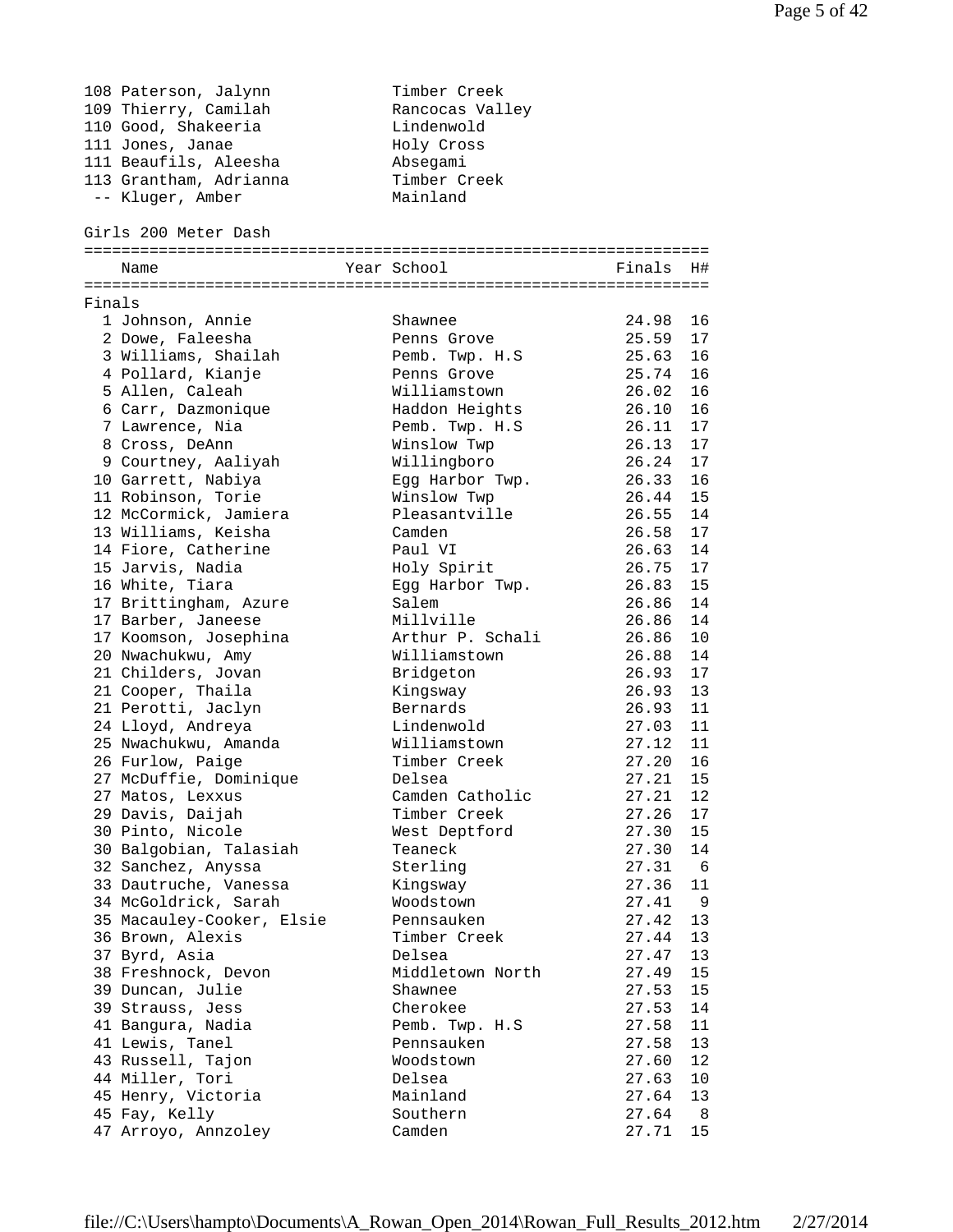| 48 Baccare, Grace                            | Haddonfield          | 27.76          | 11                               |
|----------------------------------------------|----------------------|----------------|----------------------------------|
| 49 McGinnis, Shannon                         | Cinnaminson          | 27.80          | 7                                |
| 50 Ledbetter, Cheyana                        | Oakcrest             | 27.81          | 9                                |
| 51 Stephens, Madison                         | Absegami             | 27.85          | 9                                |
| 52 Harris, Loren                             | Kingsway             | 27.88          | 10                               |
| 53 Pascocello, Erica                         | Haddonfield          | 27.90          | 12                               |
| 54 White, Christina                          | Cinnaminson          | 27.92          | 8                                |
| 55 Miller, Lauren                            | Cherry Hill East     | 27.93          | 4                                |
| 56 Webster, Tamera                           | Hammonton            | 27.94          | $7\phantom{.0}$                  |
| 57 Walker, Cherieka                          | Teaneck              | 28.03          | $5^{\circ}$                      |
| 58 Smith, Tamyra                             | Bridgeton            | 28.04          | 15                               |
| 59 Jamison, Olivia                           | Camden Catholic      | 28.05          | $\mathbf{1}$                     |
| 60 Mendez, Ciara                             | Willingboro          | 28.13          | 13                               |
| 61 Iannone, Danielle                         | Cherokee             | 28.16          | 8                                |
| 61 Kanneh, Kinneh                            | Pennsauken           | 28.16          | 8                                |
| 61 Mayo, Julia                               | Paul VI              | 28.16          | 9                                |
| 64 Tarves, Shannon                           | Ocean City           | 28.17          | $7\phantom{.0}$                  |
| 64 White, Crystal                            | Pleasantville        | 28.17          | - 8                              |
| 66 Wilcox, D'Yana                            | Burlington Twp       | 28.19          | 13                               |
| 67 McShane, Kristen                          | Paul VI              | 28.20          | 10                               |
| 68 Rountree, Desiree                         | Haddon Heights       | 28.24          | 11                               |
| 69 Aabid, Hadiyah                            | Pleasantville        | 28.25          | 10                               |
| 70 Masterson, Tracey                         | Mainland             | 28.27          | -9                               |
| 71 Zingarelli, Brianna                       | Southern             | 28.29          | - 5                              |
| 71 Auerbacher, Maddy                         | Bernards             | 28.29          | 10                               |
| 73 Stanley, Christina                        | Cherry Hill East     | 28.32          | 6                                |
| 74 DiSalvatore, Dominica                     | Haddon Heights       | 28.33          | $7\phantom{.0}$                  |
| 74 Watson, Taylor                            | Seneca               | 28.33          | 9                                |
| 76 Ingram, Destiny                           | Cedar Creek          | 28.34          | 12                               |
| 77 Brown, Tiah                               | Vineland             | 28.35          | 10                               |
| 78 Patterson, Tavonja                        | Salem                | 28.37          | 12                               |
| 79 Metzgar, Rachel                           | Shawnee              | 28.42          | - 6                              |
| 80 Dennis, Yakira                            | Timber Creek         | 28.45          | 6                                |
| 81 Turnquist, Charity                        | Rancocas Valley      | 28.47          | 8                                |
| 82 Harrison, Ashley                          | Cherokee             | 28.50          | 8                                |
| 83 Jarolman, Lindsey                         | Absegami             | 28.51          | 4                                |
| 83 Johnson, Kailah                           | Haddon Heights       | 28.51          | 9                                |
| 85 Reamer, Sierra                            | Clearview            | 28.59          | $\overline{4}$                   |
| 86 Shorter-Jones, Syndi                      | Florence HS          | 28.61          | 2                                |
| 87 James, Shekynah                           | Florence HS          | 28.62          | $7\phantom{.}$                   |
| 87 Enarusai, Erica                           | Burlington Twp       | 28.62          | 12                               |
| 89 Felder, Ebony                             | Sterling             | 28.63          | 7                                |
| 90 Aharoni, Danielle                         | Bernards             | 28.73          | 6                                |
| 91 Emanuel, Aanisah                          | Teaneck              | 28.82          | 9                                |
| 92 Tomasello, Aubree                         | Oakcrest             | 28.84          | $\sqrt{6}$                       |
| 93 O'Rourke, Darby                           | Cherry Hill East     | 28.87          | $\mathfrak{Z}$                   |
| 94 Eckerle, Carolyn                          | Holy Cross           | 28.88          | 5                                |
| 95 Dare, Amanda                              | Middletown North     | 28.89          | $\overline{4}$                   |
| 96 Jones, Deja                               | Rancocas Valley      | 29.03          | 5<br>$\mathbf{3}$                |
| 96 Wuko, Rachel                              | Wildwood Cath.       | 29.03          |                                  |
| 98 Brown, Diamond                            | Lindenwold           | 29.07          | $7\phantom{.}$<br>$\overline{a}$ |
| 99 McKenna, Natalie                          | Ocean City           | 29.09          |                                  |
| 100 Garthwaite, Hailey<br>101 Smith, Chantel | Seneca               | 29.10<br>29.16 | 8<br>5                           |
| 102 Simmons, Tatyana                         | Pennsauken<br>Camden | 29.19          | $\overline{a}$                   |
| 103 Pleasant, D'Andra                        | Vineland             | 29.22          | 7                                |
| 104 Smiley, Melissa                          | Holy Cross           | 29.24          | 3                                |
| 105 McGowan, Shannon                         | Sterling             | 29.33          | 4                                |
| 106 Mimms, Jailynn                           | Rancocas Valley      | 29.43          | 4                                |
| 107 Fussell, Dajau                           | Camden Catholic      | 29.44          | 5                                |
|                                              |                      |                |                                  |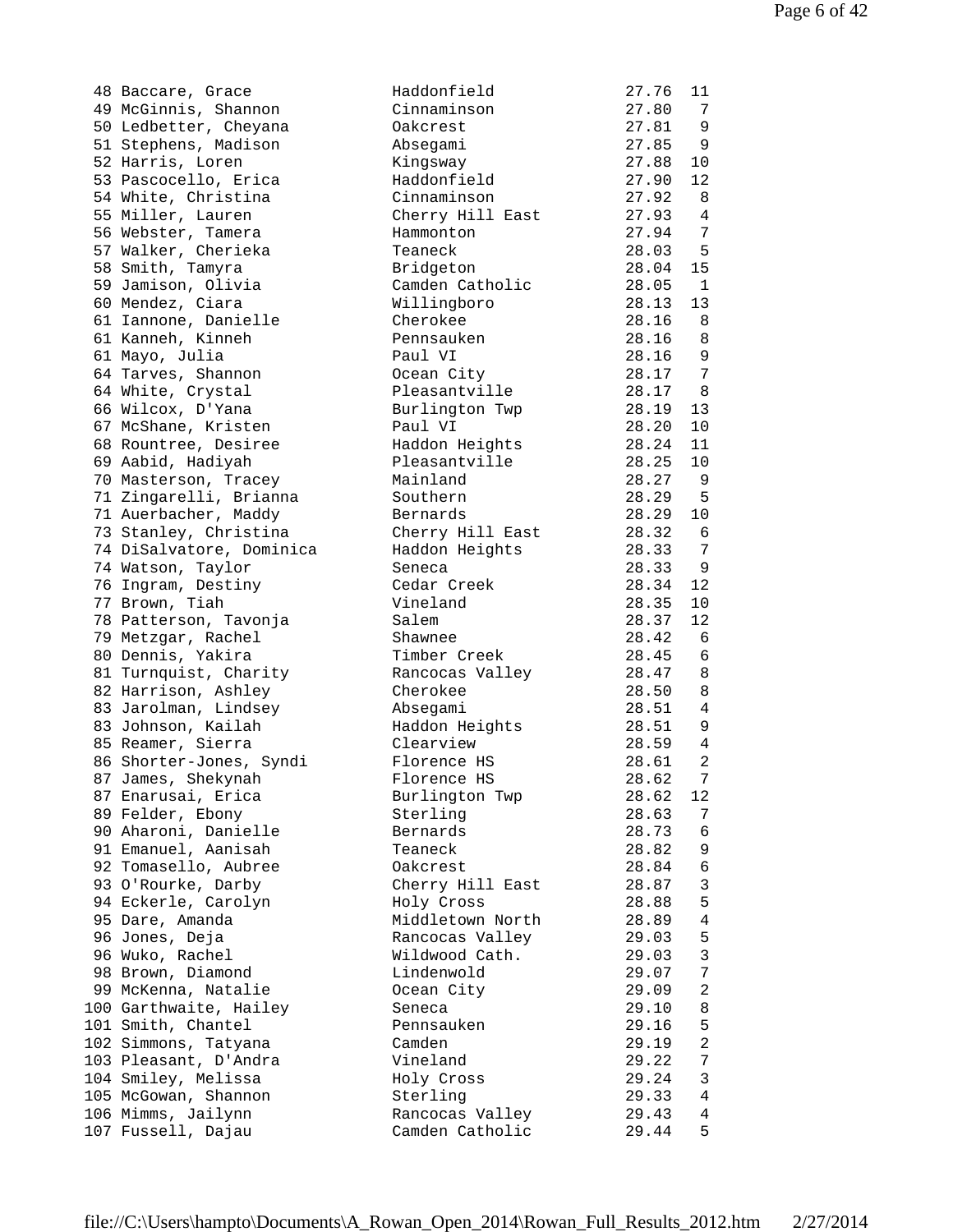| 107 Dixon, Ayanna           | CH West          | 29.44    | 3                          |          |
|-----------------------------|------------------|----------|----------------------------|----------|
| 109 Zucca, Emily            | Woodstown        | 29.45    | 5                          |          |
| 110 Soffronoff, Natalie     | Moorestown       | 29.52    | 4                          |          |
| 111 Jones, Talia            | CH West          | 29.64    | 3                          |          |
| 112 Jernee, Jackie          | Ocean City       | 29.66    | 6                          |          |
| 112 Sacchetti, Hayley       | Absegami         | 29.66    | 1                          |          |
| 114 Holmes, Jaquesha        | Bridgeton        | 29.79    | 11                         |          |
| 115 Gazzara, Kelsey         | Hammonton        | 29.84    | $\overline{a}$             |          |
| 116 Santos, Sydney          | Moorestown       | 30.00    | $\overline{4}$             |          |
| 117 Forte, Savannah         | Middletown North | 30.11    | 3                          |          |
| 118 Cohen, Devinne          | Oakcrest         | 30.20    | 3                          |          |
| 119 O'Brien, Kalyn          | Seneca           | 30.27    | 3                          |          |
|                             |                  | 30.31    | 2                          |          |
| 120 DeMarco, Sierra         | Hammonton        |          |                            |          |
| 121 Garrison, Jennifer      | Moorestown       | 30.65    | 5                          |          |
| 122 Weaver, Christina       | Timber Creek     | 31.31    | $\mathbf{1}$               |          |
| 123 Walden, asia            | Lindenwold       | 31.49    | 2                          |          |
| -- Kluger, Amber            | Mainland         | DQ       | 14                         | 5 Events |
| Girls 400 Meter Dash        |                  |          |                            |          |
| Name                        | Year School      | Finals   | H#                         |          |
|                             |                  |          |                            |          |
| 1 Dowe, Faleesha            | Penns Grove      | 56.25    | 15                         |          |
| 2 Woodards, Ashley          | Delsea           | 56.90 15 |                            |          |
| 3 Williams, Shailah         | Pemb. Twp. H.S   | 57.56    | 15                         |          |
| 4 Cooper, Thaila            | Kingsway         | 58.11    | 15                         |          |
| 5 Isekenegbe, Antionette    | Vineland         | 58.88    | 14                         |          |
| 6 Grovatt, Katie            | Seneca           | 59.02    | 14                         |          |
| 7 Hummell, Maddie           | Holy Cross       | 59.16    | 15                         |          |
| 8 Bonnet, Carly             | Haddonfield      | 59.27    | 14                         |          |
| 9 Gerald, Ashley            | Egg Harbor Twp.  | 59.33    | 14                         |          |
| 10 Pierce, Breshae          | Timber Creek     | 59.34    | 15                         |          |
|                             |                  |          |                            |          |
| 11 Jarvis, Nadia            | Holy Spirit      | 59.70    | 15                         |          |
| 12 Simmons, Michele         | Southern         | 1:00.05  | 15                         |          |
| 13 Courtney, Aaliyah        | Willingboro      | 1:00.51  | $\overline{\phantom{0}}^2$ |          |
| 14 Baccare, Grace           | Haddonfield      | 1:00.63  | 13                         |          |
| 15 Hesse, Michelina         | Cedar Creek      | 1:00.66  | 13                         |          |
| 15 Babore, Francesca        | Ocean City       | 1:00.66  | 14                         |          |
| 17 Pollastrelli, Marissa    | Williamstown     | 1:00.72  | 12                         |          |
| 18 Duncan, Julie            | Shawnee          | 1:00.80  | 11                         |          |
| 19 Morera, Ashley           | Rancocas Valley  | 1:00.84  | 12                         |          |
| 20 Watkins-Granville, Naomi | Florence HS      | 1:00.89  | 11                         |          |
| 21 Essex-Arline, Carin      | Burlington Twp   | 1:01.00  | 13                         |          |
| 22 Thaler, Valerie          | Millville        | 1:01.14  | 13                         |          |
| 23 Rudin, Sydney            | Bernards         | 1:01.16  | 12                         |          |
| 24 Perry, Chanellle         | Camden           | 1:01.24  | 14                         |          |
| 25 Ellis, Raven             | Williamstown     | 1:01.44  | 13                         |          |
|                             |                  |          | $\overline{7}$             |          |
| 26 Jackson, Sydney          | Eastern          | 1:01.50  |                            |          |
| 27 Oguledo, Christine       | Winslow Twp      | 1:01.56  | 13                         |          |
| 28 Labb, Noel               | Hammonton        | 1:01.65  | 12                         |          |
| 29 Prevard, April           | Pleasantville    | 1:01.71  | 8                          |          |
| 30 Brown, Danarose          | Pinelands Girls  | 1:01.89  | 7                          |          |
| 31 Ritchie, Jenna           | Southern         | 1:01.90  | 13                         |          |
| 32 Russell, Tanaesza        | Pemb. Twp. H.S   | 1:01.94  | 8                          |          |
| 33 Rhett, Lameria           | Millville        | 1:01.96  | 12                         |          |
| 34 Perry, Kylah             | Lindenwold       | 1:02.36  | 14                         |          |
| 35 Green, Alicia            | Cherokee         | 1:02.38  | 12                         |          |
| 36 Russell, Tajon           | Woodstown        | 1:02.44  | 11                         |          |
| 37 Thomas, Danyek           | Bridgeton        | 1:02.48  | 14                         |          |
| 38 Savoye, Brooke           | Bernards         | 1:02.64  | $11\,$                     |          |
|                             |                  |          |                            |          |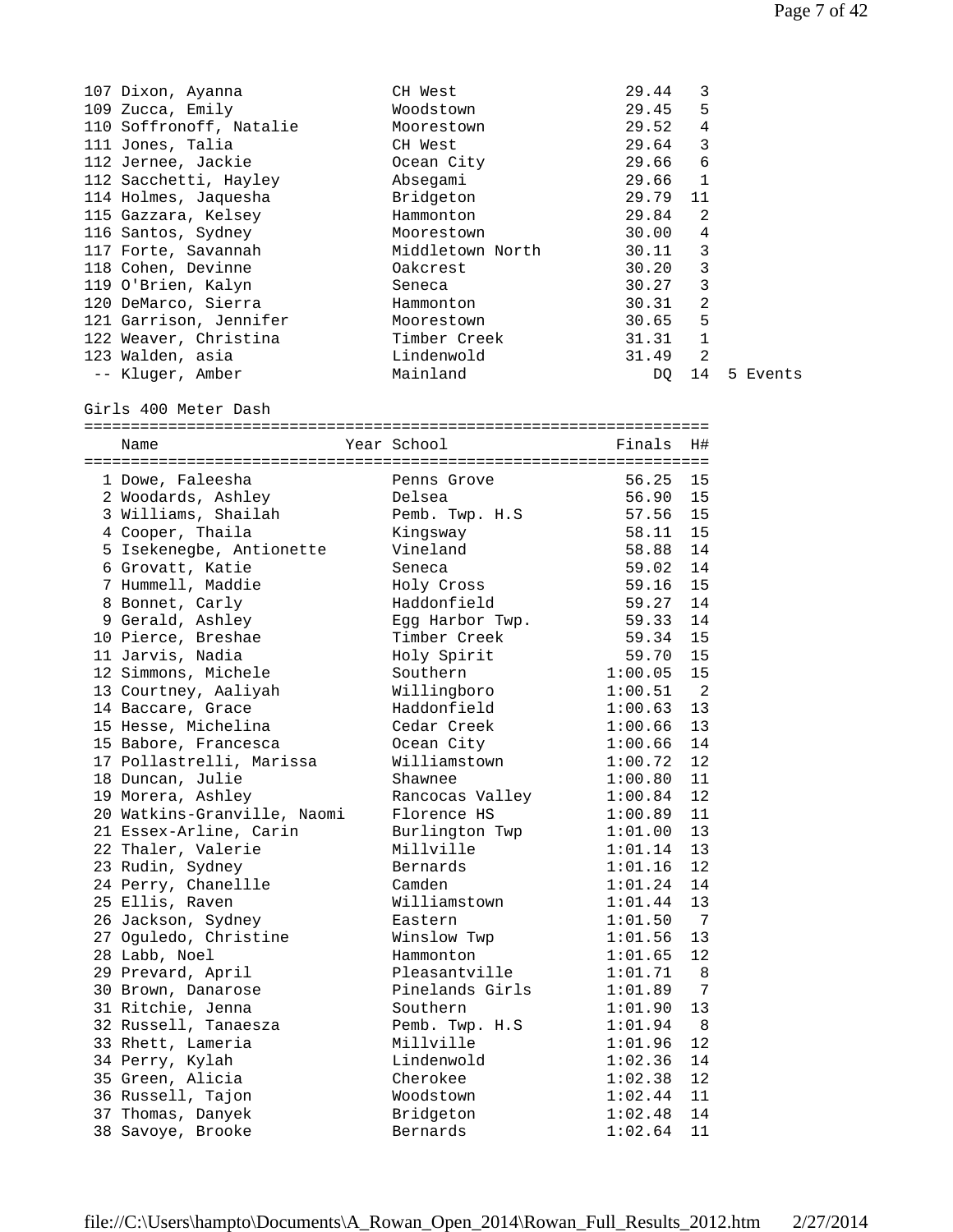|    | 38 Fyffe, Dayna                                    |
|----|----------------------------------------------------|
|    | 40 Coleman, Mia                                    |
|    | 41 Forrest, Shalonda                               |
|    | 42 Gordon, Tiffany                                 |
|    | 43 Smoot, Kylie                                    |
|    | 44 Asare, Abena                                    |
|    |                                                    |
|    | 45 Treanor, Cassidy<br>46 Wyatt, Ateera            |
|    |                                                    |
|    | 47 Hardy, Morgan                                   |
|    | 48 Dennis, Mariah                                  |
|    | 49 McGinnis, Shannon                               |
|    | 50 Wuko, Rachel                                    |
|    | 51 Carson, Annie                                   |
|    | 52 McDuffie, Tiara                                 |
|    | 53 Baxter, Semetrius                               |
|    |                                                    |
|    | 54 Moore, Ciera<br>55 Chant, Maddison              |
|    | 56 Spollen, Vanessa                                |
|    | 56 Palmer, Ariana                                  |
| 58 | King, Brittany                                     |
|    |                                                    |
|    | 59 Brown, Tiah                                     |
|    | 60 Chukwurah, Atiyah                               |
|    | 61 Cassell, Jasmine                                |
|    | 62 Felder, Ebony                                   |
|    | 63 Stratton, Julie                                 |
|    | 64 Hess, Madison                                   |
|    | 65 Davis, Corrine                                  |
|    | 66 Maladra, Jenna                                  |
|    | 67 Forte, Sydney                                   |
|    | 68 Martinez, Joy                                   |
|    | 69 Metzgar, Rachel                                 |
|    | 70 Clark, Eleanor                                  |
|    | 71 Jarolman, Lindsey<br>72 Holloway, Kirsten       |
|    |                                                    |
| 73 | Blamon, Faith                                      |
|    | 74 Agbai, Nicole                                   |
|    | 75 Cooper, Tianangay                               |
|    | 76 Hemingway, Danisha                              |
|    | 77 Alston, Mya                                     |
| 78 | Granger, Cierra                                    |
|    |                                                    |
|    | 79 Stone, Samantha                                 |
|    | 80 Gamble, Manisha                                 |
| 81 | D'Augusta, Lauren                                  |
|    | 81 Smith, Amanda                                   |
|    | 83 Garretson, Jessica                              |
|    | 84 Dolhansky, Emily                                |
|    | 85 Garcia, Desiree                                 |
|    | 85 Patel, Rachel                                   |
|    | 87 Shissler, Sara Jane                             |
|    | 88 Forte, Janine                                   |
| 89 |                                                    |
| 90 | Nelson, Emma<br>Thomas, Courtney<br>Farrell, Katie |
| 91 |                                                    |
|    | 92 Mirchandani, Maia                               |
|    | 93 Eckerle, Anne                                   |
|    | 94 Taylor, Erin                                    |
|    | 94 Bibler, Holly                                   |
|    | 96 Byrd, Amani                                     |
|    |                                                    |
|    | 97 McKenna, Natalie<br>98 Franciosa, Alexandra     |
|    |                                                    |

| 38 Fyffe, Dayna                         | Williamstown     | 1:02.64     | 11              |
|-----------------------------------------|------------------|-------------|-----------------|
| 40 Coleman, Mia                         | Winslow Twp      | 1:02.65     | 6               |
| 41 Forrest, Shalonda                    | Camden           | 1:02.66     | 8 <sup>8</sup>  |
| 42 Gordon, Tiffany                      | Mainland         | 1:02.75     | 10              |
| 43 Smoot, Kylie                         | Bernards         | 1:02.78     | 11              |
| 44 Asare, Abena                         | Eastern          | 1:02.92     | - 9             |
| 45 Treanor, Cassidy                     | Egg Harbor Twp.  | 1:02.94     | 10              |
| 46 Wyatt, Ateera                        | Sterling         | 1:02.97     | 11              |
| 47 Hardy, Morgan                        | Kingsway         | 1:03.12     | $\overline{9}$  |
| 48 Dennis, Mariah                       | Arthur P. Schali | 1:03.13     | 11              |
| 49 McGinnis, Shannon                    | Cinnaminson      | 1:03.16     | - 9             |
| 50 Wuko, Rachel                         | Wildwood Cath.   | 1:03.23 8   |                 |
| 51 Carson, Annie                        | Haddonfield      | $1:03.24$ 9 |                 |
| 52 McDuffie, Tiara                      | Pennsauken       | 1:03.32     | 12              |
|                                         |                  |             |                 |
| 53 Baxter, Semetrius<br>54 Moore, Ciera | Winslow Twp      | $1:03.49$ 9 |                 |
|                                         | Delsea           | 1:03.56     | 10              |
| 55 Chant, Maddison                      | Seneca           | 1:03.61 8   |                 |
| 56 Spollen, Vanessa                     | Mainland         | 1:03.72     | 9               |
| 56 Palmer, Ariana                       | Burlington Twp   | 1:03.72     | $6\overline{6}$ |
| 58 King, Brittany                       | Cherokee         | 1:03.76     | $\overline{7}$  |
| 59 Brown, Tiah                          | Vineland         | 1:03.7777   |                 |
| 60 Chukwurah, Atiyah                    | Delsea           | 1:03.78     | - 8             |
| 61 Cassell, Jasmine                     | Rancocas Valley  | 1:03.81     | $\overline{7}$  |
| 62 Felder, Ebony                        | Sterling         | 1:03.82     | 10              |
| 63 Stratton, Julie                      | Sterling         | 1:03.86     | 13              |
| 64 Hess, Madison                        | Seneca           | 1:03.92     | 10              |
| 65 Davis, Corrine                       | Egg Harbor Twp.  | 1:03.98     | 10              |
| 66 Maladra, Jenna                       | Shawnee          | 1:03.99 5   |                 |
| 67 Forte, Sydney                        | Middletown North | 1:04.32 6   |                 |
| 68 Martinez, Joy                        | Pleasantville    | 1:04.34     | 7               |
| 69 Metzgar, Rachel                      | Shawnee          | 1:04.41     | 6               |
| 70 Clark, Eleanor                       | Camden           | 1:04.43     | 5               |
| 71 Jarolman, Lindsey                    | Absegami         | 1:04.44     | $\overline{3}$  |
| 72 Holloway, Kirsten                    | Pinelands Girls  | 1:04.56     | 5               |
| 73 Blamon, Faith                        | Cinnaminson      | 1:05.10     | 10              |
| 74 Agbai, Nicole                        | Lindenwold       | 1:05.25     | 9               |
| 75 Cooper, Tianangay                    | Florence HS      | 1:05.47     | $\overline{3}$  |
| 76 Hemingway, Danisha                   | Riverside        | 1:05.50 5   |                 |
| 77 Alston, Mya                          | Pleasantville    | 1:05.74 8   |                 |
| 78 Granger, Cierra                      | Ocean City       | 1:05.79     | $\sqrt{ }$      |
| 79 Stone, Samantha                      | Triton           | 1:05.91     | 3               |
| 80 Gamble, Manisha                      | Cherry Hill East | 1:05.98     | 8               |
| 81 D'Augusta, Lauren                    | Middletown North | 1:06.20     | 5               |
| 81 Smith, Amanda                        | Millville        | 1:06.20     | $\mathbf{3}$    |
|                                         |                  |             | $\mathfrak{Z}$  |
| 83 Garretson, Jessica                   | Hammonton        | 1:06.22     |                 |
| 84 Dolhansky, Emily                     | Triton           | 1:06.40     | $\mathbf{3}$    |
| 85 Garcia, Desiree                      | Absegami         | 1:06.56     | 6               |
| 85 Patel, Rachel                        | Cherokee         | 1:06.56     | 6               |
| 87 Shissler, Sara Jane                  | Haddon Heights   | 1:06.58     | 6               |
| 88 Forte, Janine                        | Pitman           | 1:06.73     | 5               |
| 89 Nelson, Emma                         | Cedar Creek      | 1:07.04     | $\mathfrak{Z}$  |
| 90 Thomas, Courtney                     | Rancocas Valley  | 1:07.56     | 4               |
| 91 Farrell, Katie                       | Arthur P. Schali | 1:07.66     | 4               |
| 92 Mirchandani, Maia                    | Moorestown       | 1:07.76     | 4               |
| 93 Eckerle, Anne                        | Holy Cross       | 1:08.02     | 4               |
| 94 Taylor, Erin                         | Triton           | 1:08.08     | 3               |
| 94 Bibler, Holly                        | Haddon Heights   | 1:08.08     | 2               |
| 96 Byrd, Amani                          | Eastern          | 1:08.31     | 4               |
| 97 McKenna, Natalie                     | Ocean City       | 1:08.59     | 7               |
| 98 Franciosa, Alexandra                 | Paul VI          | 1:08.70     | 2               |
|                                         |                  |             |                 |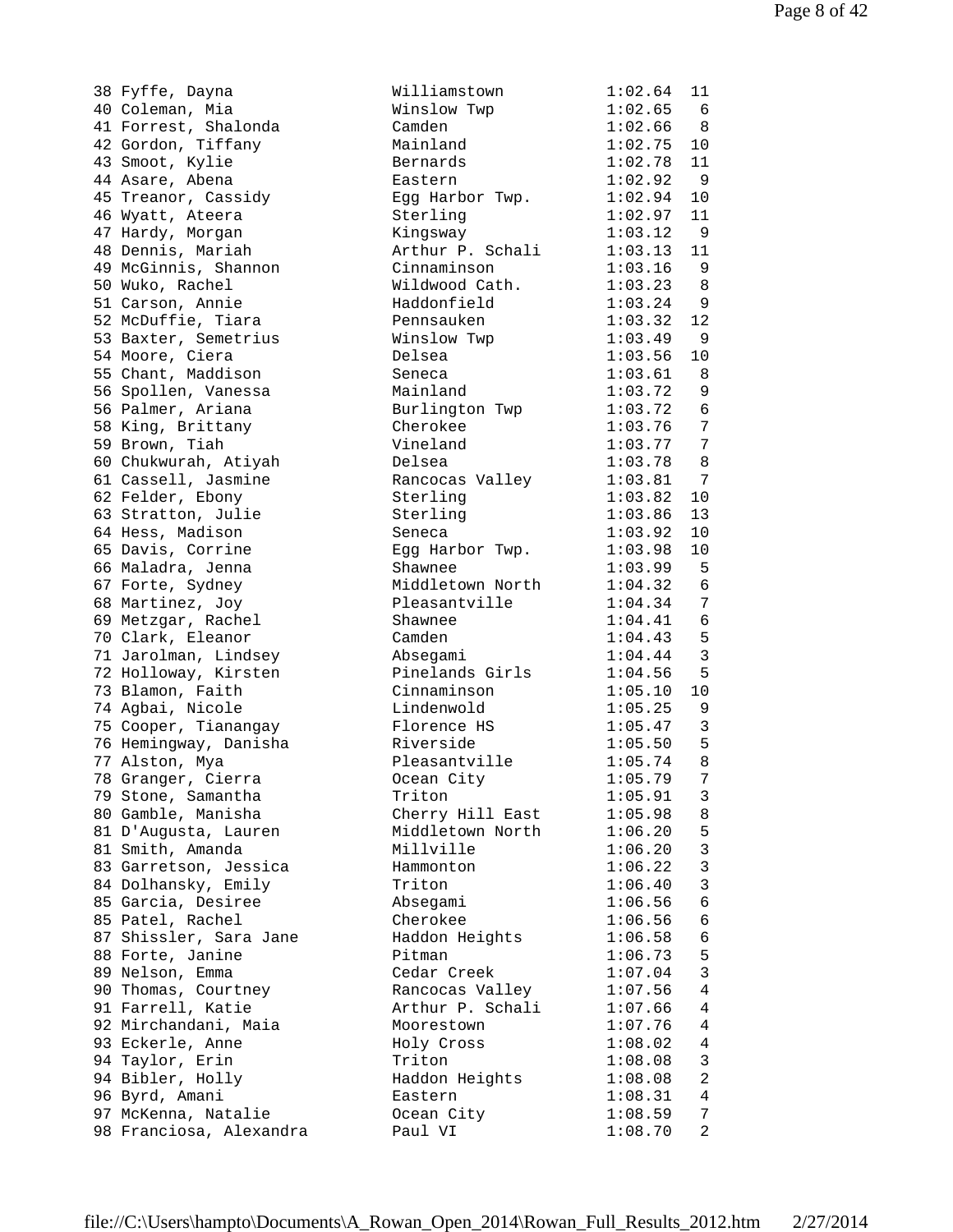| 99 Geiger, Jessica         | Middletown North | 1:08.77      | 2 |          |
|----------------------------|------------------|--------------|---|----------|
| 100 Santana-McDonald, Drew | West Deptford    | 1:08.81      | 5 |          |
| 101 Macrina, Tori          | Absegami         | 1:08.92      | 2 |          |
| 102 Taylor, Mollie         | Cherry Hill East | 1:09.78      | 5 |          |
| 103 Berlot, Galoriela      | Moorestown       | 1:10.21      | 4 |          |
| 104 LeCates, Videria       | Moorestown       | 1:10.33      | 4 |          |
| 105 Mosley, Deja           | Bridgeton        | $1:10.90$ 12 |   |          |
| 106 Ricks, Dominique       | Haddon Heights   | 1:10.98      | 1 |          |
| 107 Walden, asia           | Lindenwold       | 1:11.30      | 4 |          |
| 108 Haeffner, Caroline     | Paul VI          | 1:12.72      | 1 |          |
| 109 Little, Akira          | Willingboro      | 1:13.31      | 1 |          |
| -- Kluger, Amber           | Mainland         | DO           | 9 | 5 Events |
|                            |                  |              |   |          |

| Girls 800 Meter Run Pentathlon |                  |         |
|--------------------------------|------------------|---------|
| Name                           | Year School      | Finals  |
| 1 Brown, Jewel                 | Clayton          | 2:25.63 |
| 2 Tiller, Skye                 | Woodbury         | 2:28.59 |
| 3 Ras, Nicole                  | Middletown North | 2:35.97 |
| 4 Hall, Amanda                 | Clayton          | 2:37.63 |
| 5 Rodriguez, Ruby              | Pleasantville    | 2:39.99 |
| 6 Terrell, Alicia              | Timber Creek     | 2:40.69 |
| 7 Brown, Paige                 | West Wind So.    | 2:41.40 |
| 8 Goins, Christine             | Cherry Hill East | 2:43.62 |
| 9 Baxter, Danielle             | Gloucester Cath. | 2:46.57 |
| 10 Kraft, Kayla                | Rancocas Valley  | 2:51.52 |

11 Murphy, Alison Gloucester Cath. 3:25.26

## Girls 800 Meter Run NJ Runners

| ============================= | ============================ |         |
|-------------------------------|------------------------------|---------|
| Name                          | Year School                  | Finals  |
|                               |                              |         |
| 1 Wright, Jess                | Cherokee                     | 2:16.19 |
| 2 DeSpirito, Julia            | Shawnee                      | 2:16.78 |
| 3 Flynn, Bridget              | Holy Spirit                  | 2:16.84 |
| 4 Quintana, Laura             | Bernards                     | 2:17.09 |
| 5 Ferrel, Janay               | Teaneck                      | 2:17.29 |
| 6 Mazzi, Celine               | Delsea                       | 2:18.10 |
| 7 Haqstoz, Cassie             | Kingsway                     | 2:18.24 |
| 8 Blaber, Olivia              | Haddonfield                  | 2:18.85 |
| 9 Wojtech, Zoe                | Bernards                     | 2:18.98 |
| 10 Edwards, Melanie           | Eastern                      | 2:21.78 |
| 11 Dulin, Jen                 | Middletown North             | 2:22.32 |
| 12 Hammel, Melana             | Southern                     | 2:22.66 |
| 13 Davidson, Chantelle        | Willingboro                  | 2:23.43 |
| 14 Muraczewski, Courtney      | Southern                     | 2:23.83 |
| 15 DiGregorio, Alexa          | Woodstown                    | 2:24.05 |
| 16 Doherty, Morgan            | Maple Shade                  | 2:24.28 |
| 17 Tattory, Maddy             | Delran                       | 2:24.74 |
| 18 Williamson, Kelly          | Ocean City                   | 2:25.62 |
| 19 Bonnet, Carly              | Haddonfield                  | 2:25.79 |
| 20 Pugliese, Julia            | Audubon                      | 2:26.06 |
| 21 Roberts, Dominique         | Pennsauken                   | 2:26.33 |
| 22 Stremme, Rachel            | Ocean City                   | 2:26.47 |
| 23 Green, Kayla               | Kingsway                     | 2:26.71 |
| 24 Frombach, Kristen          | Rancocas Valley              | 2:26.79 |
| 25 Flemming, Stephanie        | Seneca                       | 2:26.87 |
| 26 Burnup, Carly              | Southern                     | 2:27.79 |
| 27 Brand, Juliann             | Eqq Harbor Twp.              | 2:28.09 |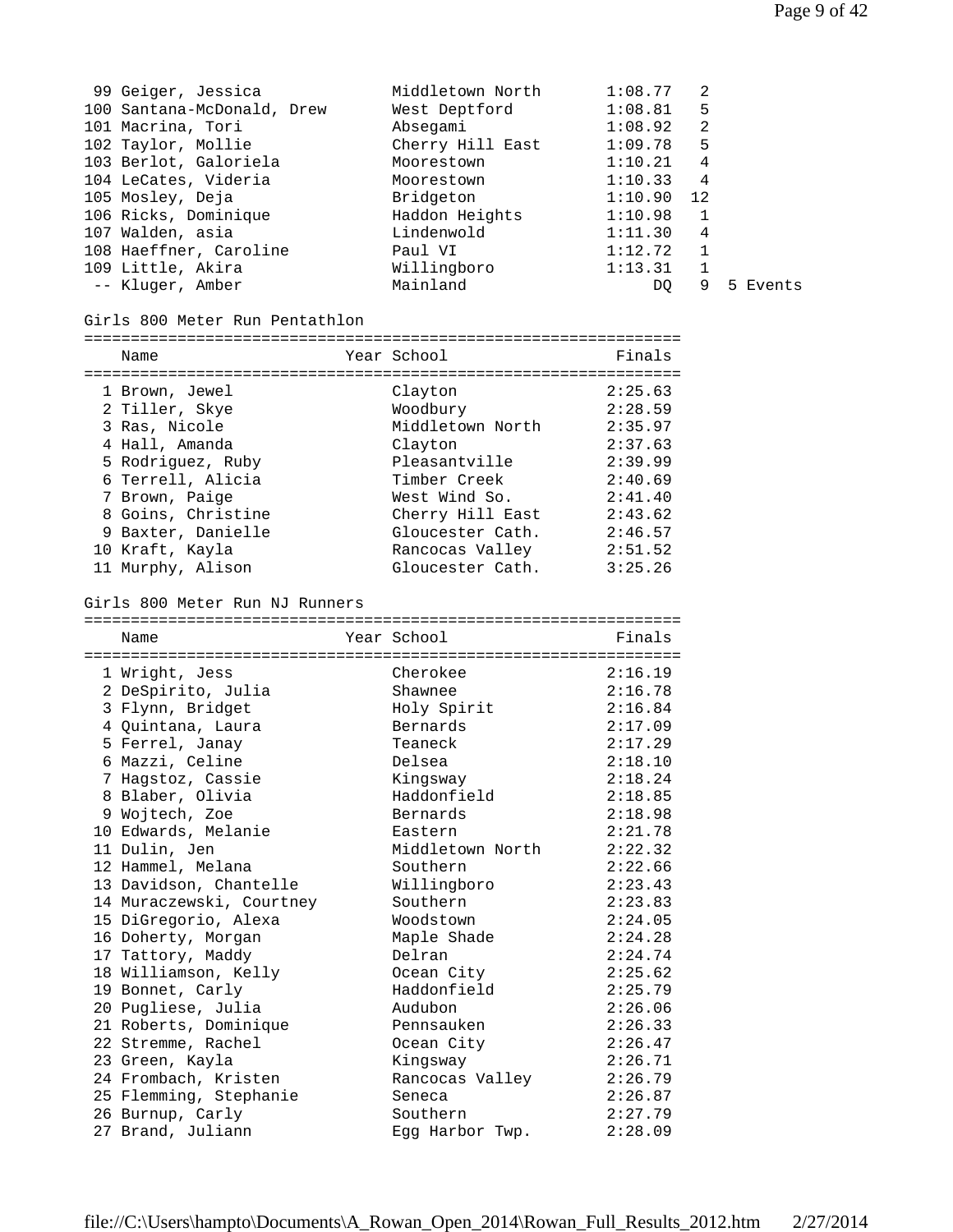28 Essex-Arline, Carin 29 Voelker, Alina 30 Meszaros, Emily 31 Chiarelli, Alexa 32 Fontaine, Danielle 33 Fortino, Tara 34 Coleman, Carly 35 Myers, Erin 36 Reed, Eryn 37 Genay, Danielle 38 Marrone, Madelyne 39 Horn, Kirsten 40 Goetze, Devon 41 McGrath, Alexa 42 Beckford, Christina 43 Stratton, Julie 44 Jones, Naomi 45 Stanton, Jane 46 Husek, lily 47 Juniewicz, Katie 48 Ellison, Seattle 49 Ahern, Taylor 50 Nagle, Sarah 51 Bresnan, Sarah 52 Camp, Courtney 53 Markey, Kady 54 Han, Michelle 55 Coleman, Mia 55 Maggio, Angela 57 Wiggins, Tai 58 Schules, Erica 59 Dermen, Kaitlyn 60 Gugasian, Rachael 61 Viola, Julia 62 Harvey, Brooke 63 Simalchik, Katie 64 Heylmann, Audrey 65 Winser, Brittany 66 Martinez, Brianni 67 Davis, Jenee 68 Stilley, Kristen 69 McBrearty, Morgan 70 Ramsey- Sheppard, D'Asia 71 Cassidy, Caitlin 72 White, Brielle 73 Walker, Maleeyah 74 Abbott, Aimee 75 Hornig, Josie 76 Spencer, Argiea 77 Reilley, Loren 78 Labastida, Raquel 79 Mangino, Connie 80 Notaro, Emily 81 Lederer, Grace 82 Shissler, Emily 83 Mayen, Itzel 84 Johnson, Ciara 85 Carpenter, Caroline 86 Morison, Sarah 87 Burrell, Sabrina

| Burlington Twp   | 2:28.29 |
|------------------|---------|
| Moorestown       | 2:28.63 |
| Bordentown       | 2:28.69 |
| Cherokee         | 2:28.89 |
| Bishop Ahr       | 2:29.23 |
| Williamstown     | 2:29.32 |
| Triton           | 2:29.41 |
|                  |         |
| Ocean City       | 2:30.43 |
| Egg Harbor Twp.  | 2:31.35 |
| Eastern          | 2:31.46 |
| Middletown North | 2:31.56 |
| Seneca           | 2:31.62 |
| Oakcrest         | 2:31.89 |
| BE Prep          | 2:31.93 |
| Williamstown     | 2:32.70 |
| Sterling         | 2:33.26 |
| Highland         | 2:33.56 |
| Haddon Heights   | 2:33.74 |
| Bernards         | 2:33.90 |
|                  |         |
| Absegami         | 2:34.02 |
| Eastern          | 2:34.04 |
| Cherokee         | 2:34.32 |
| Mainland         | 2:34.65 |
| Rancocas Valley  | 2:34.81 |
| Clearview        | 2:35.39 |
| Williamstown     | 2:35.86 |
| Middletown North | 2:35.89 |
| Winslow Twp      | 2:36.38 |
| Absegami         | 2:36.38 |
| Millville        | 2:36.42 |
| Triton           | 2:36.63 |
| Millville        |         |
|                  | 2:36.67 |
| Egg Harbor Twp.  | 2:37.12 |
| Pitman           | 2:37.15 |
| Holy Cross       | 2:37.74 |
| BE Prep          | 2:37.79 |
| Haddon Heights   | 2:37.84 |
| Rancocas Valley  | 2:37.99 |
| Hammonton        | 2:38.11 |
| Willingboro      | 2:38.34 |
| BE Prep          | 2:38.39 |
| Holy Cross       | 2:38.73 |
| Willingboro      | 2:39.28 |
| Hammonton        | 2:39.64 |
|                  |         |
| Vineland         | 2:39.89 |
| Timber Creek     | 2:40.43 |
| Paul VI          | 2:40.77 |
| Mainland         | 2:41.12 |
| Oakcrest         | 2:41.55 |
| Paul VI          | 2:41.75 |
| Absegami         | 2:41.84 |
| Highland         | 2:42.43 |
| Mainland         | 2:42.65 |
| Wildwood Cath.   | 2:42.70 |
| Haddon Heights   | 2:43.48 |
| Vineland         | 2:43.73 |
| Winslow Twp      | 2:43.82 |
|                  | 2:43.90 |
| Haddonfield      |         |
| Seneca           | 2:44.86 |
| Delsea           | 2:45.10 |
|                  |         |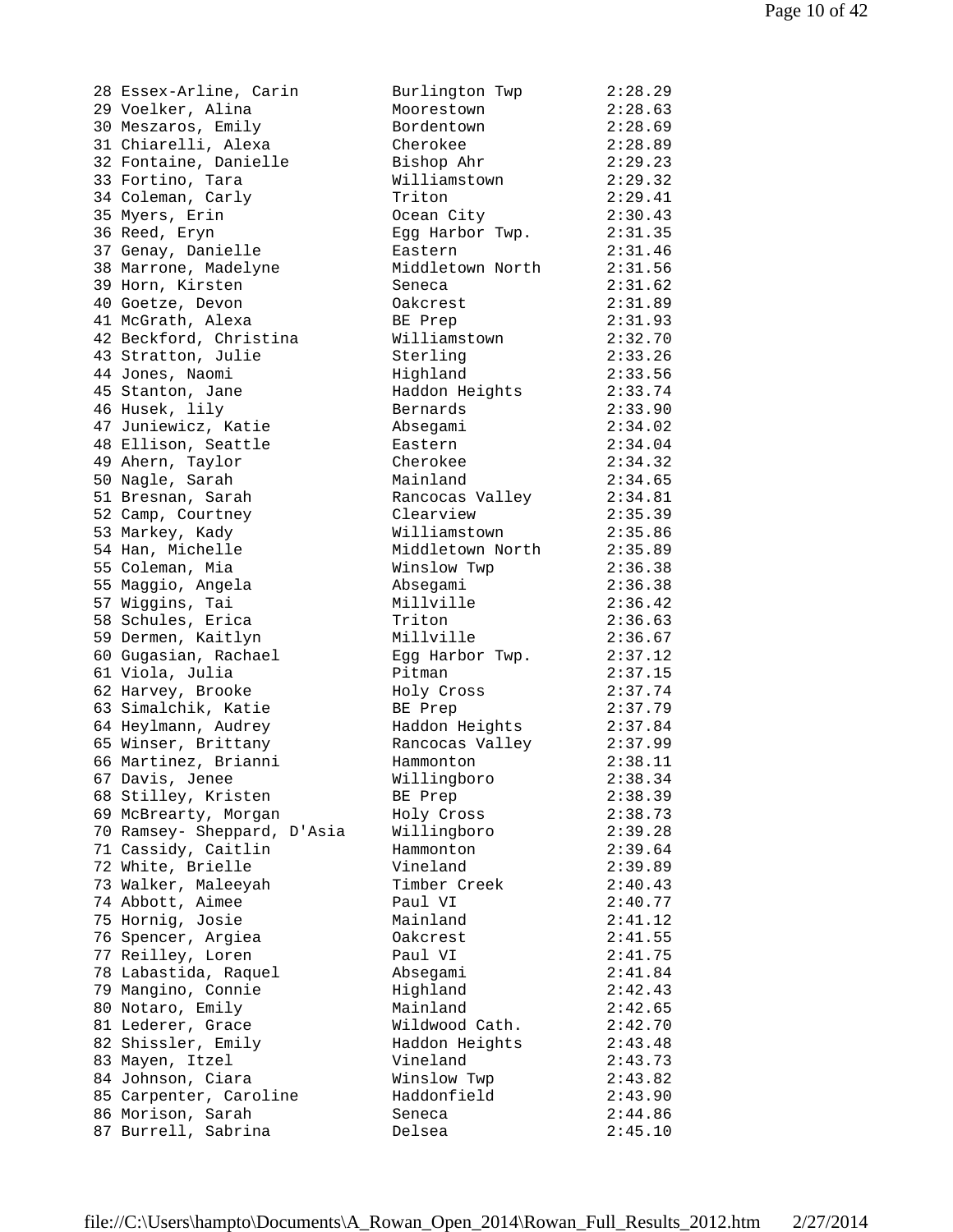| 88 Thompson, Gianna    | Bishop Ahr       | 2:46.65 |
|------------------------|------------------|---------|
| 89 Asadi-Wright, Ellis | Lindenwold       | 2:47.57 |
| 90 Silverman, Emmy     | Cherry Hill East | 2:47.88 |
| 91 Kukon, Jackie       | Gloucester Cath. | 2:51.95 |
| 92 Corley, Zamara      | Bridgeton        | 2:53.62 |
| 93 Klekotka, Melanie   | BE Prep          | 2:56.78 |
| 94 Iannuzzi, Emily     | Timber Creek     | 2:58.59 |
| 95 Sandoval, Anallely  | Lindenwold       | 3:00.31 |
| 96 Semales, Alexandra  | Haddon Heights   | 3:00.71 |
| 97 Hopkins, Natalie    | Timber Creek     | 3:01.52 |
| 98 Luaces, Erin        | Cinnaminson      | 3:02.70 |
| 99 Miller, Jacqueline  | Cinnaminson      | 3:07.14 |

| Girls 800 Meter Run Middle Schoo                        |                                        |                               |
|---------------------------------------------------------|----------------------------------------|-------------------------------|
| Name                                                    | Year School                            | Finals                        |
| 1 Gess, Brianna<br>2 Roberts, Brianna<br>3 Dwyer, Grace | Haddonfield MS<br>Phifer<br>Unattached | 2:15.95<br>2:26.71<br>2:27.33 |
| 4 Simpkins, Alyssa<br>5 Miller, Raclynne                | Millville Middle<br>Millville Middle   | 2:31.22<br>2:32.78            |
| 6 Woltjen, Alexia<br>7 Schroter, Margaret               | St. Rose of Lima<br>Haddonfield MS     | 2:35.02<br>2:40.84            |
| 8 Duffield, Dana<br>9 Peiffer, Olivia                   | St. Rose of Lima<br>Haddonfield        | 2:40.85<br>2:48.21            |
| 10 Palacki, Hayley<br>11 Picking, Roni                  | Haddonfield<br>Haddonfield             | 2:50.31<br>2:53.09            |
| 12 Feereer, Elyssa                                      | St. Rose of Lima                       | 2:53.90                       |

13 Adams, Christine St. Rose of Lima 3:06.52

Girls 1500 Meter Run Ed Mountain.

| Name                               |  | Year School              | Finals  |  |  |
|------------------------------------|--|--------------------------|---------|--|--|
| ---------------------------------- |  | ----------------------   |         |  |  |
| 1 Traub, Kristen                   |  | Eastern Christia 4:39.21 |         |  |  |
| 2 Lacy, Megan                      |  | Cherokee                 | 4:39.89 |  |  |
| 3 Shafer, Abigail                  |  | Egg Harbor Twp.          | 4:42.59 |  |  |
| 4 Bischof, Holly                   |  | BE Prep                  | 4:43.12 |  |  |
| 5 Flynn, Bridget                   |  | Holy Spirit              | 4:45.87 |  |  |
| 6 Heussner, Rachel                 |  | Southern                 | 4:46.76 |  |  |
| 7 Budd, Samantha                   |  | West Deptford            | 4:51.90 |  |  |
| 8 Smith, Jillian                   |  | Southern                 | 4:53.48 |  |  |
| 9 Hand, Jamie                      |  | Howell                   | 4:57.19 |  |  |
| 10 Williamson, Kelly               |  | Ocean City               | 5:00.79 |  |  |
| 11 Shick, Morgan                   |  | Egg Harbor Twp.          | 5:01.25 |  |  |
| 12 Juniewicz, Katie                |  | Absegami                 | 5:02.46 |  |  |
| 12 Cickavage, Genevieve            |  | Moorestown               | 5:02.46 |  |  |
| 14 Cooper, Natalie                 |  | Moorestown               | 5:02.61 |  |  |
| 15 Tattory, Maddy                  |  | Delran                   | 5:03.06 |  |  |
| 16 Horneff, Dani                   |  | Haddon Heights           | 5:03.09 |  |  |
| 17 Monoghan, Amy                   |  | Seneca                   | 5:05.04 |  |  |
| 18 Smolyn, Danielle                |  | Southern                 | 5:06.28 |  |  |
| 19 Shipotofsky, Janelle            |  | Timber Creek             | 5:07.39 |  |  |
| 19 Knoblock, Megan                 |  | West Deptford            | 5:07.39 |  |  |
| 21 Berman, Maddy                   |  | Cherry Hill East         | 5:07.80 |  |  |
| 22 Turner, Natalie                 |  | Williamstown             | 5:10.64 |  |  |
| 23 Knoblock, Karen                 |  | West Deptford            | 5:11.21 |  |  |
| 24 Dermen, Kaitlyn                 |  | Millville                | 5:12.37 |  |  |
| 25 Juzwiak, Alex                   |  | Middletown North         | 5:12.63 |  |  |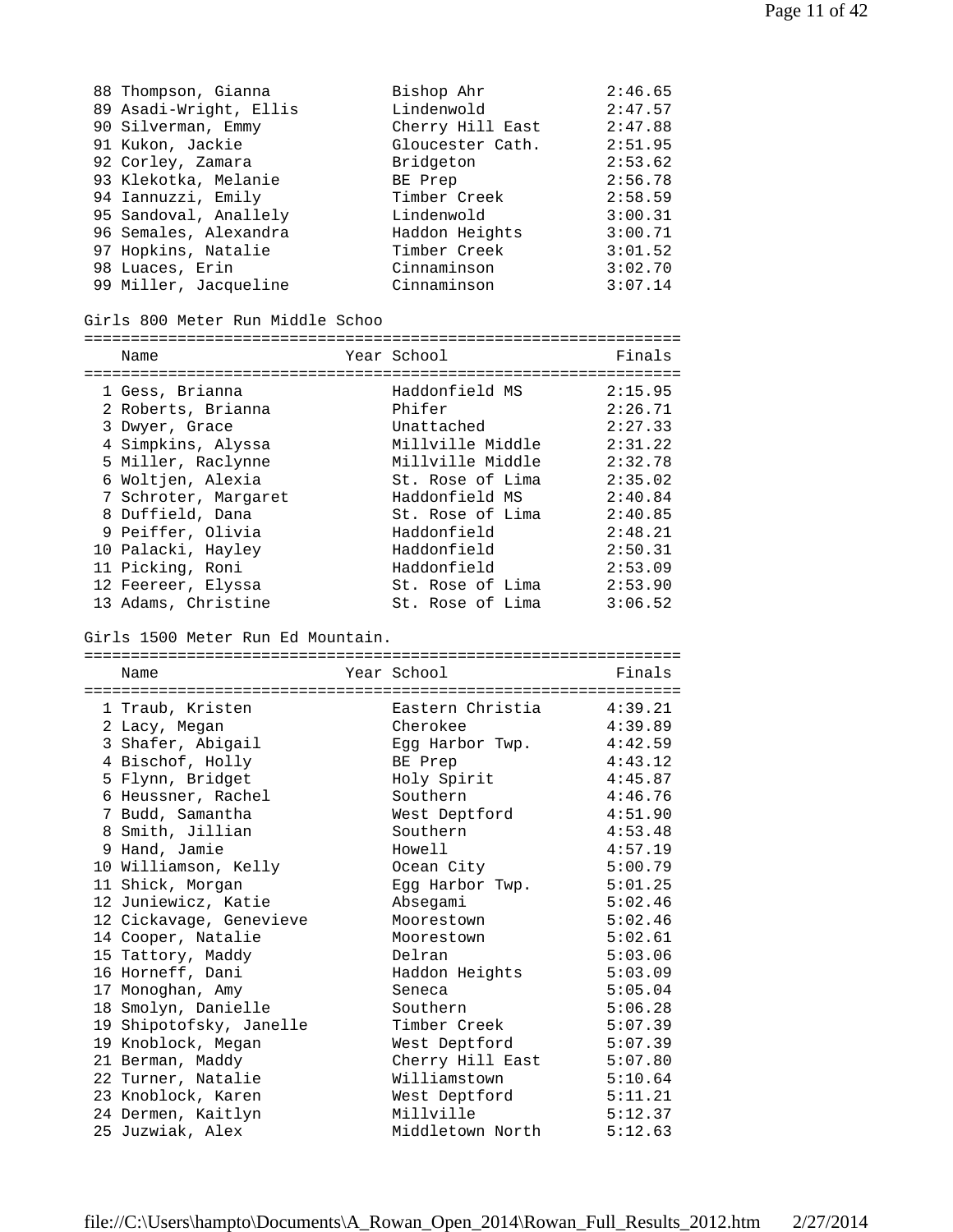26 Cooper, Alice 27 Wood, Shannon 28 Corbett, Claire 29 Calabro, Meghan 30 Lapp, Kiersten 31 Anstotz, Megan 32 Raphelson, Meredith 33 Hiester, Stephanie 34 Randolph, Crystal 35 Breen, Roisin 35 Leventon, Renee 37 Ferraro, Amanda 38 Merichko, Danielle 39 Ryan, Allie-Marie 40 Grisbaum, Epiphany 41 Henry, Lydia 42 Ecker, Leigh Ann 43 Myers, Morgan 44 Daly, Elizabeth 45 Mooney, Corrinne 46 Pywowariw, Larissa 47 Casale, Jennifer 48 Abbott, Aimee 49 Giordano, Beatrice 50 Donio Enscoe, Janie 51 Glenn, Holly 52 Kulcyk, Melissa 53 Reissmann, Annaliese 54 Conover, Chelsea 55 Bean, Emma 56 Cummings, Kathryn 57 Epley, Haley 58 Daiutulo, Emily 59 Lederer, Grace 60 Kuharik, Hannah 61 Reilly, Kayla 62 Moschella, Millieanne 63 Dischert, Rebecca 64 Mieghan, Sarah 65 Austin, Jordan 66 Strasser, Juliette 67 Tornberg, Haley 68 Mayen, Itzel 69 Berenato, Samantha 70 Moyer, Kaley 71 MacKenzie, Tabitha 72 Borden, Alice 73 Shah, Mily 74 Bleistine, Casey 75 Odrick, Tomika 76 Nitsolas, Sophie 77 Peiffer, Olivia 78 Cerveny, Emma 79 Navarra, Theresa 80 Murray, Hannah 81 Wallace, Katie 82 Bunnell, Josie 83 Flournoy, Katie 84 Freiberger, Kristine 85 Hallet, Kendra

| Pennsauken       | 5:13.52 |
|------------------|---------|
| Pennsauken       | 5:13.74 |
| Rancocas Valley  | 5:14.35 |
| Middletown North | 5:14.99 |
| Pitman           | 5:17.44 |
| Audubon          | 5:17.60 |
| Haddonfield      | 5:18.43 |
| Paul VI          | 5:20.36 |
|                  |         |
| Winslow Twp      | 5:21.19 |
| Kingsway         | 5:21.93 |
| Shawnee          | 5:21.93 |
| Howell           | 5:22.08 |
| Kingsway         | 5:22.46 |
| Middletown North | 5:22.71 |
| Ocean City       | 5:22.91 |
| Clearview        | 5:23.59 |
| Cherokee         | 5:24.16 |
| Williamstown     | 5:24.35 |
| Delran           | 5:25.18 |
| Mainland         | 5:25.34 |
| Bordentown       | 5:25.53 |
| Mainland         | 5:25.73 |
| Paul VI          | 5:26.27 |
|                  |         |
| Bernards         | 5:27.39 |
| Hammonton        | 5:28.04 |
| Florence HS      | 5:28.39 |
| Cherokee         | 5:28.87 |
| CH West          | 5:29.78 |
| Egg Harbor Twp.  | 5:29.89 |
| Mainland         | 5:31.63 |
| Bernards         | 5:31.69 |
| Pitman           | 5:32.35 |
| Sterling         | 5:32.62 |
| Wildwood Cath.   | 5:33.11 |
| Absegami         | 5:34.17 |
| Delsea           | 5:35.24 |
| Triton           | 5:35.42 |
| Burlington Twp   | 5:35.55 |
| Pitman           | 5:35.78 |
| Winslow Twp      | 5:37.13 |
| Haddonfield      | 5:37.53 |
| Eastern          | 5:38.66 |
| Vineland         | 5:38.78 |
| Hammonton        | 5:39.31 |
| Maple Shade      | 5:39.39 |
| Hammonton        | 5:39.97 |
|                  |         |
| Audubon          | 5:40.16 |
| Eastern          | 5:41.61 |
| Cinnaminson      | 5:42.41 |
| Lindenwold       | 5:43.57 |
| Kingsway         | 5:43.66 |
| Haddonfield      | 5:43.80 |
| Paul VI          | 5:46.23 |
| Seneca           | 5:46.29 |
| Shawnee          | 5:46.41 |
| Wildwood Cath.   | 5:46.98 |
| Seneca           | 5:47.41 |
| Absegami         | 5:48.29 |
| Woodstown        | 5:48.83 |
| Burlington Twp   | 5:49.91 |
|                  |         |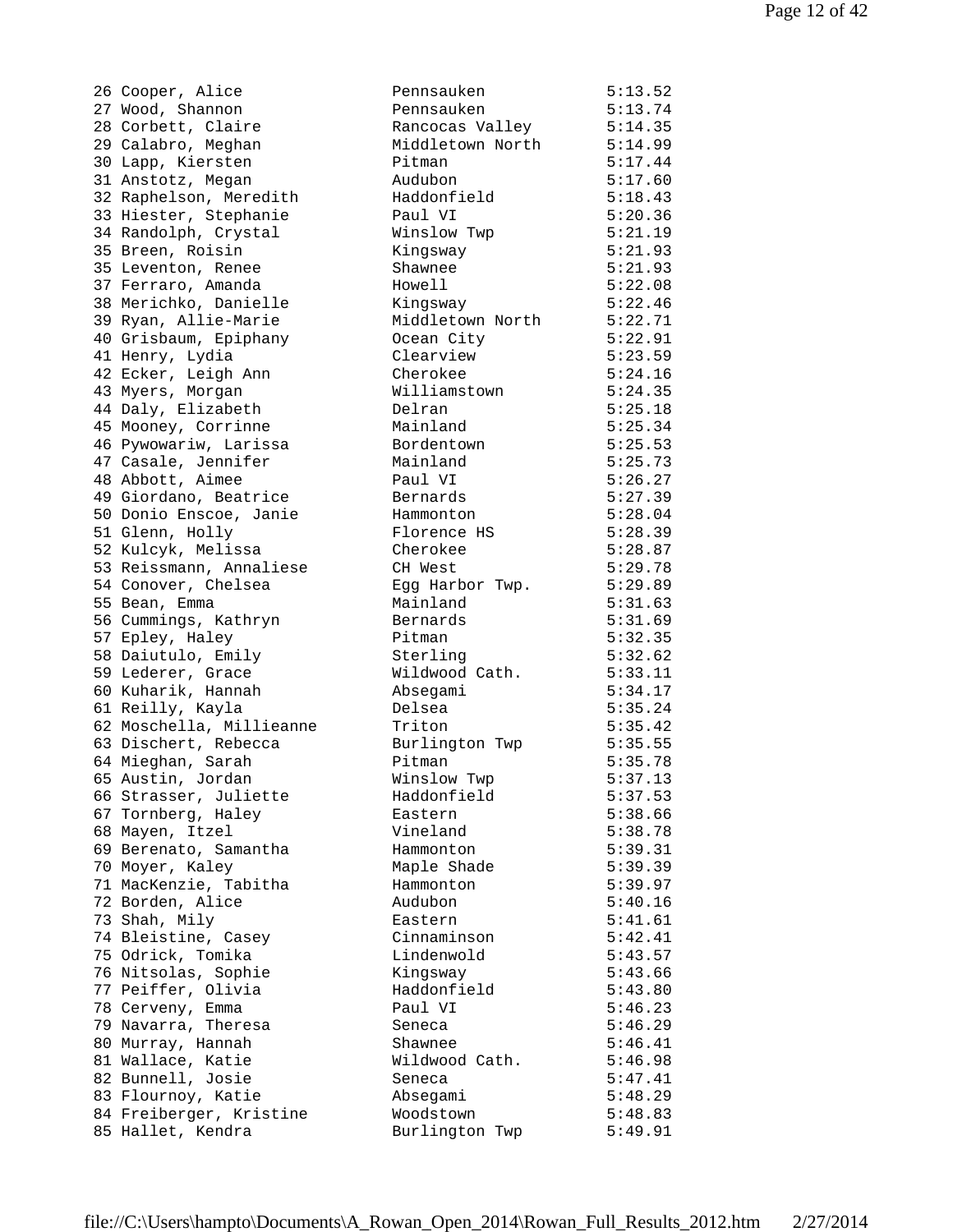| 86 Demaio, Anna         | Moorestown       | 5:50.19  |
|-------------------------|------------------|----------|
| 87 Fraone, Jessica      | Oakcrest         | 5:52.21  |
| 88 Mann, Samantha       | Rancocas Valley  | 5:53.76  |
| 89 Tomasello, Madison   | Cedar Creek      | 5:54.52  |
| 90 Sergiacomi, Taylor   | Millville        | 5:54.83  |
| 91 DiCioccio, Maria     | Burlington Twp   | 5:55.20  |
| 92 Paknis, Destinee     | Pinelands Girls  | 5:55.39  |
| 93 Brackett, Jasmine    | Lindenwold       | 5:56.86  |
| 94 Hopkins, Natalie     | Timber Creek     | 6:00.36  |
| 95 Scarborough, Mecca   | Willingboro      | 6:01.58  |
| 96 Morfitt, Kelsey      | Cedar Creek      | 6:02.74  |
| 97 Iannuzzi, Emily      | Timber Creek     | 6:06.32  |
| 98 Marzocca, Julia      | CH West          | 6:07.60  |
| 99 Corley, Zamarah      | Bridgeton        | 6:08.74  |
| 100 Yensel, Michelle    | Pemb. Twp. H.S   | 6:09.25  |
|                         | Triton           | 6:11.19  |
| 101 Cziryak, Alyssa     |                  | 6:12.44  |
| 102 Petty, Candance     | Willingboro      |          |
| 103 Bobien, Nya         | Willingboro      | 6:18.39  |
| 104 Sandoval, Anallely  | Lindenwold       | 6:21.82  |
| 105 Tine, Alexis        | Timber Creek     | 6:25.36  |
|                         |                  |          |
| Girls 2 Mile Run        |                  |          |
| Name                    | Year School      | Finals   |
|                         |                  |          |
| 1 Giordano, Dana        | Bernards         | 10:45.52 |
| 2 Kemp, Erika           | Rancocas Valley  | 11:14.67 |
| 3 Ajimoko, Vicki        | Williamstown     | 11:15.31 |
| 4 Brelsford, Mary Kate  | Ocean City       | 11:22.60 |
| 5 Stang, Shannon        | Shawnee          | 11:41.25 |
| 6 Macauley, Paige       | Seneca           | 11:44.39 |
| 7 Schiffhauer, Mara     | Seneca           | 11:44.41 |
| 8 Pipkin, Alicia        | Haddon Twp       | 11:54.94 |
| 9 O'Kane, Kelly         | Woodstown        | 11:59.03 |
|                         | Moorestown       | 12:08.89 |
| 10 Cickavage, Genevieve |                  |          |
| 11 Forys, Kelly         | Holy Spirit      | 12:09.96 |
| 12 Zodl, Lauren         | Pinelands Girls  | 12:11.63 |
| 13 Devlin, Megan        | Egg Harbor Twp.  | 12:12.21 |
| 14 Gorman, Elizabeth    | Moorestown       | 12:14.74 |
| 15 Johnson, Emil        | Wildwood Cath.   | 12:15.98 |
| 16 Juzwiak, Monika      | Middletown North | 12:17.70 |
| 17 Lavallias, Sade      | Timber Creek     | 12:19.75 |
| 18 Clark, Kaitlin       | Kingsway         | 12:23.86 |
| 19 Grisbaum, Epiphany   | Ocean City       | 12:26.22 |
| 20 Shipotofsky, Janelle | Timber Creek     | 12:30.06 |
| 21 Davidson, Emily      | Eastern          | 12:31.96 |
| 22 Lynch, Katharine     | Clearview        | 12:39.37 |
| 23 Bean, Emma           | Mainland         | 12:43.09 |
| 24 Mooney, Corrinne     | Mainland         | 12:44.28 |
| 25 Fuscia, Samantha     | Williamstown     | 12:45.83 |
| 26 McHugh, Kelly        | Camden Catholic  | 12:46.94 |
| 27 Martin, Sophie       | Haddonfield      | 12:47.28 |
| 28 Molnar, Jessica      | Middletown North | 12:48.41 |
| 29 Casale, Jennifer     | Mainland         | 12:50.52 |
| 30 Plunkett, Claire     | Haddonfield      | 12:51.09 |
| 31 Jaworski, Katie      | Middletown North | 12:52.52 |
| 32 Brady, Madeline      | Ocean City       | 12:55.59 |
| 33 DuBois, Laura        | Arthur P. Schali | 12:56.35 |
| 34 Shriever, Gillian    | Pinelands Girls  | 12:57.01 |
| 35 DiDomenico, Sarah    | BE Prep          | 12:58.47 |
|                         |                  |          |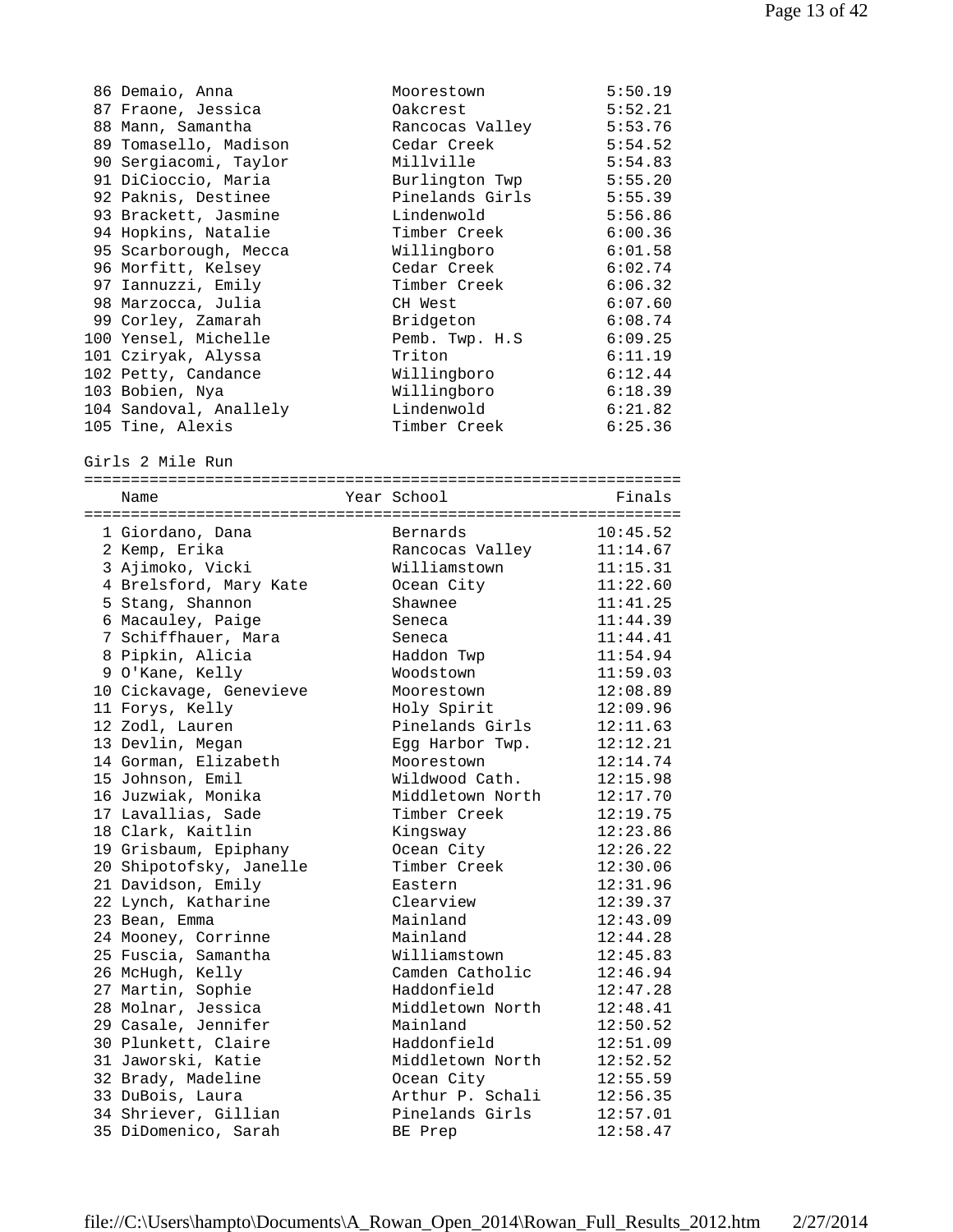| 36 Haynes, Lauren       | Bishop Ahr              | 12:59.78  |              |
|-------------------------|-------------------------|-----------|--------------|
| 37 Plummer, Jennifer    | Hammonton               | 13:05.67  |              |
| 38 Reissmann, Annaliese | CH West                 | 13:14.81  |              |
| 39 Miller, Devon        | Egg Harbor Twp.         | 13:18.91  |              |
| 40 Fraser, Lyndsey      | Woodstown               | 13:22.30  |              |
| 41 Kurp, Bridget        | Seneca                  | 13:26.40  |              |
| 42 Grehlinger, Abby     | Glassboro High S        | 13:33.66  |              |
| 43 Breslin, Erin        | Audubon                 | 13:34.04  |              |
| 44 Smith, Jackie        | Williamstown            | 13:34.31  |              |
| 45 Thoma, Aura          | Moorestown              | 13:47.13  |              |
| 46 Parker, Alyse        | Highland                | 13:53.79  |              |
| 47 Odrick, Tomika       | Lindenwold              | 14:00.17  |              |
| 48 Ramus, Christa       | Rancocas Valley         | 14:00.35  |              |
| 49 Belko, Emily         | Rancocas Valley         | 14:04.99  |              |
| 50 Wallace, Delaney     | Wildwood Cath.          | 14:14.49  |              |
| 51 Eggly, Kylie         | Egg Harbor Twp.         | 14:14.66  |              |
| Girls 5000 Meter Run    |                         |           |              |
|                         |                         |           |              |
| Name                    | Year School             | Finals    |              |
|                         |                         |           |              |
| 1 Kellner, Caroline     | West Wind So.           | 17:13.86  |              |
| 2 Rivell, Aileen        | Howell                  | 19:03.77  |              |
| 3 Barnett, Naomi        | Howell                  | 19:14.40  |              |
| 4 Arnold, Melissa       | Cherokee                | 20:01.09  |              |
| 5 Bobbie, Shelby        | Rancocas Valley         | 20:15.89  |              |
| 6 Sobieski, Alexandra   | Eastern                 | 20:59.62  |              |
| 7 Kenselaar, Carly      | Eastern                 | 21:05.99  |              |
| 8 Sands, Melanie        | Cherokee                | 21:11.49  |              |
| 9 Vassalotti, Gabriella | Cherokee                | 21:26.58  |              |
| 10 Stewart, Miranda     | Haddonfield             | 21:52.88  |              |
| 11 DeCoursey, Lauren    | Haddonfield             | 21:57.49  |              |
| 12 Fair, Marybeth       | Shawnee                 | 22:33.15  |              |
| 13 Parsons, Brittany    | Rancocas Valley         | 22:43.23  |              |
| 14 Malpass, Julia       | Shawnee                 | 23:42.57  |              |
| 15 Manaresi, Gina       | Shawnee                 | 23:46.34  |              |
| Girls 100 Meter Hurdles |                         |           |              |
|                         |                         |           |              |
| Name                    | Year School             | Prelims   | H#           |
|                         |                         |           |              |
| Preliminaries           |                         |           |              |
| 1 McNeil, Stey'ce       | Winslow Twp             | 14.01q    | $\mathbf{1}$ |
| 2 Rodriguez, Samantha   | Southern                | 15.11q    | 3            |
| 3 Montaque, Elizabeth   | Cherokee                | 15.24q 10 |              |
| 4 Kirschling, Megan     | West Deptford           | 15.31q    | 8            |
| 5 Champion, Katie       | Egg Harbor Twp.         | 15.32q 10 |              |
| 6 Barbaro, Christina    | Delsea                  | 15.36q    | 1            |
| 7 Blaber, Olivia        | Haddonfield             | 15.37q    | 6            |
| 8 Rumph, Teana          | Millville               | 15.41q    | 9            |
| 9 Allen, Caleah         | Williamstown            | 15.62     | $\sqrt{4}$   |
| 10 Pendleton, Asia      | Glassboro High S        | 15.65     | 5            |
| 11 Simms, Amanda        | Teaneck                 | 15.75     | 6            |
| 12 Camp, Katherine      | Clearview               | 15.80     | $\mathbf 1$  |
|                         |                         | 16.02     | 8            |
| 13 Thompson, Gianna     | Bishop Ahr<br>Millville |           |              |
| 14 Davis, MyAngel       |                         | 16.07     | $\mathsf 9$  |
| 15 Lake, Amaysia        | Southern                | 16.10     | $\mathbf{3}$ |
| 16 Higgs, She'quell     | Winslow Twp             | 16.13     | 8            |
| 17 Surles, Jassina      | Williamstown            | 16.23     | 5            |
| 18 White, Tiara         | Egg Harbor Twp.         | 16.24     | 3            |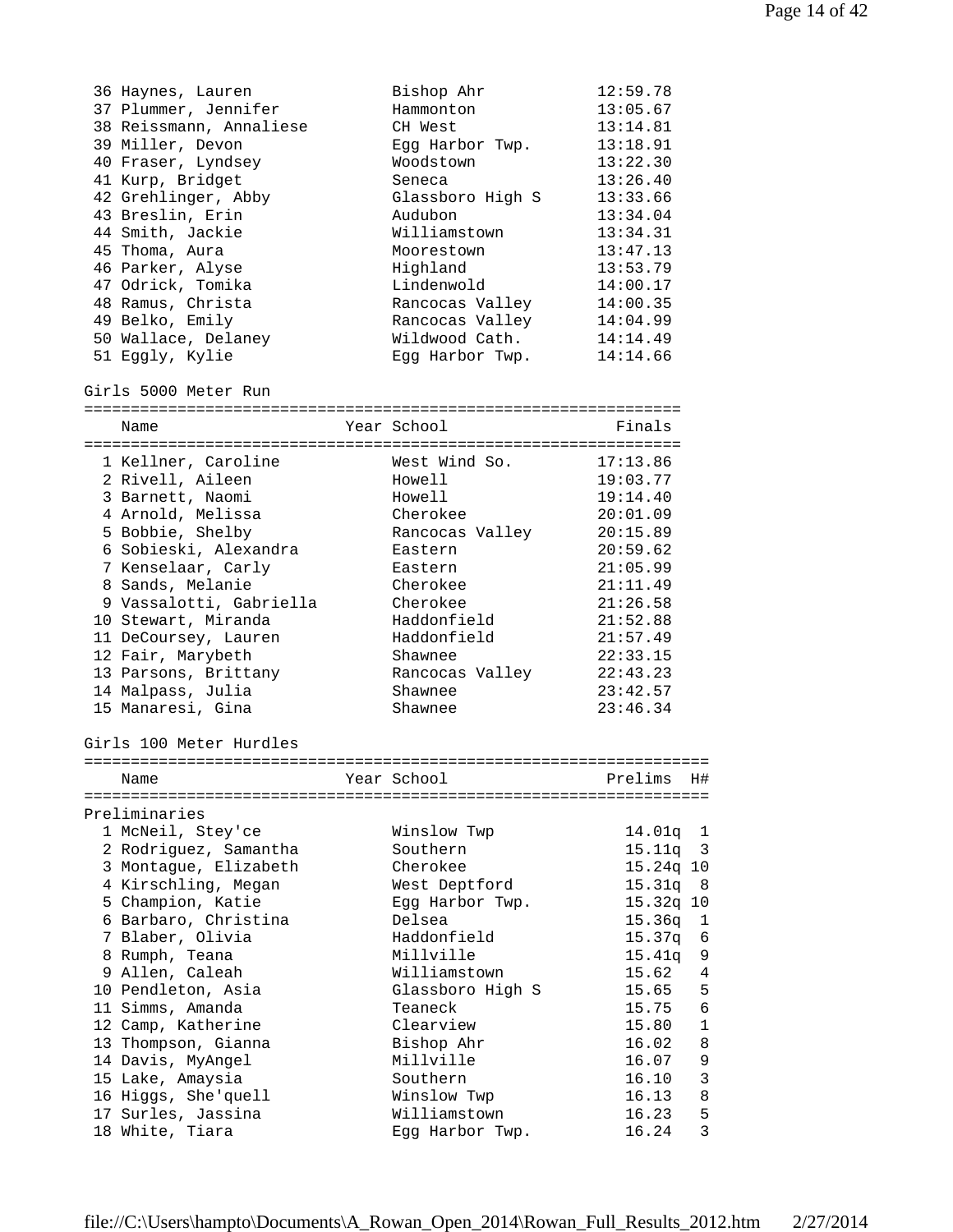| 18 Knudsen, Kelly                             | Southern                | 16.24          | 2                 |          |
|-----------------------------------------------|-------------------------|----------------|-------------------|----------|
| 20 Akinmade, Modupe                           | Williamstown            | 16.37          | $\overline{4}$    |          |
| 21 Roberts, Lauren                            | Haddonfield             | 16.40          | 5                 |          |
| 22 Ringo, Elaina                              | Willingboro             | 16.46          | 1                 |          |
| 23 Anderson, Sierra                           | Timber Creek            | 16.62          | 7                 |          |
| 24 Metzger, Clarice                           | Cherokee                | 16.74          | 7                 |          |
| 25 Green, Kayla                               | Kingsway                | 16.89          | 9                 |          |
| 26 Maisch, Jillian                            | Clearview               | 16.97          | $\overline{4}$    |          |
| 27 Hemingway, Danisha                         | Riverside               | 17.03          | $\epsilon$        |          |
| 28 Walton, Kiah                               | Burlington Twp          | 17.06          | $\mathbf{3}$      |          |
| 29 Culmer, Kayla                              | Haddon Twp              | 17.07          | 7                 |          |
| 30 Webb, Moriah                               | Seneca                  | 17.14          | 8<br>$\mathbf{1}$ |          |
| 31 Clayton, Adeline                           | Bernards                | 17.19<br>17.21 | $\overline{a}$    |          |
| 32 Clark, Kendra                              | Willingboro<br>Bernards | 17.26          | 9                 |          |
| 33 Murphy, Taylor<br>34 Lewis, Rachel         | Pennsauken              | 17.27          | $\overline{2}$    |          |
|                                               | Clearview               | 17.35          | $\,8\,$           |          |
| 35 Congdon, Sarah<br>36 Bristol-Andrews, Drew | Florence HS             | 17.57          | $\overline{a}$    |          |
| 37 Singleton, Alisha                          | Sterling                | 17.60          | 10                |          |
| 38 Cook, Heather                              | Woodstown               | 17.64          | 1                 |          |
| 38 Bernardini, Kendal                         | Arthur P. Schali        | 17.64          | 7                 |          |
| 40 Dumser, Meghan                             | CH West                 | 17.81          | 3                 |          |
| 41 Chelius, Elizabeth                         | Mainland                | 17.84          | 5                 |          |
| 41 Miller, Lauren                             | Cherry Hill East        | 17.84          | $\mathbf{1}$      |          |
| 43 Garrison, Samantha                         | Arthur P. Schali        | 17.85          | 9                 |          |
| 44 Ware, Aiyana                               | Pennsauken              | 17.90          | 5                 |          |
| 45 McIntosh, Jessica                          | Cherry Hill East        | 17.91          | 8                 |          |
| 46 Liu, Zhefeng                               | Moorestown              | 18.04          | $1\,$             |          |
| 47 Jarolman, Lindsey                          | Absegami                | 18.50          | $\overline{2}$    |          |
| 47 Bibler, Holly                              | Haddon Heights          | 18.50          | 10                |          |
| 49 Conway, Courtney                           | Hammonton               | 18.56          | 5                 |          |
| 50 Peterson, Kelsey                           | Hammonton               | 18.63          | 7                 |          |
| 51 Carly, Margaret                            | Woodstown               | 18.64          | 8                 |          |
| 52 Henderson, Ta'Shay                         | Vineland                | 18.66          | $\sqrt{4}$        |          |
| 53 Laverty, Erin                              | Holy Cross              | 18.70          | 3                 |          |
| 54 Clermeus, Isabelle                         | Triton                  | 18.81          | $\overline{a}$    |          |
| 55 Redd, Nadajia                              | Camden                  | 18.83          | 9                 |          |
| 56 Dowens, Daesha                             | Camden                  | 18.86          | 10                |          |
| 57 Vann, Samiya                               | Bridgeton               | 18.88          | $\overline{2}$    |          |
| 58 Mullan, Christine                          | Ocean City              | 19.02          | 6                 |          |
| 59 Currie, Michelle                           | Cinnaminson             | 19.03          | 10                |          |
| 60 Szyskiewicz, Joanna                        | Holy Cross              | 19.15          | 4                 |          |
| 61 Logan, Tifanie                             | Vineland                | 19.16          | 9                 |          |
| 62 Bradley, Jasmine                           | Pennsauken              | 19.18          | $\overline{4}$    |          |
| 63 Edwards, Rachel                            | Absegami                | 19.22          | 4                 |          |
| 64 Daywalt, Candace                           | Sterling                | 19.27          | 5                 |          |
| 65 Sanfilippo, Jenna                          | Hammonton               | 19.63          | 6                 |          |
| 66 Powell, Paige                              | Moorestown              | 19.74          | 10                |          |
| 67 Riley, Dayzah                              | Pemb. Twp. H.S          | 20.03          | 6                 |          |
| 68 Pole, Tiana                                | Glassboro High S        | 20.16          | 2                 |          |
| 69 Nachtigall, Elise                          | Mainland                | 20.23          | 6                 |          |
| 70 Grier, Destynee                            | Timber Creek            | 20.61          | 7                 |          |
| 71 Rhym, Aaliyah                              | Salem                   | 20.74          | 8                 |          |
| 72 Brown, Diamond                             | Lindenwold              | 20.85          | 3                 |          |
| 73 Sikora, Christine                          | Haddon Heights          | 22.00          | 6                 |          |
| -- Kluger, Amber                              | Mainland                | DQ.            | 4                 | 5 events |
| Girls 100 Meter Hurdles                       |                         |                |                   |          |
|                                               |                         |                |                   |          |
| Name                                          | Year School             | Finals         |                   |          |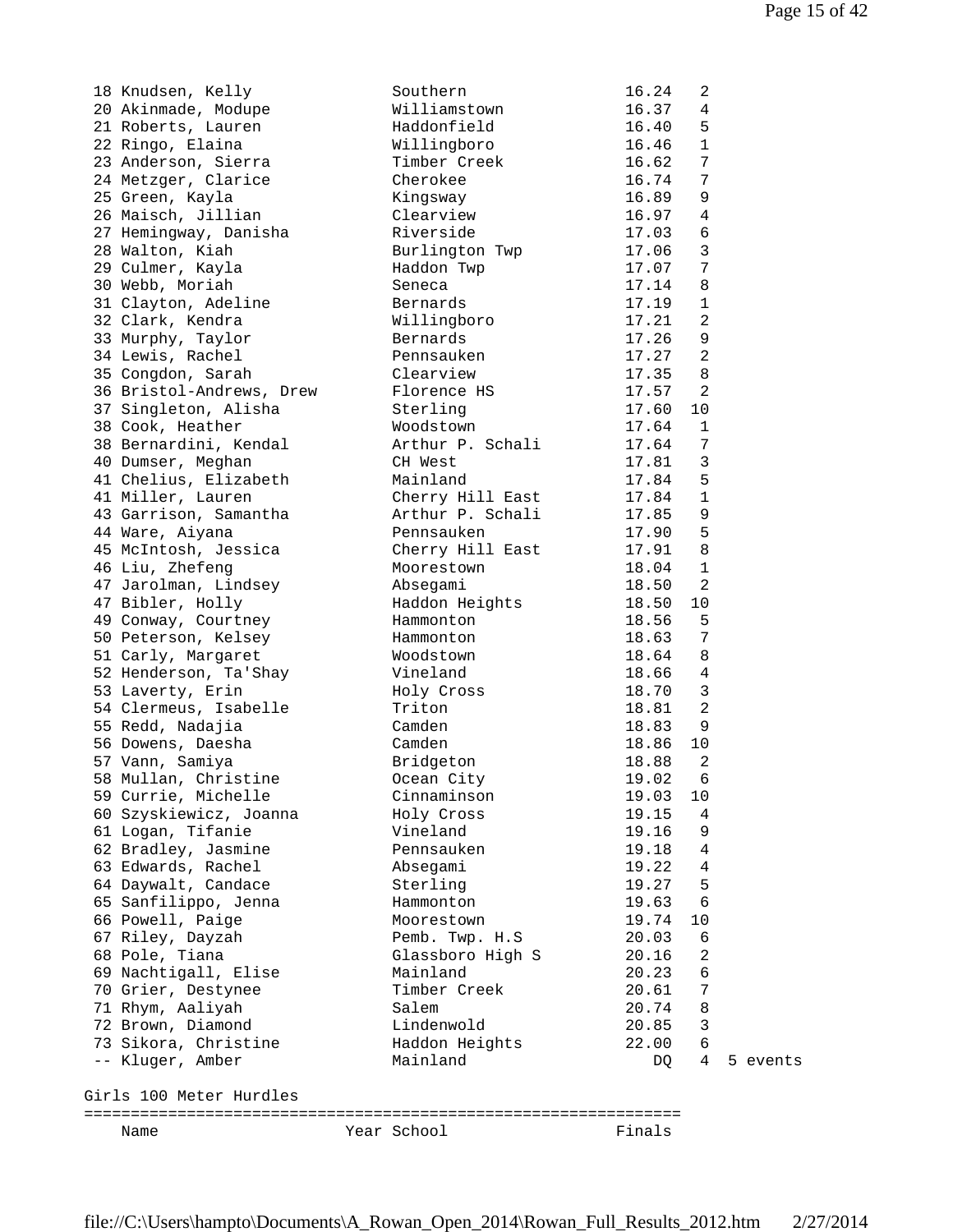| 'inals |                          |                  |            |
|--------|--------------------------|------------------|------------|
|        | 1 McNeil, Stey'ce        | Winslow Twp      | 13.79      |
|        | 2 Rodriguez, Samantha    | Southern         | 14.77      |
|        | 3 Blaber, Olivia         | Haddonfield      | 15.03      |
|        | 4 Kirschling, Megan      | West Deptford    | 15.11      |
|        | 5 Montague, Elizabeth    | Cherokee         | 15.14      |
|        | 6 Champion, Katie        | Egg Harbor Twp.  | 15.24      |
|        | 7 Barbaro, Christina     | Delsea           | 15.82      |
|        | -- Rumph, Teana          | Millville        | <b>DNF</b> |
|        | reliminaries             |                  |            |
|        | 9 Allen, Caleah          | Williamstown     |            |
|        | 10 Pendleton, Asia       | Glassboro High S |            |
|        | 11 Simms, Amanda         | Teaneck          |            |
|        | 12 Camp, Katherine       | Clearview        |            |
|        | 13 Thompson, Gianna      | Bishop Ahr       |            |
|        | 14 Davis, MyAngel        | Millville        |            |
|        | 15 Lake, Amaysia         | Southern         |            |
|        | 16 Higgs, She'quell      | Winslow Twp      |            |
|        | 17 Surles, Jassina       | Williamstown     |            |
|        | 18 White, Tiara          | Egg Harbor Twp.  |            |
|        | 18 Knudsen, Kelly        | Southern         |            |
|        | 20 Akinmade, Modupe      | Williamstown     |            |
|        | 21 Roberts, Lauren       | Haddonfield      |            |
|        | 22 Ringo, Elaina         | Willingboro      |            |
|        | 23 Anderson, Sierra      | Timber Creek     |            |
|        | 24 Metzger, Clarice      | Cherokee         |            |
|        | 25 Green, Kayla          | Kingsway         |            |
|        | 26 Maisch, Jillian       | Clearview        |            |
|        | 27 Hemingway, Danisha    | Riverside        |            |
|        | 28 Walton, Kiah          | Burlington Twp   |            |
|        | 29 Culmer, Kayla         | Haddon Twp       |            |
|        | 30 Webb, Moriah          | Seneca           |            |
|        | 31 Clayton, Adeline      | Bernards         |            |
|        | 32 Clark, Kendra         | Willingboro      |            |
|        | 33 Murphy, Taylor        | Bernards         |            |
|        | 34 Lewis, Rachel         | Pennsauken       |            |
|        | 35 Congdon, Sarah        | Clearview        |            |
|        | 36 Bristol-Andrews, Drew | Florence HS      |            |
|        | 37 Singleton, Alisha     | Sterling         |            |
|        | 38 Cook, Heather         | Woodstown        |            |
|        | 38 Bernardini, Kendal    | Arthur P. Schali |            |
|        | 40 Dumser, Meghan        | CH West          |            |
|        | 41 Chelius, Elizabeth    | Mainland         |            |
|        | 41 Miller, Lauren        | Cherry Hill East |            |
|        | 43 Garrison, Samantha    | Arthur P. Schali |            |
|        | 44 Ware, Aiyana          | Pennsauken       |            |
|        | 45 McIntosh, Jessica     | Cherry Hill East |            |
|        | 46 Liu, Zhefeng          | Moorestown       |            |
|        | 47 Jarolman, Lindsey     | Absegami         |            |
|        | 47 Bibler, Holly         | Haddon Heights   |            |
|        | 49 Conway, Courtney      | Hammonton        |            |
|        | 50 Peterson, Kelsey      | Hammonton        |            |
|        | 51 Carly, Margaret       | Woodstown        |            |
|        | 52 Henderson, Ta'Shay    | Vineland         |            |
|        | 53 Laverty, Erin         | Holy Cross       |            |
|        | 54 Clermeus, Isabelle    | Triton           |            |
|        | 55 Redd, Nadajia         | Camden           |            |
|        | 56 Dowens, Daesha        | Camden           |            |
|        | 57 Vann, Samiya          | Bridgeton        |            |
|        |                          |                  |            |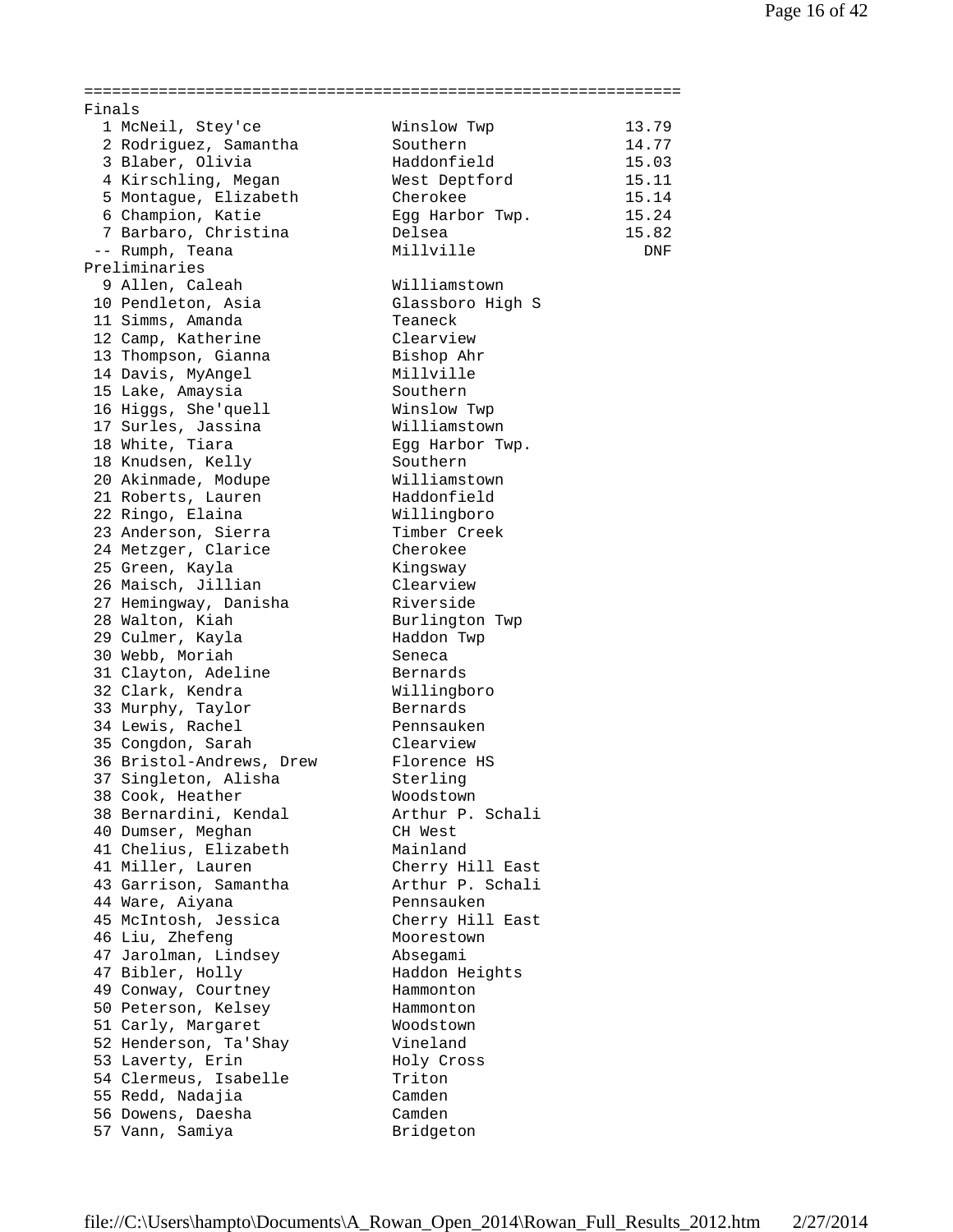|        | 58 Mullan, Christine               | Ocean City       |          |                |
|--------|------------------------------------|------------------|----------|----------------|
|        | 59 Currie, Michelle                | Cinnaminson      |          |                |
|        | 60 Szyskiewicz, Joanna             | Holy Cross       |          |                |
|        | 61 Logan, Tifanie                  | Vineland         |          |                |
|        | 62 Bradley, Jasmine                | Pennsauken       |          |                |
|        | 63 Edwards, Rachel                 | Absegami         |          |                |
|        | 64 Daywalt, Candace                | Sterling         |          |                |
|        | 65 Sanfilippo, Jenna               | Hammonton        |          |                |
|        | 66 Powell, Paige                   | Moorestown       |          |                |
|        | 67 Riley, Dayzah                   | Pemb. Twp. H.S   |          |                |
|        | 68 Pole, Tiana                     | Glassboro High S |          |                |
|        |                                    |                  |          |                |
|        | 69 Nachtigall, Elise               | Mainland         |          |                |
|        | 70 Grier, Destynee                 | Timber Creek     |          |                |
|        | 71 Rhym, Aaliyah                   | Salem            |          |                |
|        | 72 Brown, Diamond                  | Lindenwold       |          |                |
|        | 73 Sikora, Christine               | Haddon Heights   |          |                |
|        | -- Kluger, Amber                   | Mainland         |          |                |
|        | Girls 100 Meter Hurdles Pentathlon |                  |          |                |
|        | Name                               | Year School      | Finals   | H#             |
|        |                                    |                  |          |                |
| Finals |                                    |                  |          |                |
|        | 1 Brown, Paige                     | West Wind So.    | 15.41    | 1              |
|        |                                    | Pleasantville    | 15.43    | 2              |
|        | 2 Rodriguez, Ruby                  |                  |          |                |
|        | 3 Terrell, Alicia                  | Timber Creek     | 15.66    | 1              |
|        | 4 Brown, Jewel                     | Clayton          | 16.91    | 1              |
|        | 5 Hall, Amanda                     | Clayton          | 16.94    | 1              |
|        | 6 Ras, Nicole                      | Middletown North | 17.29    | 2              |
|        | 7 Burns, Kelliann                  | Kingsway         | 17.85    | 2              |
|        | 8 Goins, Christine                 | Cherry Hill East | 18.80    | 1              |
|        | 9 Tiller, Skye                     | Woodbury         | 20.39    | $\overline{a}$ |
|        | 10 Kraft, Kayla                    | Rancocas Valley  | 20.56    | 2              |
|        | 11 Baxter, Danielle                | Gloucester Cath. | 22.50    | $\mathbf{1}$   |
|        | 12 Murphy, Alison                  | Gloucester Cath. | 24.33    | 2              |
|        | Girls 400 Meter Hurdles            |                  |          |                |
|        | Name                               | Year School      | Finals   | H#             |
|        |                                    |                  |          |                |
|        | 1 McNeil, Stey'ce                  | Winslow Twp      | 1:01.21  | 8              |
|        | 2 Leyrer, Helena                   | Buena Reg.       | 1:01.33  | 8              |
|        | 3 Woodards, Ashley                 | Delsea           | 1:03.59  | 8              |
|        |                                    | Millville        | 1:03.77  |                |
|        | 4 Davis, MyAngel                   |                  |          | 8              |
|        | 5 Oguledo, Christine               | Winslow Twp      | 1:05.99  | 6              |
|        | 6 Smith, Courtney                  | Penns Grove      | 1:06.16  | 6              |
|        | 7 Camp, Katherine                  | Clearview        | J1:06.16 | 6              |
|        | 8 Hummell, Maddie                  | Holy Cross       | 1:06.56  | 8              |
|        | 9 Hand, Kendal                     | Howell           | 1:06.74  | 7              |
|        | 10 Barbaro, Christina              | Delsea           | 1:07.43  | 8              |
|        | 11 Ellis, Raven                    | Williamstown     | 1:08.00  | 7              |
|        | 12 Roberts, Lauren                 | Haddonfield      | 1:08.08  | 8              |
|        | 13 Webb, Moriah                    | Seneca           | 1:08.26  | 7              |
|        | 14 Congdon, Sarah                  | Clearview        | 1:08.68  | 4              |
|        | 15 Davis, Daijah                   | Timber Creek     | 1:09.31  | 6              |
|        | 16 Robinson, Torie                 | Winslow Twp      | 1:09.42  | 7              |
|        | 17 Dupree, Aleyah                  | Pennsauken       | 1:09.52  | 6              |
|        | 18 Fleming, Jordan                 | Middletown North | 1:09.88  | 6              |
|        | 19 Rudin, Sydney                   | Bernards         | 1:10.26  | 5              |
|        | 20 McDuell, Alexis                 | Holy Spirit      | 1:10.49  | 6              |
|        |                                    |                  |          |                |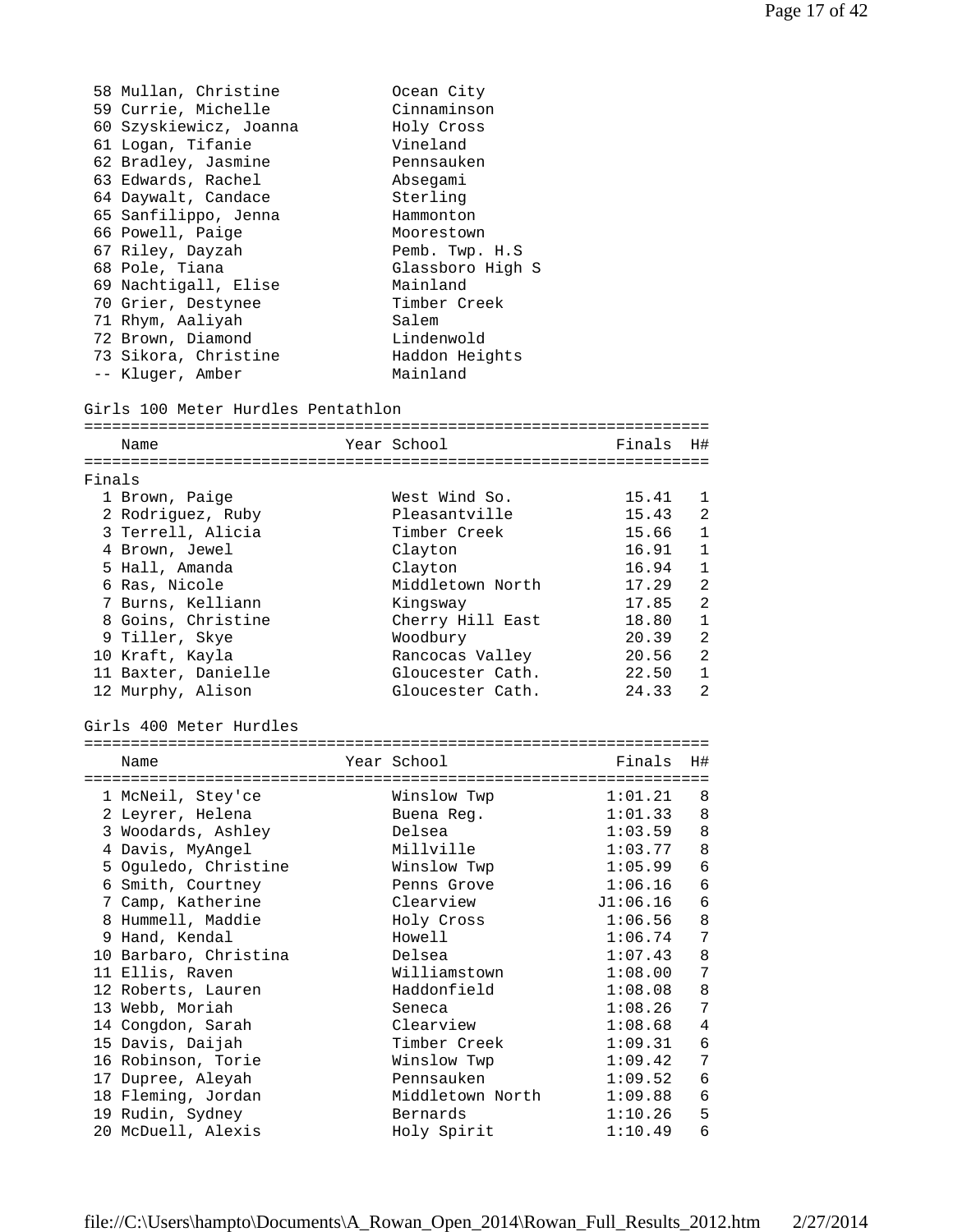| 21 Ware, Aiyana           | Pennsauken      | 1:10.75 | 4              |
|---------------------------|-----------------|---------|----------------|
| 22 Clayton, Adeline       | Bernards        | 1:10.95 | 4              |
| 23 Miller-Bruce, Aaliyah  | Pleasantville   | 1:10.96 | 3              |
| 24 Evans, Leah            | Pleasantville   | 1:11.32 | 6              |
| 25 Akinmade, Modupe       | Williamstown    | 1:11.37 | 4              |
| 26 Stefanski, Mikila      | Cedar Creek     | 1:11.67 | 5              |
| 27 Gordon, Tiffany        | Mainland        | 1:11.89 | 4              |
| 28 Dukes, Shelby          | Delran          | 1:11.99 | $\mathbf{3}$   |
| 29 Dods, Margaret         | Mainland        | 1:12.07 | 5              |
| 30 Anderson, Sierra       | Timber Creek    | 1:12.27 | 5              |
| 31 Wood, Gabriella        | Rancocas Valley | 1:12.37 | $\overline{4}$ |
| 32 Dickson, Samantha      | Clearview       | 1:12.51 | $\mathbf{3}$   |
| 33 Laverty, Erin          | Holy Cross      | 1:12.63 | $\overline{3}$ |
| 34 Hannah, Mariah         | Moorestown      | 1:12.77 | $\overline{3}$ |
| 35 Lewis, Rachel          | Pennsauken      | 1:14.17 | $\mathbf 1$    |
| 36 Reynolds, Quinn        | Delran          | 1:14.34 | 2              |
| 37 Nagle, Sarah           | Mainland        | 1:14.78 | 2              |
| 38 Ringo, Elaina          | Willingboro     | 1:14.96 | 5              |
| 39 Brach, Jenna           | Bernards        | 1:15.22 | $\overline{2}$ |
| 40 Isekenegbe, Antionette | Vineland        | 1:15.60 | $\overline{4}$ |
| 41 Henderson, Ta'Shay     | Vineland        | 1:15.63 | 2              |
| 42 McCarty, Shelby        | Delsea          | 1:15.81 | $\overline{2}$ |
| 43 Patterson, Tavonja     | Salem           | 1:15.83 | $\mathbf{1}$   |
| 44 Metzger, Clarice       | Cherokee        | 1:15.98 | $\mathfrak{Z}$ |
| 45 Currie, Michelle       | Cinnaminson     | 1:16.54 | $\mathbf{1}$   |
| 46 Colquitt, Lauren       | Kingsway        | 1:17.02 | 5              |
| 47 Spencer, Sarah         | Florence HS     | 1:17.49 | $\overline{2}$ |
| 48 Laman, Madeleine       | Moorestown      | 1:21.25 | $\overline{3}$ |
| 49 Ceruti, Destinee       | Florence HS     | 1:22.63 | 2              |
| 50 Bradley, Jasmine       | Pennsauken      | 1:23.17 | $\mathbf{1}$   |
| 51 Daywalt, Candace       | Sterling        | 1:29.01 | 7              |

Girls 1200 Meter Hurdles Relay

| Name                   |  | Year School        | Finals  |                |  |  |
|------------------------|--|--------------------|---------|----------------|--|--|
|                        |  | ------------------ |         |                |  |  |
| 1 Hammel, Mikaela      |  | Southern           | 1:05.30 | 2.66           |  |  |
| 2 Davis, MyAngel       |  | Millville          | 1:05.47 | 2              |  |  |
| 3 Chamra, Chelsea      |  | Jackson Liberty    | 1:05.78 | 3.33           |  |  |
| 4 Pettipaw, Carly      |  | Lenape             | 1:06.71 |                |  |  |
| 5 Titus, Courtney      |  | Jackson Liberty    | 1:07.95 | 3.33           |  |  |
| 6 Lake, Amaysia        |  | Southern           | 1:07.97 | 2.66           |  |  |
| 7 Diawara, Halima      |  | Toms River No.     | 1:08.11 | $\mathbf{1}$   |  |  |
| 8 Anderson, Sierra     |  | Timber Creek       | 1:08.23 | 0.66           |  |  |
| 9 Camp, Katherine      |  | Clearview          | 1:09.01 | 1.33           |  |  |
| 10 Thaler, Valerie     |  | Millville          | 1:09.07 | $\overline{2}$ |  |  |
| 11 Porter, Julia       |  | Audubon            | 1:09.21 |                |  |  |
| 12 Daly, Kelly         |  | Jackson Liberty    | 1:09.82 | 3.33           |  |  |
| 13 Poss, Caitlyn       |  | Freehold Twp       | 1:09.86 | 1.66           |  |  |
| 14 Vitello, Devin      |  | Freehold Twp       | 1:10.00 | 1.66           |  |  |
| 15 Labb, Noel          |  | Hammonton          | 1:10.39 |                |  |  |
| 16 Jelks, Kiara        |  | Lenape             | 1:10.44 |                |  |  |
| 17 Congdon, Sarah      |  | Clearview          | 1:10.55 | 1.33           |  |  |
| 18 Zingarelli, Brianna |  | Southern           | 1:11.21 | 2.66           |  |  |
| 19 Hansson, Tyanna     |  | Toms River No.     | 1:11.76 | $\mathbf{1}$   |  |  |
| 20 Cook, Heather       |  | Woodstown          | 1:12.12 |                |  |  |
| 21 Ware, Aiyana        |  | Pennsauken         | 1:12.17 | 0.33           |  |  |
| 21 McGrath, Alexa      |  | BE Prep            | 1:12.17 |                |  |  |
| 23 Davis, Daijah       |  | Timber Creek       | 1:12.63 | 0.66           |  |  |
| 24 Dupree, Aleyah      |  | Pennsauken         | 1:12.77 | 0.33           |  |  |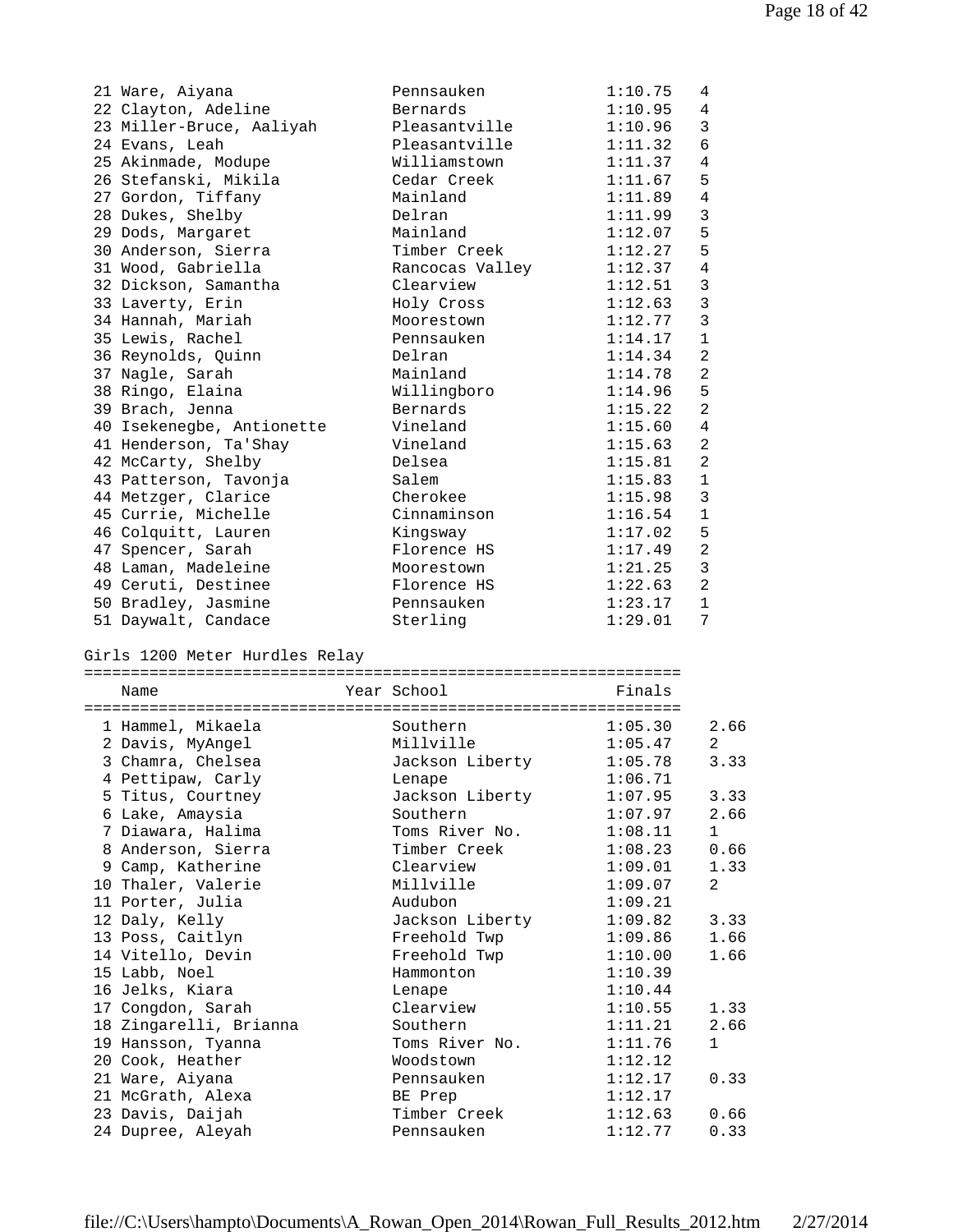| 25 Colbert, Alexandra  | Freehold Twp                  | 1:12.78 | 1.66           |
|------------------------|-------------------------------|---------|----------------|
| 26 Redd, Nadajia       | Camden                        | 1:12.87 |                |
| 27 Fisher, Sarah       | Woodstown                     | 1:13.02 |                |
| 28 Dickson, Samantha   | Clearview                     | 1:13.09 | 1.33           |
| 29 Wood, Gabriella     | Rancocas Valley               | 1:13.35 |                |
| 30 Dowens, Daesha      | Camden                        | 1:13.98 |                |
| 31 Swan, Erin          | Toms River No.                | 1:14.21 | $\mathbf 1$    |
| 32 Lewis, Rachel       | Pennsauken                    | 1:14.28 | 0.33           |
| 33 Conway, Courtney    | Hammonton                     | 1:14.43 |                |
| 34 Smith, Amanda       | Millville                     | 1:15.12 | 2              |
| 35 Walker, Maleeyah    | Timber Creek                  | 1:16.28 | 0.66           |
| 36 Metzger, Clarice    | Cherokee                      | 1:16.58 |                |
| 37 Gilmore, Erica      | Audubon                       | 1:16.67 |                |
| 38 Aurite, Erica       | BE Prep                       | 1:17.30 |                |
| 39 Carvin, Kadie       | Rancocas Valley               | 1:18.16 |                |
| 40 Kulcyk, Melissa     | Cherokee                      | 1:18.47 |                |
| 41 Clark, Eleanor      | Camden                        | 1:19.12 |                |
| 42 Thompson, Erin      | Oakcrest                      | 1:19.31 |                |
| 43 Johnson, Julie      | Audubon                       | 1:19.77 |                |
| 44 Portee, Rachel      | Rancocas Valley               | 1:20.00 |                |
| 45 Carly, Margaret     | Woodstown                     | 1:20.69 |                |
| 46 Hutter, Jessica     | Oakcrest                      | 1:21.98 |                |
| 47 Sanfilippo, Jenna   | Hammonton                     | 1:22.93 |                |
| 48 Snyder, Caroline    | Oakcrest                      | 1:23.33 |                |
| 49 Sokolowski, Caitlin | BE Prep                       | 1:23.57 |                |
| -- Hummell, Maddie     | Holy Cross                    | DQ      |                |
| -- Szyskiewicz, Joanna | Holy Cross                    | DQ      |                |
| -- Laverty, Erin       | Holy Cross                    | DQ.     |                |
| $\mathbf{1}$           | Jackson Liberty               | 3:23.55 | 10             |
| $\overline{a}$         | Southern Regional High School | 3:24.48 | 8              |
| 3                      | Millville High School         | 3:29.66 | 6              |
| 4                      | Freehold Township High School | 3:32.64 | 5              |
| 5                      | Clearview                     | 3:32.65 | 4              |
| 6                      | Toms River North              | 3:34.08 | 3              |
| $7^{\circ}$            | Timber Creek                  | 3:37.14 | $\overline{a}$ |
| 8                      | Pennsauken                    | 3:39.22 | $\mathbf{1}$   |
| 9                      | Audubon High School           | 3:45.65 | 0              |
| 10                     | Woodstown High School         | 3:45.83 | 0              |
| 11                     | Camden HS                     | 3:45.97 | 0              |
| 12 <sup>°</sup>        | Hammonton High School         | 3:47.75 | 0              |
| 13                     | Rancocas Valley Regional HS   | 3:51.51 | 0              |
| 14                     | Bishop Eustace Prep           | 3:53.04 | 0              |
|                        | 15 Oakcrest HS                | 4:04.62 | $\overline{0}$ |

Girls 2000 Meter Steeplechase Browning Ros

| Name                     | Year School      | Finals  |
|--------------------------|------------------|---------|
|                          |                  |         |
| 1 Bettis, Christin       | Hammonton        | 7:13.75 |
| 2 Sisk, Sarah            | St. Dominic Acad | 7:29.44 |
| 3 O'Kane, Kelly          | Woodstown        | 7:33.15 |
| 4 Niedrach, Kristen      | Shawnee          | 7:37.92 |
| 5 Springsteadah, Brianna | Millville        | 7:42.89 |
| 6 Weinberger, Rachel     | Marlboro         | 7:50.28 |
| 7 Fisher, Sarah          | Woodstown        | 7:52.11 |
| 8 Scott, Heather         | Pinelands Girls  | 8:01.82 |
| 9 Gilson, Sara           | Paul VI          | 8:03.18 |
| 10 Hassinger, Dannielle  | Delsea           | 8:13.16 |
| 11 Berry, Emma           | Bernards         | 8:15.66 |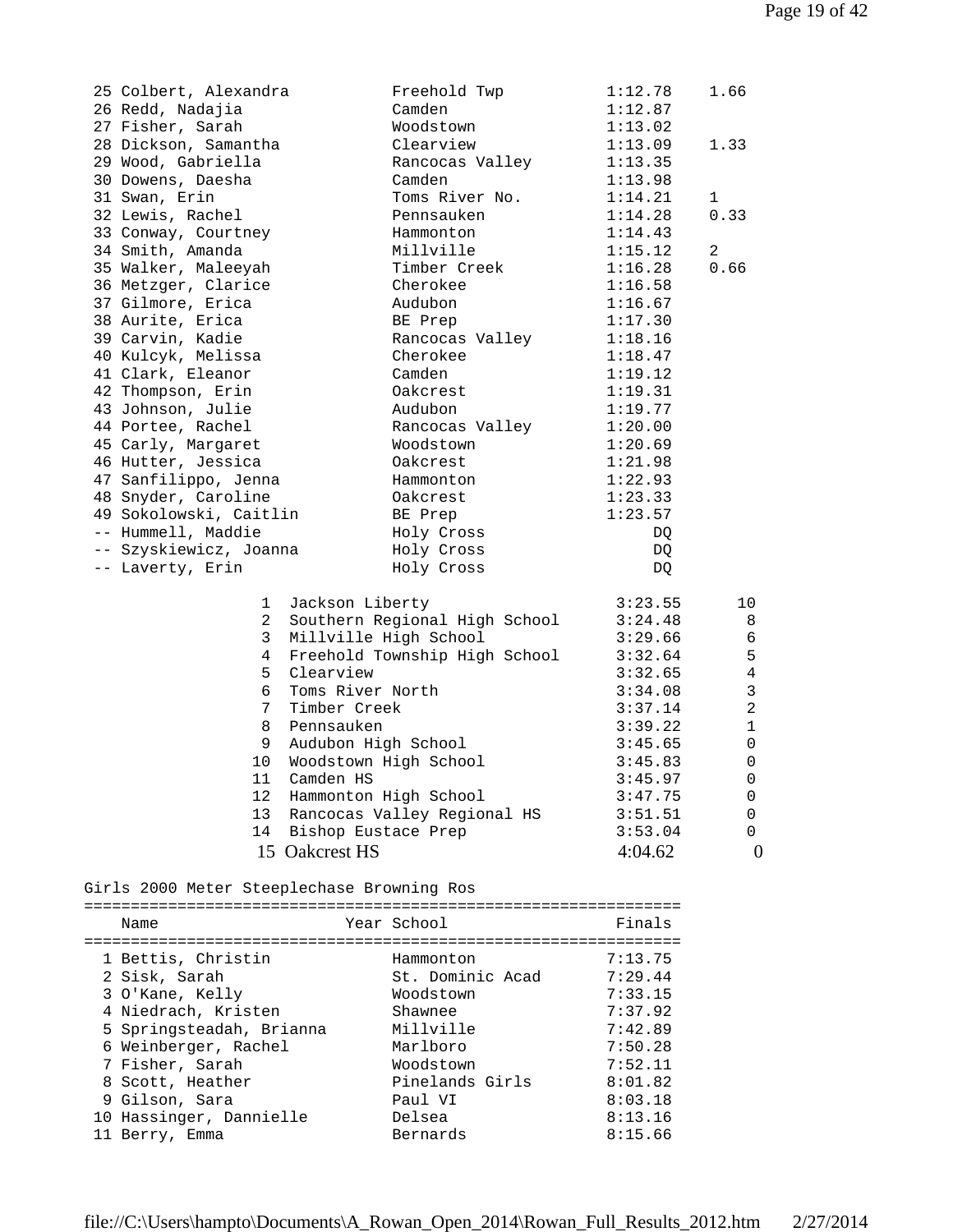12 Testa, Lisa Buena Reg. 8:17.13 13 Juniewicz, Katie Absegami 8:21.67 14 Hand, Kendal Howell 8:24.70 15 Leach, Mary Pinelands Girls 8:26.01 16 Clark, Kaitlin Kingsway 8:26.40 17 Lavallias, Sade Timber Creek 8:30.31 18 Stremme, Rachel Ocean City 8:34.44 19 Conover, Zoe Hammonton 8:39.42 20 Green, Brianna Millville 8:42.31 21 Pagano, Valerie Hammonton 8:42.65 22 Williams, Meghan Millville 8:46.90 23 Testa, Gina Buena Reg. 8:48.13 24 Vicino, Katlyn Marlboro 8:51.15 25 Bush, Chrisi Highland 8:52.20 26 Biondi, Janessa Buena Reg. 8:52.49 27 Beckford, Christina Williamstown 8:55.63 28 Fortino, Tara Williamstown 8:55.77 29 Ragsdale, Monica Pennsauken 8:56.34 30 Smith, Jackie Williamstown 9:02.58 31 Wood, Gabriella Rancocas Valley 9:06.58 32 Carvin, Kadie Rancocas Valley 9:14.94 33 Ingram, Rachel Pennsauken 9:20.02 34 Alyounis, Malkah Eastern 9:21.09 35 Hickman, Julia Gloucester Cath. 9:22.54 36 Menghi, Nicole Maple Shade 9:23.34 37 Roche, Kelly Haddon Twp 9:25.73 38 Green, Sara Delsea 9:30.76 39 Cutrera, Nicky Haddon Twp 9:32.00 40 Hutnik, Julia Eastern 9:33.29 41 Hutter, Jessica Oakcrest 9:35.84 42 Parra, Tiffany Absegami 9:37.05 43 Ludewig, Sandra Arthur P. Schali 9:39.15 44 Hu, Sally Oakcrest 9:42.84 45 Phy, Taylor Oakcrest 9:43.10 46 Kehoe, Kelli Eastern 9:44.29 47 Patterson, Jordan Shawnee 10:11.07 48 Black, Kristen Shawnee 10:20.58 49 Orange, Syde Cherry Hill East 10:31.02 50 Jones, Emily Seneca 10:31.54 51 Fischer, Elizabeth Haddon Heights 10:35.41 52 Gray, Morgan Haddon Heights 10:35.50 53 Rittman, Emma (Eddon Heights 10:37.65) 54 Maggio, Angela Absegami 10:53.66 55 Hughes, Taylor Arthur P. Schali 11:47.39 56 Lovell, Victoria Arthur P. Schali 11:54.77 Girls 4x100 Meter Relay =================================================================== School Prelims H# =================================================================== Preliminaries 1 Winslow Township High School 'A' 48.71q 1 1) Cross, DeAnn 2) Woods, Cidae'a 3) Robinson, Torie 4) McNeil, Stey'ce 2 Eastern Regional High School 'A' 49.34q 1 1) Jackson, Sydney 2) Edwards, Melanie<br>2) Wilson, Journal 2, Agaro Abona 3) Wilson, Jewel (4) Asare, Abena 3 Pemberton Twp. High School 'A' 50.10q 2 1) Williams, Shailah 2) Taylor, Tierra 3) Bangura, Nadia 4) Lawrence, Nia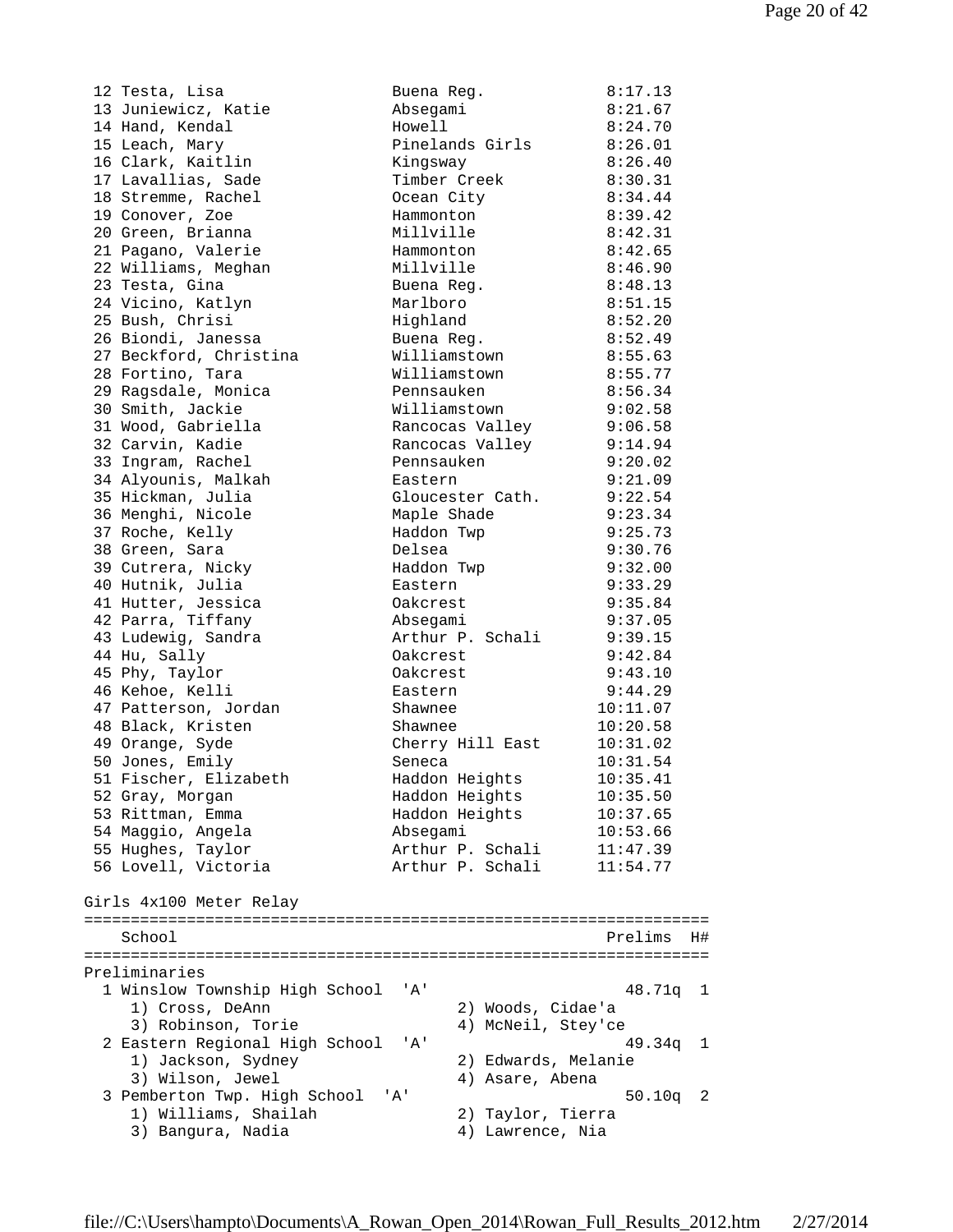4 Jackson Liberty 'A' 50.12q 3 1) Reed, Oksana 2) Lowe, Ashley 3) Sclafani, Ashley 4) Testa, Giana 5 Monsignor Donovan High School 'A' 50.23q 2 1) McGovern, Kerry 2) Nwana, Marielle 1, nedovern, nerr,<br>3) Dabrowski, Claudia (4) Harrison, Alexis 6 Toms River North 'A' 50.27q 4 3) Byrd, Tifani 4) O'Halloran, Danae 7 Lenape High School 'A' 50.29q 3 1) Wilkerson, Shaya 2) Thompson, Evann 3) Cox, Allison (4) Anderson, Dionna 8 Buena Regional 'A' 50.63q 3 8 Buena Regional 'A'<br>
1) Leyrer, Helena (2) Ramirez, Emely<br>
3) Sturts Casev (4) Olsen Andrea 3) Sturts, Casey (4) Olsen, Andrea 9 Oakcrest HS 'A' 51.13 1 1) Ledbetter, Cheyana 2) Dennis, Seiarah 3) Spencer, Argiea (4) Johnson, Caela 10 Freehold Township High School 'A' 51.16 4<br>1) Morrison, Sarah 2) Woodson, Brittany 1) Morrison, Sarah 3) Johnson, Deanna (4) Medina, Gabriella 11 Arthur P. Schalick HS 'A' 51.31 4 1) Ismail, Ciera 2) Long, Devon 3) Dennis, Mariah (4) Koomson, Josephina 12 Cherokee 'A' 51.65 3<br>1) Green, Alicia (2) Woodard, Jess 3) Strauss, Jess 4) Iannone, Danielle 13 Rancocas Valley Regional HS 'A' 51.86 2 1) Johnson, Chyna 2) Chung, Jade 3) Turnquist, Charity (4) Morera, Ashley 14 Pennsauken 'A' 51.91 2 1) Lewis, Tanel 2) McDuffie, Tiara<br>3) Kanneh, Kinneh 2) Macauley-Cooker,<br>1.indenwold 'A' 3) Kanneh, Kinneh 4) Macauley-Cooker, Elsie 15 Lindenwold 'A' 52.19 2 1) Freeman, Milaun 2) Perry, Kylah 3) Crawford, Tiana (4) Lloyd, Andreya 16 Teaneck 'A' 52.31 1 1) Balgobian, Talasiah 2) Walker, Cherieka 3) Emanuel, Aanisah (4) Foster, Trenice 17 Bridgeton Bulldogs 'A' 52.32 4 1) Holmes, Jaquesha 2) Smith, Tamyra 3) Goldsboro, Chardonnay 4) Childers, Jovan 18 Vineland High School 'A' 53.07 4 1) Brown, Tiah 2) Isekenegbe, Antionette 3) Henderson, Ta'Shay (4) Logan, Tifanie 19 Paul VI HS 'A' 53.30 3 1) Fiore, Catherine 12) Speller, Destiny 3) Timmons, Kaylynne 4) Mayo, Julia 20 Woodstown High School 'A' 54.49 1 1) McGoldrick, Sarah 2) Urion, Casey 3) Zucca, Emily (4) Russell, Tajon 21 Hammonton High School 'A' 55.70 2 1) Garretson, Jessica<br>3) Gazzara, Kelsey 22 Holy Cross 'A' 56.08 2 1) Jones, Janae 2) Smiley, Melissa 3) Paynter, Emily 4) Eckerle, Carolyn 23 Triton Regional 'A' 56.62 3 1) Rivera, Kayla 2) Dolhansky, Rebecca 3) Taylor, Erin 1997 (2008) 4 Maldron, Emily

2) Paret, Christina 2) Woodard, Jess 2) DeMarco, Sierra<br>4) Webster, Tamera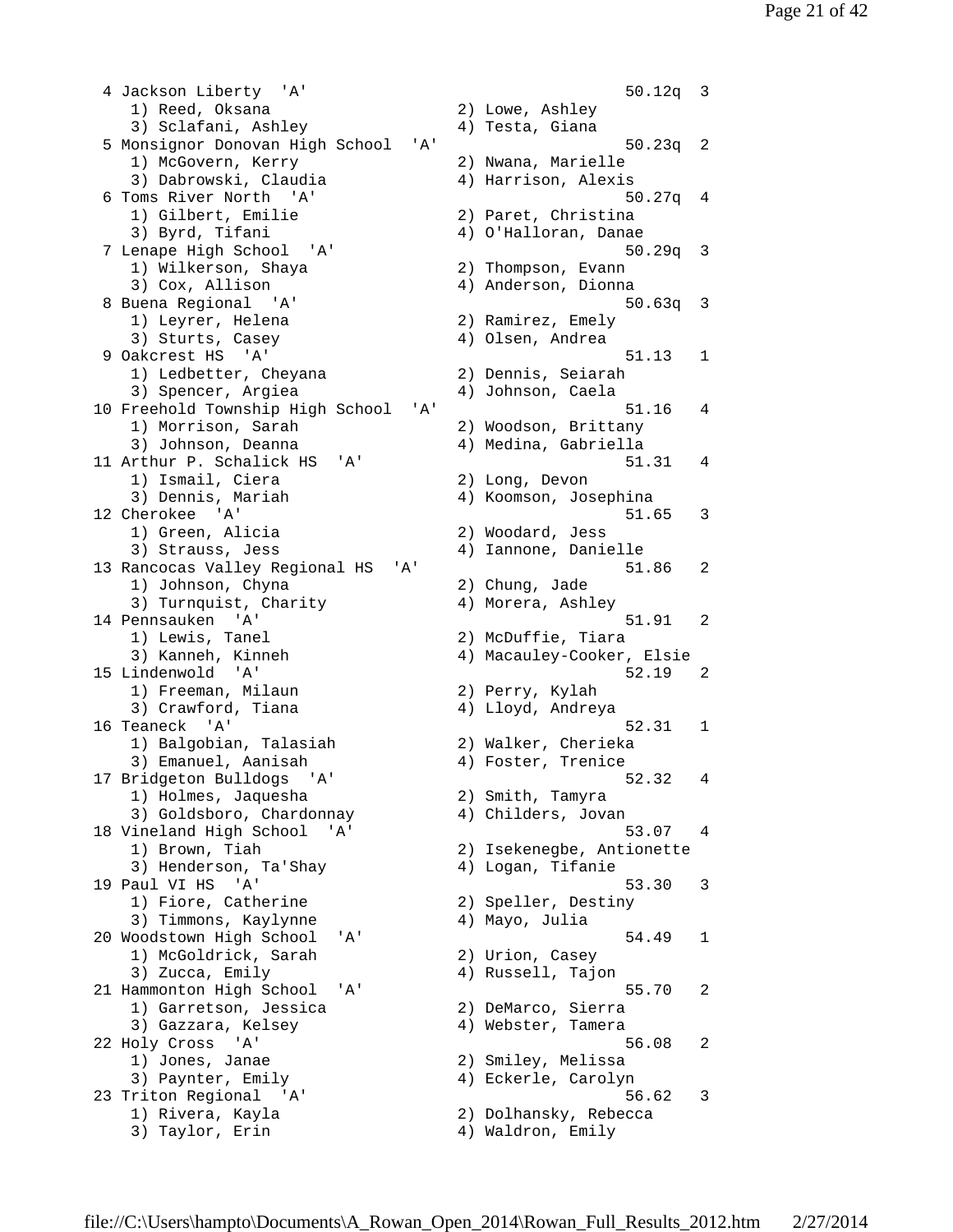24 Cherry Hill West 'A' 56.91 1 1) Jones, Talia 2) Munoz, Milagros 3) Fogliano, Tanya 4) Dixon, Ayanna 25 Pleasantville High School 'A' 57.78 1 1) Adams, Indyka 2) Young, Amirah 3) Dudley, Kiersten (4) Brown, Ha'Shanae<br>31 Brown, Ha'Shanae 26 Pinelands 'A' 59.52 4 1) Acosta, Kalina 2) Iverson, Chloe 3) DiElmo, Cataleena 4) Volz, Sam Girls 4x100 Meter Relay Middle Schoo ================================================================ School Finals ================================================================ Finals 1 Phifer Middle School 'A' 53.16 1) Pascall, Indigo 2) Davis, Asia 3) Roberts, Brianna 4) 2 Glassboro MS 'A' 53.80<br>1) Worlds, Bria 32 Muldoor, Nasira 1) Worlds, Bria (2) Muldoor, Nasira<br>3) Bracketta, Nyasia (2) 4) Graves, Mariah 3) Bracketta, Nyasia 3 Davies MS 'A' 56.06 4 Glassboro MS 'B' 57.87 1) Wright, Sanigah 2) Hodson, Angel 3) Boggans, Givonna (4) Pratt, Shayla Girls 4x100 Meter Relay ================================================================ School **Finals** ================================================================ 1 Winslow Township High School 'A' 47.91<br>1) Cross, DeAnn 2) McNeil, Stey'ce 1) Cross, DeAnn 2) McNeil, Stey'ce 3) Robinson, Torie 4) Woods, Cidae'a 2 Eastern Regional High School 'A' 48.98 1) Asare, Abena 2) Edwards, Melanie 3) Jackson, Sydney (4) Wilson, Jewel 3 Jackson Liberty 'A' 49.52 1) Lowe, Ashley 2) Reed, Oksana 3) Sclafani, Ashley (4) Testa, Giana 4 Lenape High School 'A' 49.86<br>
1) Anderson, Dionna 2) Cox, Allison<br>
2) Cox, Allison 1) Anderson, Dionna 3) Thompson, Evann 4) Wilkerson, Shaya 5 Buena Regional 'A' 49.86 1) Leyrer, Helena 2) Olsen, Andrea 3) Ramirez, Emely (4) Sturts, Casey 6 Pemberton Twp. High School 'A' 49.90 1) Bangura, Nadia 2) Lawrence, Nia 3) Taylor, Tierra (4) Williams, Shailah 7 Monsignor Donovan High School 'A' 49.97 1) Dabrowski, Claudia 2) Harrison, Alexis 3) McGovern, Kerry (1988) 4) Nwana, Marielle 8 Toms River North 'A' 8 Toms River North 'A' 50.03 1) Byrd, Tifani 2) Gilbert, Emilie 3) O'Halloran, Danae  $\begin{pmatrix} 4 \end{pmatrix}$  Paret, Christina Preliminaries 9 Oakcrest HS 'A' 10 Freehold Township High School 'A' 11 Arthur P. Schalick HS 'A' 12 Cherokee 'A' 13 Rancocas Valley Regional HS 'A'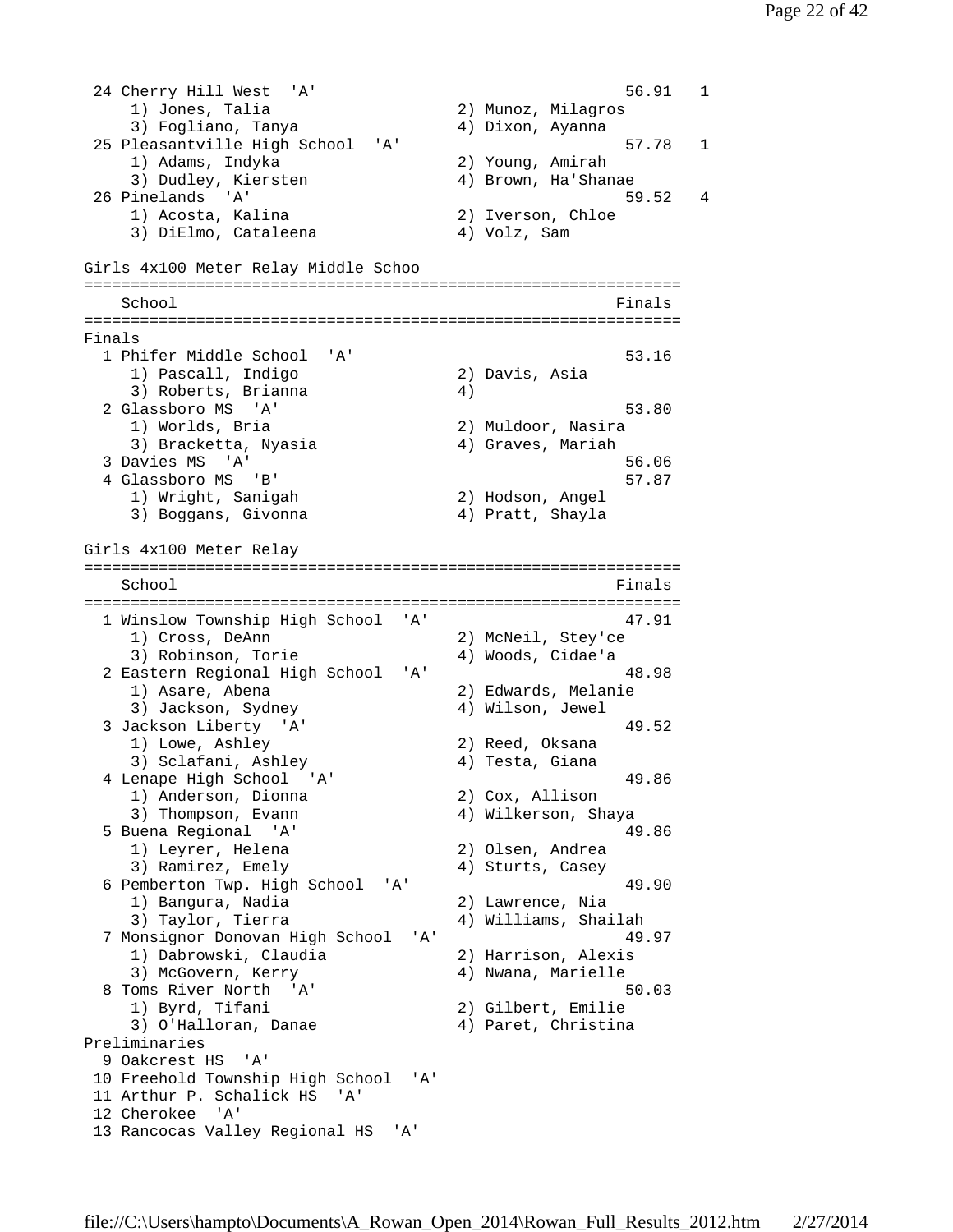14 Pennsauken 'A' 15 Lindenwold 'A' 16 Teaneck 'A' 17 Bridgeton Bulldogs 'A' 18 Vineland High School 'A' 19 Paul VI HS 'A' 20 Woodstown High School 'A' 21 Hammonton High School 'A' 22 Holy Cross 'A' 23 Triton Regional 'A' 24 Cherry Hill West 'A' 25 Pleasantville High School 'A' 26 Pinelands 'A' Girls 4x200 Meter Relay =================================================================== School **Finals** H# =================================================================== Finals 1 Southern Regional High School 'A' 1:44.75 4 1) Rodriguez, Samantha 2) Angellella, Brianna 3) Hammel, Mikaela 4) Simmons, Michele 2 Lenape High School 'A' 1:45.05 4 1) Pettipaw, Carly 2) De Las Heras, Ana 3) Cox, Allison 4) Thompson, Evann 3 Jackson Liberty 'A' 1:45.31 3 1) Daly, Kelly 2) Kavoleff, Alexandria 3) Reed, Oksana (3) 4) Testa, Giana 4 Buena Regional 'A' 1:45.78 4 1) Leyrer, Helena 2) Ramirez, Emely 3) Sturts, Casey (4) Olsen, Andrea 5 Toms River North 'A' 1:46.40 4 1) Gilbert, Emilie 2) Diawara, Halima 3) Paret, Christina (4) O'Halloran, Danae 6 Penns Grove High School 'A' 1:47.06 4 1) Hayes, Imani 2) Smith, Courtney 3) Pollard, Kianje 1988 (4) Dowe, Faleesha 7 Monsignor Donovan High School 'A' 1:47.17 4 1) Nwana, Marielle 2) Lebel, Carly 3) Weeks, Katie  $4)$  Harrison, Alexis 8 Pleasantville High School 'A' 1:47.34 3<br>1) Prevard, April 2) Aabid, Hadiyah 1) Prevard, April 3) McCormick, Jamiera (4) Evans, Leah 9 Haddonfield Memorial 'A' 1:48.39 3 1) Baccare, Grace 2) Pascocello, Erica 3) Wolf, Christine 4) Carson, Emily 10 Winslow Township High School 'A' 1:48.94 3 1) Bundy, Janelle 2) Stokes, Kiiyah 3) McGrath, Brianna (4) Baxter, Semetrius 11 Bishop Eustace Prep 'A' 1:51.63 3 1) Ardire, Julianna 2) Damato, Katherine 3) Fleming, Montana (4) Quinn, Kelly 12 Paul VI HS 'A' 1:52.30 2<br>1) Speller, Destiny 2) Speller, Kimesha 2) Speller, Kimesha 3) Timmons, Kaylynne  $4)$  13 Pennsauken 'A' 1:52.35 2 1) Lewis, Rachel 2) Smith, Chantel 3) Ware, Aiyana (4) Kanneh, Kinneh 14 Bridgeton Bulldogs 'A' 1:53.47 4 1) Childers, Jovan 2) Mosley, Deja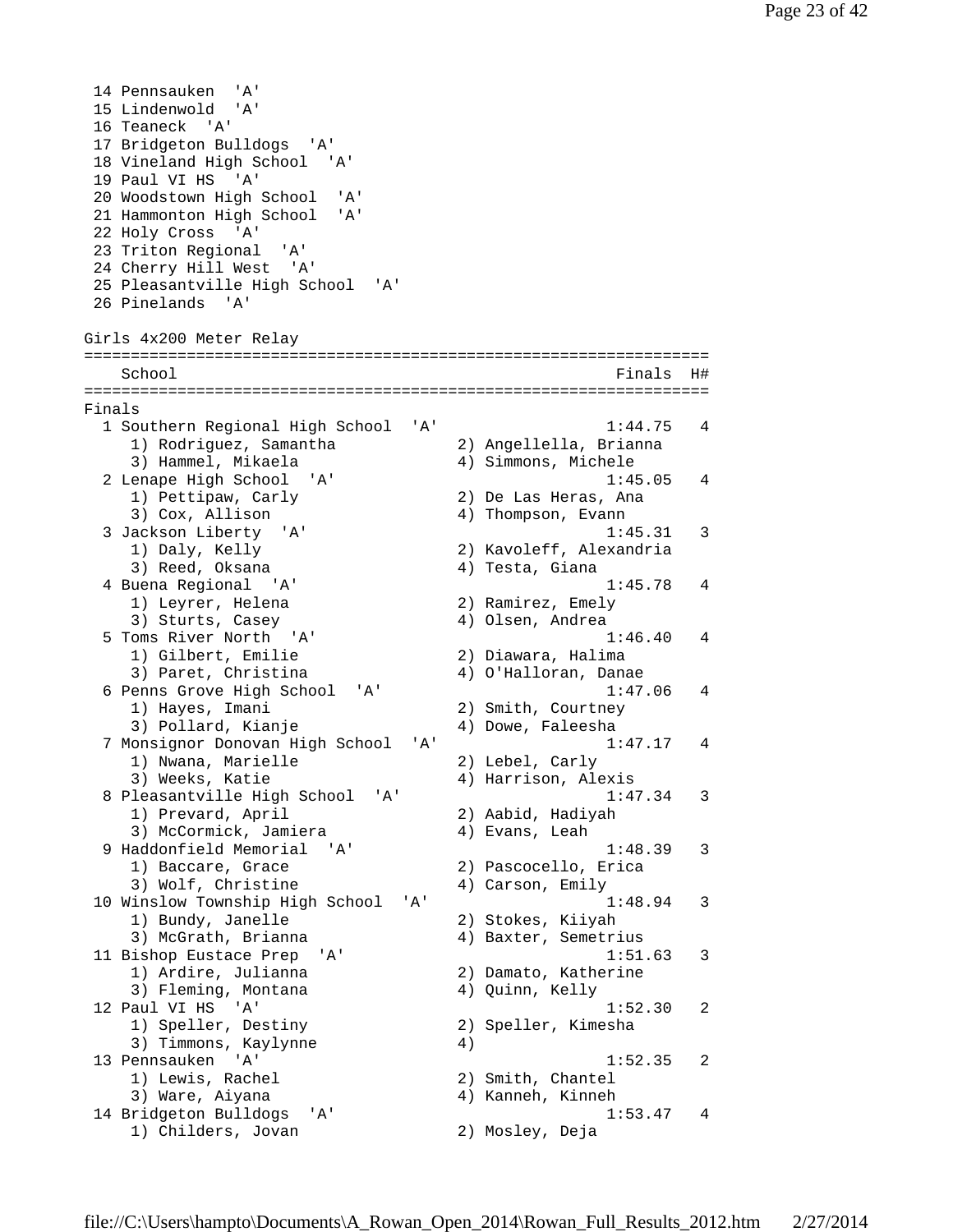3) Holmes, Jaquesha (4) Smith, Tamyra 15 Cherokee 'A' 1:53.76 3 1) Harrison, Ashley 2) Woodard, Jess 3) Iannone, Danielle 4) Schneeweis, Savanna 16 Woodstown High School 'A' 1:55.36 2 1) McGoldrick, Sarah 2) Urion, Casey 3) Zucca, Emily 19 (4) Russell, Tajon 17 Oakcrest HS 'A' 1:55.54 1 1) Stringer, ChristL 2) Snyder, Caroline 3) Ponce, Adina 4) Scardino, Danielle 18 Triton Regional 'A' 1:55.94 3 1) Dolhansky, Rebecca 2) Bullock, Deja 3) Taylor, Erin 4) Rivera, Kayla 19 Rancocas Valley Regional HS 'A' 1:56.45 2 1) Jones, Deja 2) Searles, Raina 3) Thierry, Camilah 4) Mimms, Jailynn 20 Middletown North 'A' 1:57.16 2 1) Dare, Amanda 2) Roche, Patricia 3) Geiger, Jessica (4) Forte, Savannah 21 Teaneck 'A' 1:58.46 3 1) Balgobian, Talasiah 2) Emanuel, Aanisah 3) Walker, Cherieka 4) Davenport, I'India 22 Clearview 'A' 1:58.96 2 1) Dickson, Samantha 2) Maisch, Jillian 3) Coughlan, Miranda (4) Reamer, Sierra 23 Pinelands 'A' 2:00.86 1 1) Brown, Danarose 2) Volz, Sam 3) Rainier, Lauren (1948) 24 Vineland High School 'A' 2:01.50 1 1) Pleasant, D'Andra 2) Green, Taylor 3) Watson, Iesha (4) Jackson, Kayla 25 Cherry Hill West 'A' 2:03.94 1 1) Jones, Talia 2) Melo, Marilyn 3) Emore, Stephanie (4) Dixon, Ayanna Girls 4x400 Meter Relay =================================================================== School **Finals H**# =================================================================== 1 Toms River North 'A' 2) O'Halloran, Danae<br>4) Gilbert, Emilie 1) Leskow, Hannah<br>3) Diawara, Halima 2 Lenape High School 'A' 4:00.99 2 1) Pettipaw, Carly 2) De Las Heras, Ana 3) Cox, Allison (4) Thompson, Evann 3 Southern Regional High School 'A' 4:09.76 2 1) Hammel, Melana 2) Lake, Amaysia 3) Phillips, Becca 4) Muraczewski, Courtney 4 Cherokee 'A' 4:16.51 2 1) Green, Alicia 2) Harrison, Ashley 3) Patel, Rachel (4) Visconti, Kristen 5 Winslow Township High School 'A' 4:18.21 1 1) Coleman, Mia 2) Bundy, Janelle 3) Austin, Jordan (4) Baxter, Semetrius 6 Lindenwold 'A' 4:22.92 2 1) 2) Agbai, Nicole 3) Perry, Kylah 4) Lloyd, Andreya 7 Pinelands 'A' 4:29.09 1 1) Leach, Mary 2) Scott, Heather 3) Allikmaa, Amanda 4) Holloway, Kirsten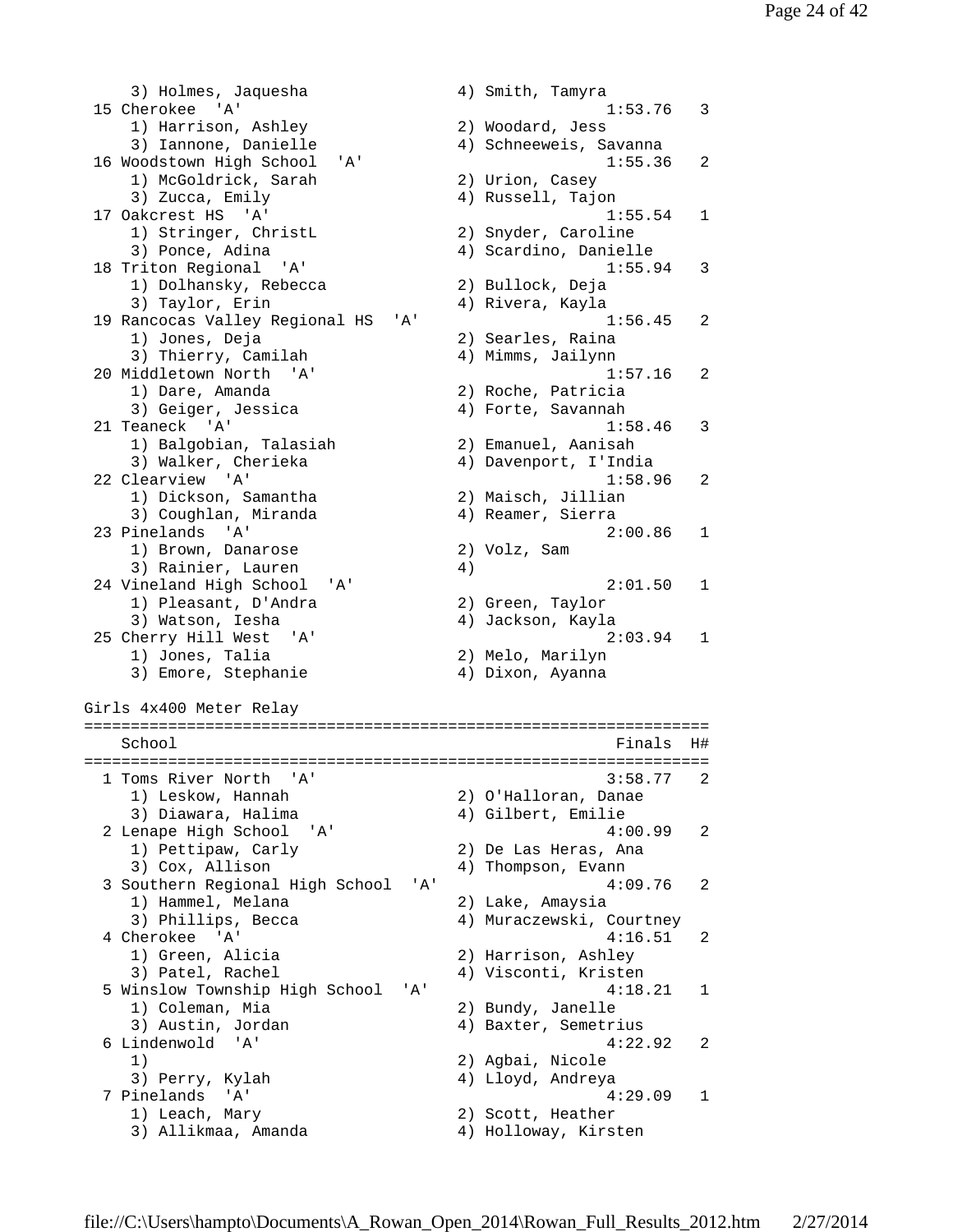8 Pennsauken 'A' 4:33.09 2 1) McDuffie, Tiara 2) Dupree, Aleyah 3) Cooper, Alice 4) Roberts, Dominique 9 Pleasantville High School 'A' 4:35.82 1<br>1) Miller-Bruce, Aaliyah 2) Gibson, Troya 1) Miller-Bruce, Aaliyah 2) Gibson, Troya 3) Aabid, Hadiyah 4) Mulllings, Monique 10 Bridgeton Bulldogs 'A' 4:36.97 2 1) Evans, Tiana 2) Evans, Taliah 1) Evans, Tiana (2) Evans, Taliah<br>3) Hameed, Hassana (4) Ruiz, Raquel 11 Oakcrest HS 'A' 4:47.11 1 1) Scardino, Danielle 2) Muhammad, Aisha 3) Cohen, Devinne (4) Spencer, Argiea Girls 4x800 Meter Relay ================================================================ School **Finals** ================================================================ 1 Freehold Township High School 'A' 9:18.88 1) Faith, Abigail 2) Vitello, Adrian 3) Spadola, Heather (4) Bracher, Emily 2 Lenape High School 'A' 9:20.41 1) McGee, Emily 2) Franklin, Camille 3) Restivo, Amanda (4) Ocasio, Natalia 3 Southern Regional High School 'A' 9:23.65 1) Hammel, Melana 2) Heussner, Rachel 3) Smolyn, Danielle 4) Muraczewski, Courtney 4 Haddonfield Memorial 'A' 9:46.13 1) Cain, Shelby 2) Bonnet, Carly 3) Malloy, Meghan (4) Roberts, Lauren 5 Jackson Liberty 'A' 9:47.07<br>1) Sclafani, Ashley 2) Titus, Courtney<br>2) Susake Casey (1993) 2) Titus, Courtney<br>(2) Tibertson, Melic 3) Suszko, Casey 4) Robertson, Melissa 6 Toms River North 'A' 9:57.83 1) Leskow, Hannah 2) Wilhelm, Carly 3) Turner, Briana (4) Baker, Allison 7 Rancocas Valley Regional HS 'A' 10:06.02 1) Kemp, Erika 2) Cassell, Jasmine 3) Corbett, Claire (4) Frombach, Kristen 8 Woodstown High School 'A' 10:07.57<br>1) DiGregorio, Alexa 2) O'Kane, Kelly 1) DiGregorio, Alexa 3) Fisher, Sarah 4) Freiberger, Kristine 9 Cherokee 'A' 10:15.43 1) Ecker, Leigh Ann 2) Arnold, Melissa 3) Ahern, Taylor 4) Chiarelli, Alexa 10 Hammonton High School 'A' 10:17.57 1) Conover, Zoe 2) Donio Enscoe, Janie<br>2) Donio Enscoe, Janie 3) Bettis, Christin 4) Cassidy, Caitlin 11 Millville High School 'A' 10:26.78 1) Dermen, Kaitlyn 2) Wiggins, Tai 3) Smith, Amanda (4) Williams, Meghan 12 Clearview 'A' 10:35.51 1) Henry, Lydia 2) Lynch, Katharine 3) Kooistra, Haley (4) Camp, Courtney 13 Winslow Township High School 'A' 10:35.53 1) Coleman, Mia 2) Austin, Jordan 3) Johnson, Ciara (4) Randolph, Crystal 14 Triton Regional 'A' 10:35.61 1) Schules, Erica 2) Coleman, Carly 3) Dolhansky, Emily 4) Derham, Melanie 15 Oakcrest HS 'A' 10:47.46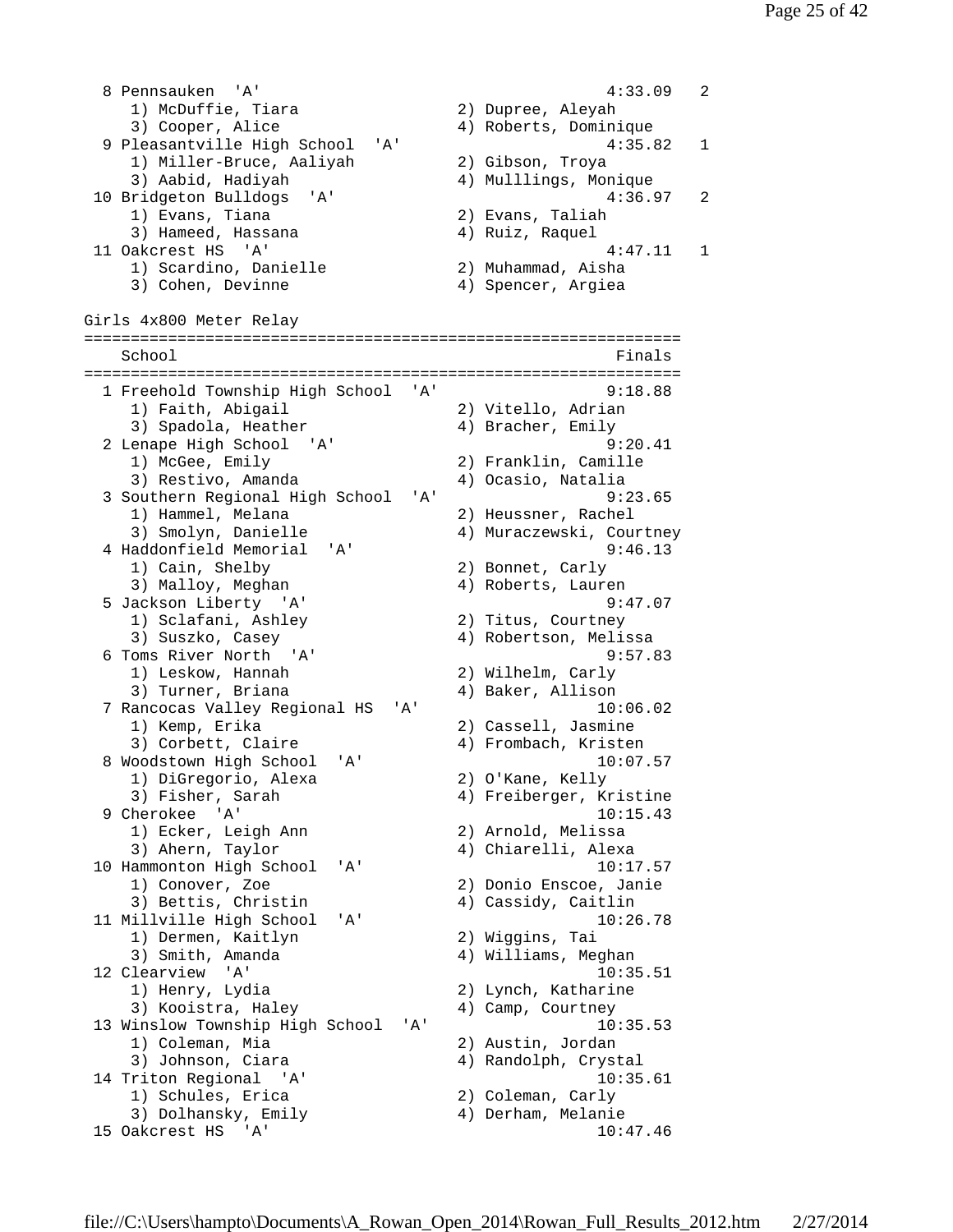1) Madamba, Maggie 2) Hu, Sally 3) Fraone, Jessica 4) Phy, Taylor 16 Pennsville Memorial 'A' 10:57.31<br>1) Acton, Emily 2) Hiles, Tori 1) Acton, Emily 3) Wyshinski, Maddy 4) Shipley, Alexx 17 Holy Cross 'A' 11:00.59 HOIY Cross A<br>1) Hummell, Maddie 2) Reeves, Melanie<br>1) MaProarty Morg 3) Harvey, Brooke 4) McBrearty, Morgan 18 Vineland High School 'A' 11:33.10<br>18 Vineland High School 'A' 11:33.10<br>19 Jackson, Kayla 2) Askins, Jacqueline 1) Jackson, Kayla<br>2) Hackson, Jac 3) Mayen, Itzel 4) White, Brielle<br>19 Lindenwold 'A' 11 19 Lindenwold 'A' 11:34.92 1) Asadi-Wright, Ellis 2) Brackett, Jasmine 3) Taylor, Farrah 4) Odrick, Tomika Girls 4x1600 Meter Relay ================================================================ School Finals and School Finals and School Finals and School Finals and School Finals and School Finals and School Finals and School Finals and School Finals and School Finals and School Finals and School Finals and School ================================================================ 1 Toms River North 'A' 22:26.48 1) Baker, Allison 2) Hanlon, Maggie 3) Santarpia, Christina 4) O'Halloran, Karah 2 Lenape High School 'A' 22:29.27 1) Stanley, Brooke 2) Ryan, Maeve 3) Restivo, Lizzy 4) Barton, Jenna 3 Middletown North 'A' 22:41.60 1) Juzwiak, Monika 2) Calabro, Meghan 3) Juzwiak, Alex 4) Molnar, Jessica 4 Pinelands 'A' 23:11.61 1) Leach, Mary 2) Shriever, Gillian<br>3) Zodl, Lauren 3, 2001, 2001, 2001, 2001, 2001, 2001, 2001, 2012, 2013, 2014 3) Zodl, Lauren 5 Buena Regional 'A' 23:32.75 1) Curcio, Courtney 3) Testa, Gina (3) Testa, Lisa 6 Haddonfield Memorial 'A' 23:38.31 1) Martin, Sophie 2) Raphelson, Meredith 3) Plunkett, Claire (4) Rosengard, Cara 7 Rancocas Valley Regional HS 'A' 23:51.95 1) Bresnan, Sarah 2) Parsons, Brittany<br>2) External Distances of the Al-Bobbie Sholby 3) Winser, Brittany 4) Bobbie, Shelby 8 Hammonton High School 'A' 24:19.33<br>1) MacKenzie, Tabitha 2) Plummer, Jennifer 1) MacKenzie, Tabitha 3) Berenato, Samantha 4) Pagano, Valerie 9 Cherry Hill West 'A' 24:49.84 1) Reissmann, Annaliese 2) Marzocca, Julia 3) Owens, Casey (4) McBride, Erin Girls 800 Sprint Medley =================================================================== School and the set of the set of the set of the set of the set of the set of the set of the set of the set of the set of the set of the set of the set of the set of the set of the set of the set of the set of the set of th =================================================================== 1 Cherokee 'A' 1:48.19 4 1) Green, Alicia 2) Strauss, Jess 3) Montague, Elizabeth 4) Foster, Courtney 2 Teaneck 'A' 1:48.35 4 1) Balgobian, Talasiah 2) Ferrel, Janay 3) Atkinson, Anastasia 4) Taylor, Kahila 3 Eastern Regional High School 'A' 1:49.79 4 1) Jackson, Sydney 2) Asare, Abena 3) Wilson, Jewel 4) Edwards, Melanie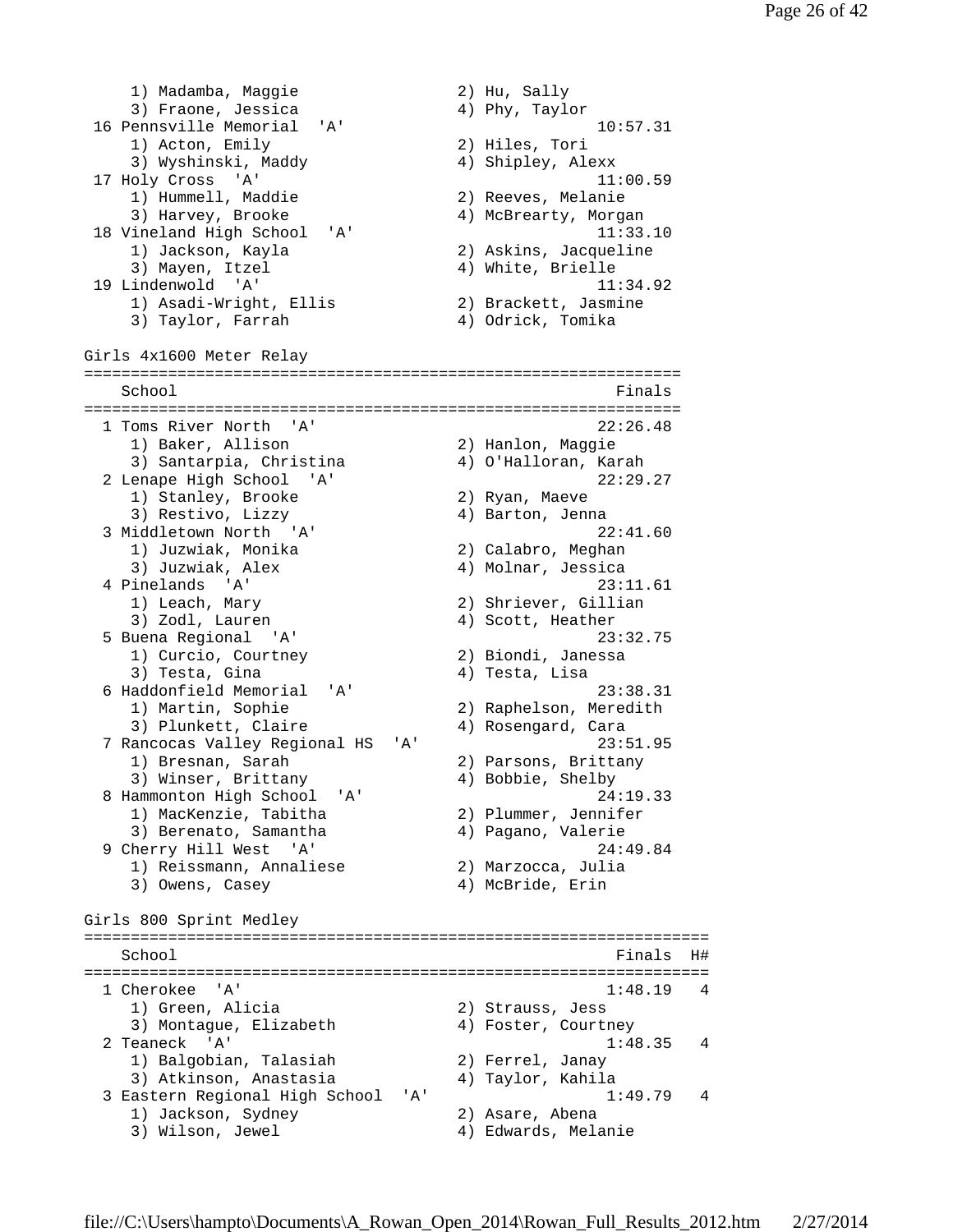4 Winslow Township High School 'A' 1:50.60 4 1) Cross, DeAnn 2) Oguledo, Christine 3) Higgs, She'quell 4) McNeil, Stey'ce 5 Southern Regional High School 'A' 1:50.79 3 1) Fay, Kelly 2) Knudsen, Kelly 3) Simmons, Michele 4) Angellella, Brianna 6 Pemberton Twp. High School 'A' 1:51.56 4 1) Bangura, Nadia 2) Taylor, Tierra 3) Lawrence, Nia 4) Williams, Shailah 7 Freehold Township High School 'A' 1:51.97 4 1) Johnson, Deanna 2) Woodson, Brittany 3) Medina, Gabriella (4) Morrison, Sarah 8 West Deptford 'A' 1:52.87 3 1) Douglas, Elizabeth 2) Kirschling, Megan 3) Pinto, Nicole (4) Budd, Samantha 9 Bridgeton Bulldogs 'A' 1:55.06 3 1) Holmes, Jaquesha 2) Smith, Tamyra 3) Childers, Jovan (4) Thomas, Danyek 10 Rancocas Valley Regional HS 'A' 1:55.45 2 1) Turnquist, Charity 2) Chung, Jade 3) Johnson, Chyna (4) Morera, Ashley 11 Woodbury HS 'A' 1:55.47 3 1) Watkins, NeeAsia 2) Hill, Tampha 3) Gulledge, Asia 4) Daley, Fatimah 12 Camden HS 'A' 1:55.62 3 1) Williams, Keisha 2) Bell, Kimyatta 3) Arroyo, Annzoley 4) Forrest, Shalonda 13 Bordentown Regional H.S. 'A' 1:57.31 2 1) Silar, Shakara 2) Ansong, Jackie 3) Meszaros, Emily (4) Dukes, Aishah 14 Toms River North 'A' 1:57.99 2 1) Swan, Erin 2) Szymanski, Izabela 3) O'Neill, Ciara (4) Popoola, Adelola 15 Timber Creek 'A' 1:58.38 3 1) Crawley, Aarynn 2) Brown, Alexis 3) Pierce, Breshae 4) Dennis, Yakira 16 Pennsauken 'A' 1:58.45 2 1) Lewis, Tanel 2) Macauley-Cooker, Elsie 3) Kanneh, Kinneh (4) Cooper, Alice 17 Haddonfield Memorial 'A' 1:59.11 2 1) Pascocello, Erica 2) Wolf, Christine 3) Carson, Annie 4) DelDuca, Gia 18 Bishop Eustace Prep 'A' 2:00.21 4 1) Ardire, Julianna 2) Quinn, Kelly 3) Fleming, Montana (4) Damato, Katherine 19 Paul VI HS 'A' 2:01.22 3 1) Blocker, Kaylia 2) Gans, Sydney 3) McShane, Kristen 4) Fiore, Catherine 20 Lindenwold 'A' 2:01.49 2 1) Freeman, Milaun 2) Brown, Diamond 3) Crawford, Tiana (4) Agbai, Nicole 21 Lenape High School 'A' 2:02.00 2 1) Constant, Imani 2) Anderson, Dionna 3) LaRosa, Sabrina (4) Johnson, Monet 22 Hammonton High School 'A' 2:03.41 2 1) Gazzara, Kelsey (2) DeMarco, Sierra 3) Webster, Tamera 4) Garretson, Jessica 23 Oakcrest HS 'A' 2:03.87 1 1) Tomasello, Aubree 2) Cohen, Devinne 3) Raymond, Alyssa 4) Spencer, Argiea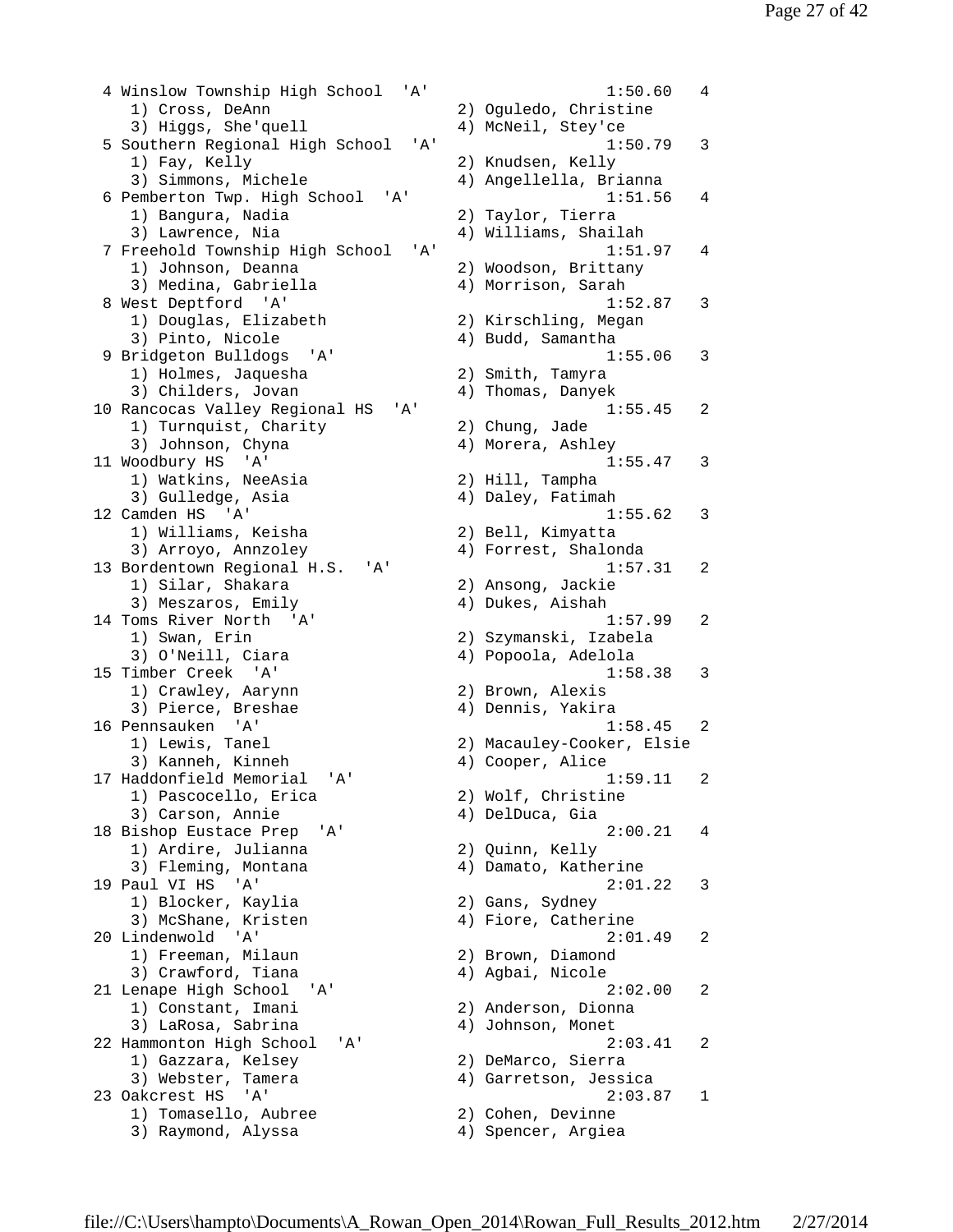```
 24 Highland Regional High School 'A' 2:05.63 1 
 1) Cawthorne, Taleya 2) Watkins, Nylah 
 3) Herring, Kijai 4) Impoco, Michelle 
 25 Pinelands 'A' 2:11.47 1 
 1) Iverson, Chloe 2) Webb, Jessica 
 3) Acosta, Kalina 4) DiElmo, Cataleena 
 -- Pleasantville High School 'A' DQ 3 Zone 2-3 
Girls 1600 Sprint Medley 
=================================================================== 
 School Finals H#
=================================================================== 
 1 Holy Spirit High School 'A' 4:<br>1) Jarvis, Nadia 2) McDuell, Alexis
 1) Jarvis, Nadia 2) McDuell, Alexis 
3) Dalzell, Christina (4) Flynn, Bridget
 2 Millville High School 'A' 4:12.43 3 
 1) Davis, MyAngel 2) Rhett, Lameria 
 3) Thaler, Valerie 4) Springsteadah, Brianna 
 3 Cherokee 'A' 4:15.22 2 
 1) Foster, Courtney 2) Montague, Elizabeth 
3) Wright, Jess (4) Lacy, Megan
 4 Teaneck 'A' 4:15.63 3 
 1) Foster, Trenice 2) Taylor, Kahila 
 3) Ferrel, Janay 4) Atkinson, Anastasia 
  5 Middletown North 'A' 4:18.49 1 
    1) Fleming, Jordan 2) D'Augusta, Lauren 
   3) Freshnock, Devon (4) Dulin, Jen
  6 Southern Regional High School 'A' 4:20.69 3 
    1) Angellella, Brianna 2) Ritchie, Jenna 
   3) Burnup, Carly 19, 2003 4) Smith, Jillian
 7 Oakcrest HS 'A' 4:23.14 1 
 1) Johnson, Caela 2) Ledbetter, Cheyana 
3) Dennis, Seiarah (4) Goetze, Devon
 8 West Deptford 'A' 4:24.58 3 
    1) Kirschling, Megan 2) Pinto, Nicole 
   3) Knoblock, Megan (4) Budd, Samantha
  9 Pennsauken 'A' 4:26.90 3 
 1) Lewis, Rachel 2) Macauley-Cooker, Elsie 
 3) McDuffie, Tiara 4) Roberts, Dominique 
10 Lenape High School 'A' 4:30.45 3<br>1) Constant, Imani 2) Anderson, Dionna
   1) Constant, Imani
   3) Kopec, Olivia (4) Jelks, Kiara
 11 Pinelands 'A' 4:33.07 1 
    1) Rainier, Lauren 2) Holloway, Kirsten 
   3) Brown, Danarose 4) Allikmaa, Amanda
 12 Toms River North 'A' 4:36.25 1 
    1) O'Neill, Ciara 2) Popoola, Adelola 
   3) Moser, Megan (3) 4) Sanzone, Brianna
13 Pleasantville High School 'A' 4:37.02 1<br>1) Miller-Bruce, Aaliyah 2) Alston, Mya
   1) Miller-Bruce, Aaliyah
    3) Prevard, April 4) Martinez, Joy 
 14 Triton Regional 'A' 4:50.36 2 
    1) Rivera, Kayla 2) Dolhansky, Rebecca 
   3) Clermeus, Isabelle
 15 Hammonton High School 'A' 4:50.49 1 
    1) Garretson, Jessica 2) Gazzara, Kelsey 
    3) Iannaco, Erica 4) Martinez, Brianni 
 16 Bridgeton Bulldogs 'A' 4:52.55 2 
    1) Mosley, Deja 2) Vann, Samiya 
   3) Ruiz, Raquel (4) Corley, Zamarah
```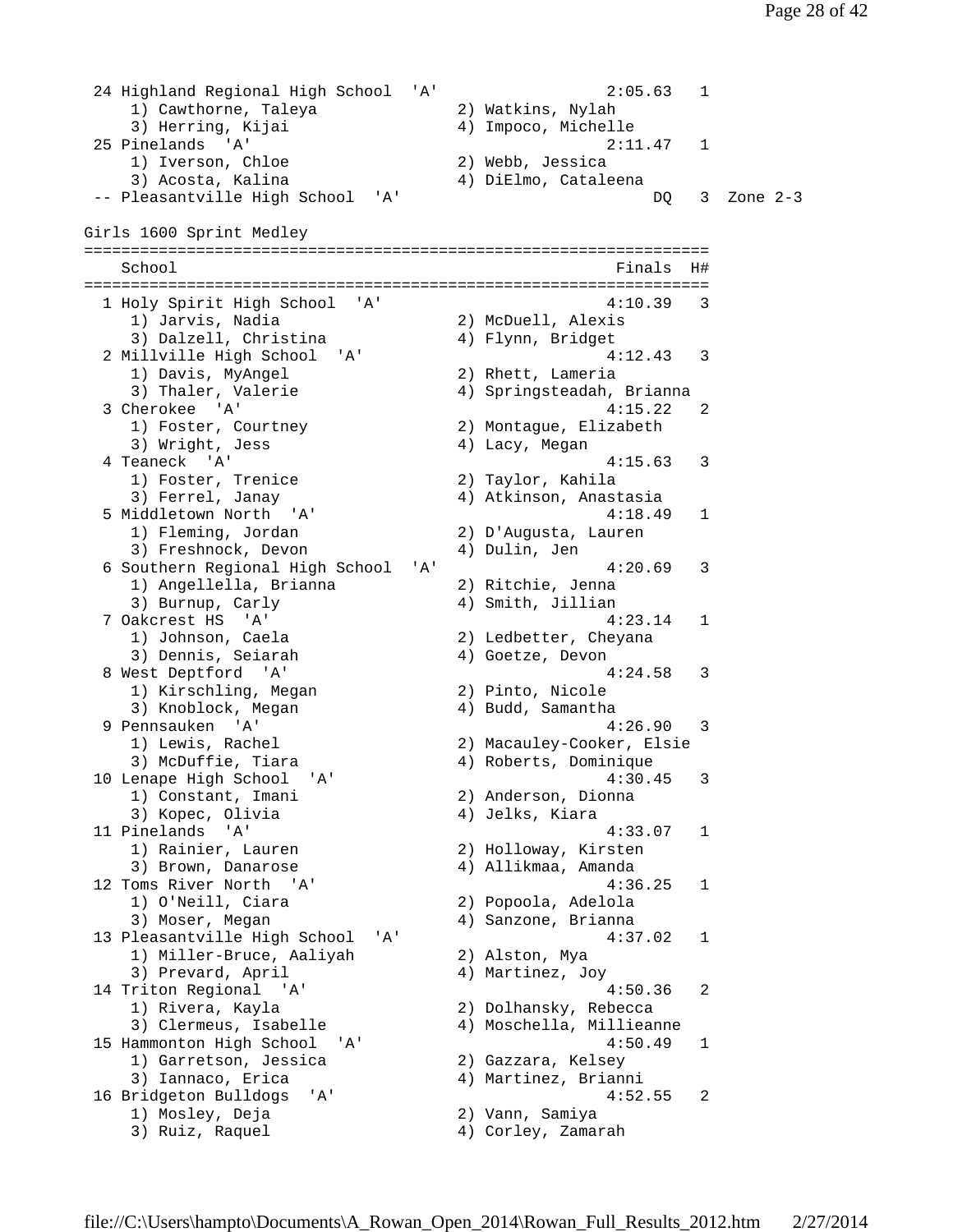17 Clearview 'A' 4:52.76 2 1) Specht, Haley 2) Coughlan, Miranda 3) Lowe, Alyssa 4) DeMarco, Cecily 18 Pennsville Memorial 'A' 4:53.93 3 1) Nickle, Abigail 2) MacGrath, Emily 3) Parkinson, Marina (4) Hiles, Tori 19 Rancocas Valley Regional HS 'A' 1 4:54.74 1 1) Jones, Deja 2) Thierry, Camilah 3) Thomas, Courtney (4) Bobbie, Shelby 20 Vineland High School 'A' 5:16.01 2 1) Jackson, Kayla 2) Green, Taylor 3) Watson, Iesha (4) White, Brielle Girls Distance Medley ================================================================ School **Finals** ================================================================ Finals 1 Lenape High School 'A' 12:01.39 1) Franklin, Camille 2) McGee, Emily 3) Restivo, Amanda 4) Ocasio, Natalia 2 shawnee 'A' 12:18.29 1) Niedrach, Kristen 2) Johnson, Annie 3) Stang, Shannon (4) DeSpirito, Julia 3 Cherokee 'A' 12:21.87<br>1) Wright, Jess 2) Foster, Courtney 2) Foster, Courtney z, roster, Cour<br>3) Visconti, Kristen (4) Lacy, Megan<br>Jaddonfield Memorial (11) 4 Haddonfield Memorial 'A' 12:36.65 1) Cain, Shelby 2) Baccare, Grace 3) Bonnet, Carly (4) Malloy, Meghan 5 Southern Regional High School 'A' 12:47.60<br>1) Smith, Jillian 2) Burnup, Carly 1) Smith, Jillian 3) Ritchie, Jenna 4) Difilippo, Jami 6 Hammonton High School 'A' 12:50.92 1) Conover, Zoe 2) Labb, Noel 3) Donio Enscoe, Janie  $\begin{array}{ccc} 4 & 4 & \text{Bettis, Christian} \\ 1 & 12.56 & \end{array}$  7 Toms River North 'A' 12:56.29 1) Hanlon, Maggie 2) Moser, Megan 3) Wilhelm, Carly 4) O'Halloran, Karah 8 Timber Creek 'A' 13:16.24 1) Shipotofsky, Janelle 2) Furlow, Paige 3) Pierce, Breshae 4) Lavallias, Sade 9 Middletown North 'A' 13:18.12 1) Marrone, Madelyne 2) Han, Michelle 3) Forte, Sydney (4) Chiaino, Kaitlyn 10 Pennsauken 'A' 13:19.19 1) Cooper, Alice 2) McDuffie, Tiara 3) Roberts, Dominique  $4)$  Wood, Shannon 11 Clearview 'A' 13:29.16 1) Lynch, Katharine 2) Reamer, Sierra 3) Camp, Courtney (4) Henry, Lydia 12 Oakcrest HS 'A' 13:32.38 1) Hu, Sally 2) Muhammad, Aisha 3) Goetze, Devon (4) Phy, Taylor 13 Paul VI HS 'A' 13:41.99 1) Hiester, Stephanie 2) Reilley, Loren 3) Franciosa, Alexandra 4) Gilson, Sara 14 Bordentown Regional H.S. 'A' 13:56.48 1) Dukes, Aishah 2) Meszaros, Emily 3) Peppler, Madison (4) Pywowariw, Larissa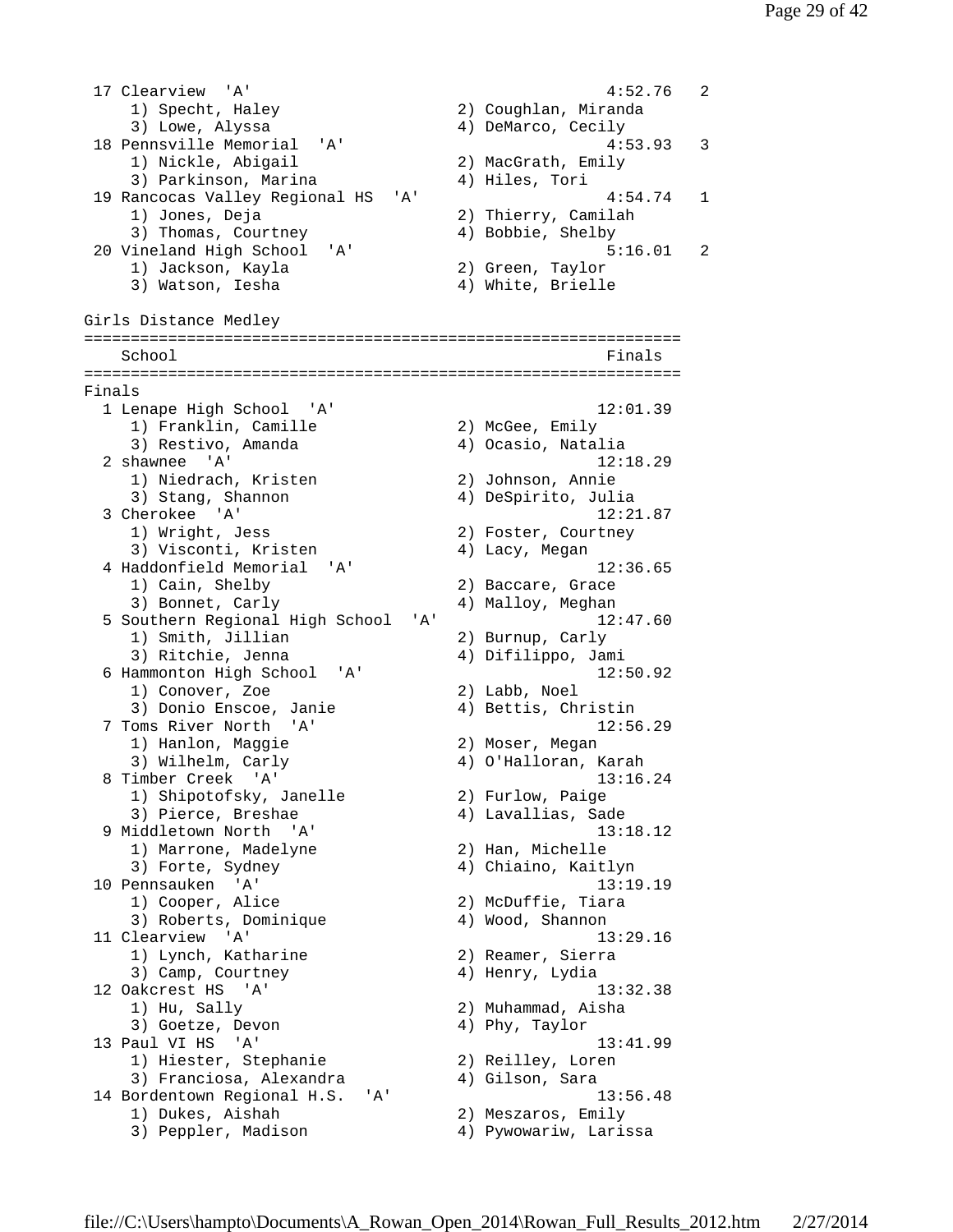15 Pennsville Memorial 'A' 14:16.49 1) Shipley, Alexx 2) Parkinson, Marina 3) Acton, Emily 19 (4) Wyshinski, Maddy 16 Winslow Township High School 'A' 14:23.59 1) Austin, Jordan 2) Coleman, Mia 1, Aubern, Seranne<br>3) Baxter, Semetrius (4) Randolph, Crystal 17 Cherry Hill West 'A' 14:25.43<br>1) Marzocca, Julia 2) Emore, Stephanie Cherry Arres<br>1) Marzocca, Julia 2014<br>2015 Empire 3) McBride, Erin 4) Reissmann, Annaliese 18 Vineland High School 'A' 14:44.55 1) White, Brielle 2) Jackson, Kayla<br>3) Askins, Jacqueline 2, Mayen, Itzel 3) Askins, Jacqueline 19 Lindenwold 'A' 15:00.64 1) Brackett, Jasmine 2) Freeman, Milaun 3) Taylor, Farrah (4) Odrick, Tomika 20 Rancocas Valley Regional HS 'A' 15:20.25 1) Belko, Emily 2) Thomas, Courtney 3) McBride, Casey 4) Ramus, Christa 21 Bishop Eustace Prep 'A' 16:26.11 1) Cristinzio, Danielle 2) Bowen, Dana 3) Perini, Alyssa (4) Hart, Meagan Girls 4x100 Meter Shuttle Hurdle =================================================================== School **Finals** H# =================================================================== Finals 1 Buena Regional 'A' 1:01.85 5 1) Olsen, Andrea 2) Sturts, Casey 3) Ramirez, Emely (4) Leyrer, Helena 2 Southern Regional High School 'A' 1:02.66 5 1) Ohlson, Dana 2) Knudsen, Kelly 3) Lake, Amaysia 4) Rodriguez, Samantha 3 Clearview 'A' 1:07.35 4 1) Camp, Katherine 2) Congdon, Sarah 3) Dickson, Samantha (4) Maisch, Jillian 4 Monsignor Donovan High School 'A' 1:07.53 4 1) Rogers, Rachel 2) Testa, Claire 3) Dabrowski, Claudia 4) Lebel, Carly 5 Winslow Township High School 'A' 1:08.13 5 1) Woods, Cidae'a 2) Bennent, Gabrielle 3) Robinson, Torie 4) Higgs, She'quell 6 Jackson Liberty 'A' 1:09.13 5 1) Daly, Kelly 2) Titus, Courtney 3) Chamra, Chelsea (4) Lowe, Ashley 7 Woodbury HS 'A' 1:09.29 3 1) Boston, Tiayanna 2) McKnight, Shayla 1) Boscon, Itayama<br>3) Bright, Gabrielle 4) Hill, Tampha<br>2) Bright, Tampha 8 Pennsauken 'A' 1:09.42 3 1) Lewis, Rachel 2) Bradley, Jasmine 3) Ware, Aiyana 4) Dupree, Aleyah 9 Toms River North 'A' 1:09.62 4<br>1) Goncerz, Olivia 2) McDonnell, Alexandria 2) McDonnell, Alexandria 3) Szymanski, Izabela 4) Byrd, Tifani 10 Haddonfield Memorial 'A' 1:09.65 4 1) Johnston, Katie 2) Carson, Emily 3) Yako, Bridget (4) Roberts, Lauren 11 Lindenwold 'A' 1:11.98 3<br>1) Crawford, Tiana 11 Crawford, Tiana 1) Crawford, Tiana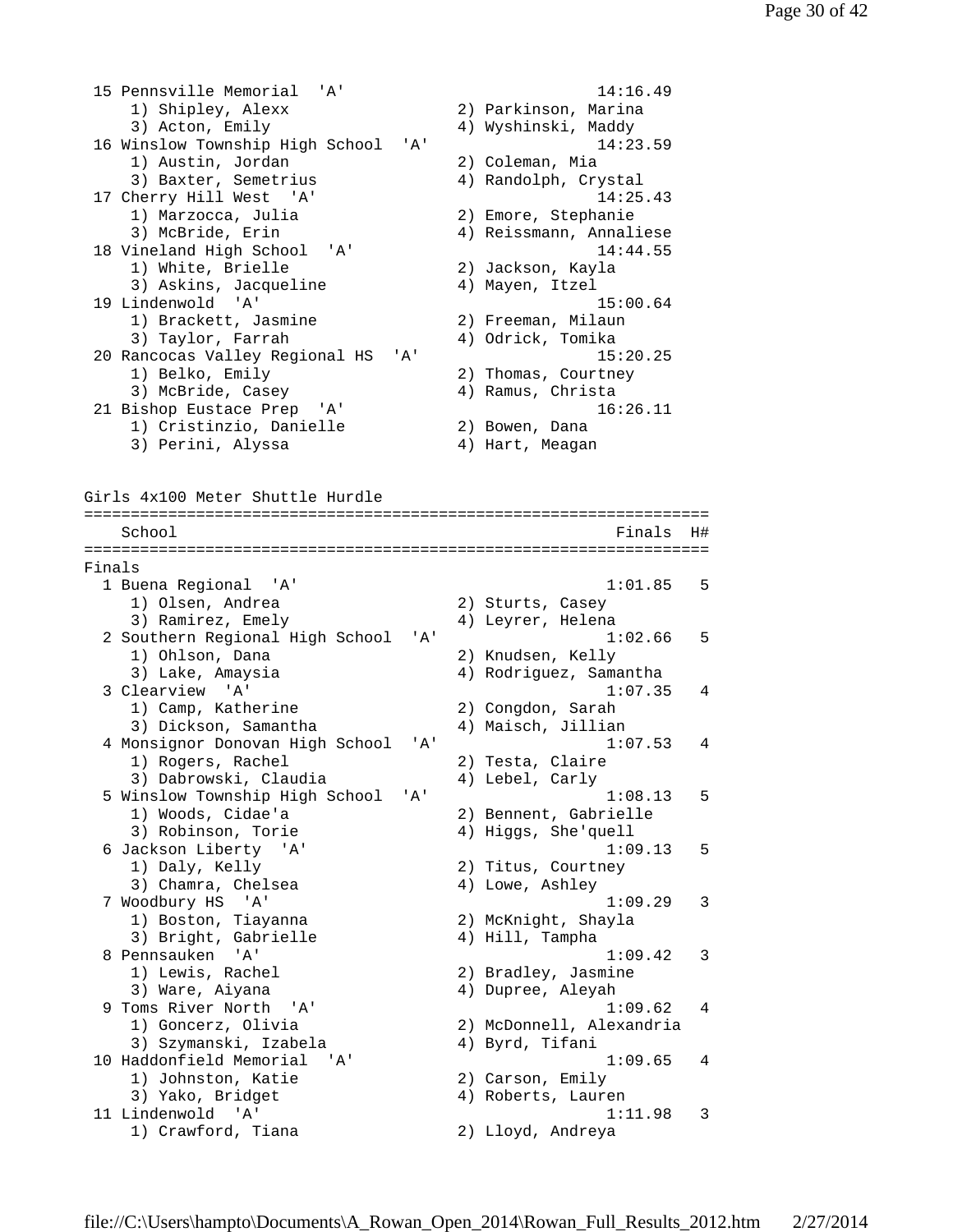3) Taylor, Farrah (4) Brown, Diamond 12 Woodstown High School 'A' 110 112 Woodstown High School 'A' 110 113.21 2<br>1) Gardiner, Emily 2) Fisher, Sarah 1) Gardiner, Emily 2) Fisher, Sarah 3) Carly, Margaret (4) Cook, Heather 13 Cherokee 'A' 1:14.62 3 1) Metzger, Clarice 2) Kulcyk, Melissa 3) Foglia, Madison 4) Cinelli, Karli 14 Hammonton High School 'A' 1:14.73 2 1) Conway, Courtney 2) Sanfilippo, Jenna 3) Peterson, Kelsey (4) Labb, Noel 15 Oakcrest HS 'A' 1:16.91 1 1) Thompson, Erin 2) Reese, N'Keerah 3) Rodriguez, Deviana 4) Dennis, Seiarah 16 Holy Cross 'A' 1:17.04 2 1) Laverty, Erin 2) Cooper, Madison 3) Jones, Janae 4) Szyskiewicz, Joanna 17 Triton Regional 'A' 1:19.60 1 1) Clermeus, Isabelle 2) Rivera, Kayla 3) Waldron, Emily 4) Matthews, Adriene Girls High Jump Emerging Eli ================================================================ Name **Year School** Prinals ================================================================ 1 Farrell, Katie Arthur P. Schali 5-00.00 2 Mays, Brianna Cedar Creek 4-10.00 2 Hunter, Amanda Eastern 4-10.00 4 Knittel, Alexis Cherokee 4-08.00 4 Knobloch, Jessica Freehold Twp 4-08.00 4 Goncerz, Olivia Toms River No. 4-08.00 4 Fox, Kelsey Arthur P. Schali 4-08.00 8 DiGeambeardino, Mia Cherokee 4-06.00 -- Williams, Shailah Pemb. Twp. H.S NH -- Howard, Colleen Holy Cross NH -- Ewing, Jessica Shawnee NH -- Ellis, Alyah Millville NH -- Crawley, Aarynn Timber Creek NH -- Chukwurah, Atiyah Delsea NH -- Eggie, Julia Eastern NH -- Hassenkamp, Kristen Middletown North NH -- Bennent, Gabrielle Winslow Twp NH -- Vitello, Adrian Freehold Twp NH Girls High Jump Elite ================================================================ Name **Year School** Finals ================================================================ 1 Kirschling, Megan West Deptford 5-06.00 2 Rodriguez, Samantha Southern 5-02.00 3 Ohlson, Dana Southern J5-02.00 4 Wilkerson, Shaya Lenape J5-02.00 5 Bullock, Deja Triton 5-00.00 6 Harrison, Alexis Mon Don J5-00.00 7 Hamlet, Katherine Eastern J5-00.00 8 Herrmann, Erica Haddonfield 4-10.00 8 McGettigan, Kathryn Moorestown 4-10.00 8 Davenport, I'India Teaneck 4-10.00 8 Chelius, Elizabeth Mainland 4-10.00 12 McDonnell, Alexandria Toms River No. 4-08.00 -- Stanley, Christina Cherry Hill East NH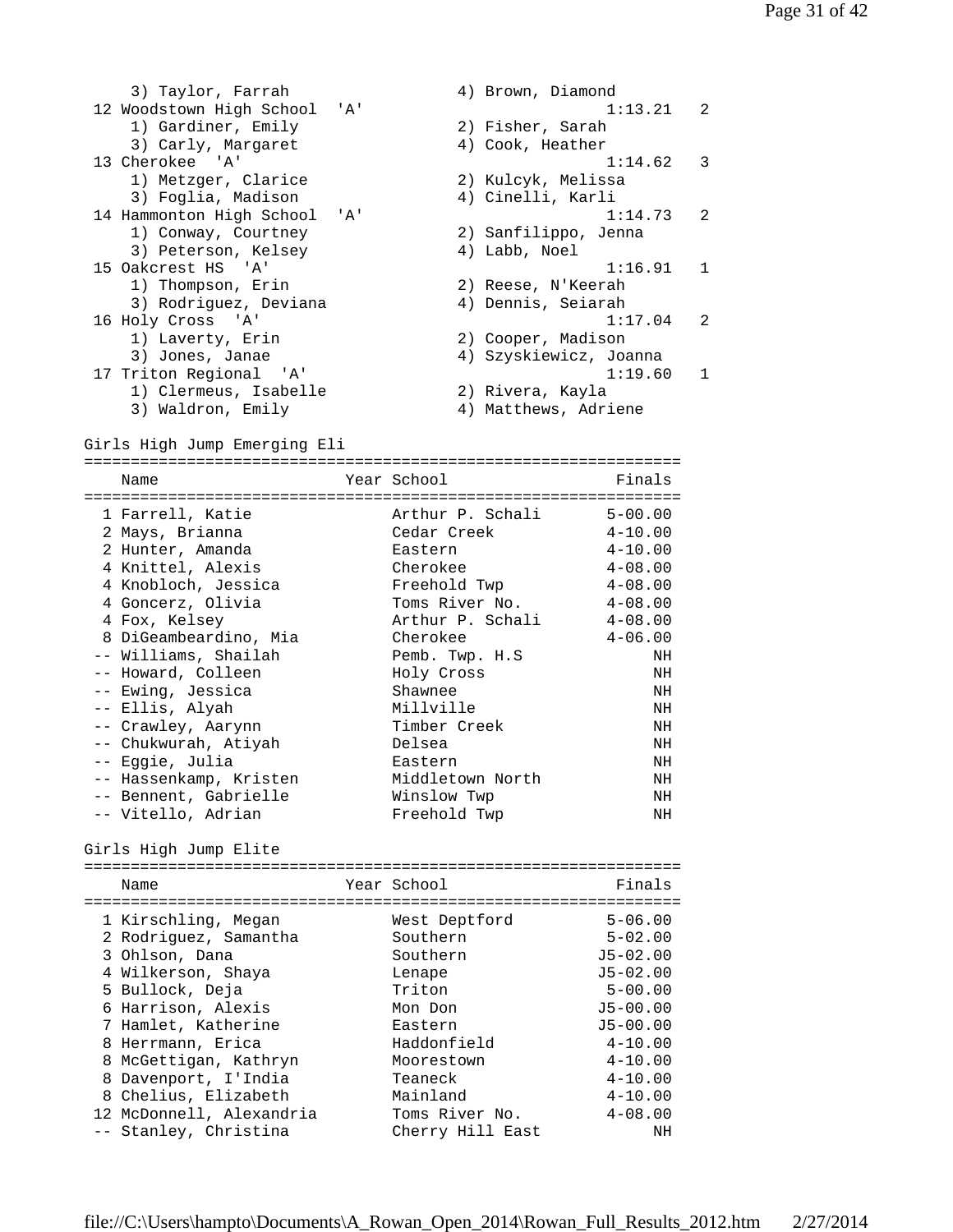| -- Quinn, Kelly  | BE Prep     | NΗ |
|------------------|-------------|----|
| -- Pitt, Azia    | Winslow Twp | NΗ |
| -- Simms, Amanda | Teaneck     | NΗ |

Girls High Jump Pentathlon

| Name                    | Year School      | Finals       |
|-------------------------|------------------|--------------|
|                         |                  |              |
| 1 Brown, Paige          | West Wind So.    | 1.68m        |
| 2 Terrell, Alicia       | Timber Creek     | 1.57m        |
| 2 Rodriguez, Ruby       | Pleasantville    | 1.57m        |
| 4 Ras, Nicole           | Middletown North | 1.52m        |
| 5 Goins, Christine      | Cherry Hill East | 1.42m        |
| 5 Brown, Jewel          | Clayton          | 1.42m        |
| 5 Kraft, Kayla          | Rancocas Valley  | 1.42m        |
| 5 Hall, Amanda          | Clayton          | 1.42m        |
| 9 Tiller, Skye          | Woodbury         | 1.37m        |
| 9 Colbert, Alexandra    | Freehold Twp     | 1.37m        |
| 11 Murphy, Alison       | Gloucester Cath. | 1.32m        |
| 12 Baxter, Danielle     | Gloucester Cath. | 1.21m        |
|                         |                  |              |
| Girls High Jump Open    |                  |              |
|                         |                  |              |
| Name                    | Year School      | Finals       |
|                         | Millville        | $5 - 00.00$  |
| 1 Ellis, Alyah          |                  | $5 - 00.00$  |
| 1 Snyder, Caroline      | Oakcrest         |              |
| 2 Skotnicki, Katie      | Haddon Heights   | $J5-00.00$   |
| 3 Stanley, Christina    | Cherry Hill East | $J5 - 00.00$ |
| 4 Macchiaverna, Melanie | Bernards         | $J4 - 10.00$ |
| 5 Forte, Savannah       | Middletown North | $4 - 10.00$  |
| 5 Howard, Colleen       | Holy Cross       | $4 - 10.00$  |
| 6 Moore, Ciera          | Delsea           | $J4 - 08.00$ |
| 8 Snively, Rachel       | Florence HS      | $4 - 08.00$  |
| 8 Culmer, Kayla         | Haddon Twp       | $4 - 08.00$  |
| 8 Weaver, Christina     | Timber Creek     | $4 - 08.00$  |
| 8 Crawley, Aarynn       | Timber Creek     | $4 - 08.00$  |
| 8 Avant, Aigner         | Penns Grove      | $4 - 08.00$  |
| 8 Byrnes, Julia         | Mainland         | $4 - 08.00$  |
| 15 Peters, Erin         | Haddon Heights   | $4 - 06.00$  |
| 15 Smith, Cidney        | Cedar Creek      | $4 - 06.00$  |
| 15 Jackson, Alexis      | Absegami         | $4 - 06.00$  |
| 15 Raftery, Emma        | Bernards         | $4 - 06.00$  |
| 15 Shontz, Brianna      | Holy Cross       | $4 - 06.00$  |
| -- Haines. Jamira       | Camden           | NH           |
| -- Hassenkamp, Kristen  | Middletown North | ΝH           |
| -- Morris, Iman         | Burlington Twp   | NH           |
| -- Ewing, Jessica       | Shawnee          | NH           |
| -- James, Zahara        | Egg Harbor Twp.  | ΝH           |
| -- Foster, Kalifah      | Teaneck          | ΝH           |
| -- Searles, Raina       | Rancocas Valley  | ΝH           |
| -- Kraft, Julianne      | Rancocas Valley  | ΝH           |
| -- Weems, Ashli         | Millville        | ΝH           |
| -- Coker, Lauren        | Shawnee          | NH           |
| -- Whalen, Allison      | Howell           | ΝH           |
| -- Biester, Milaela     | Kingsway         | NH           |
| -- Melo, Marilyn        | CH West          | ΝH           |
| -- Currie, Michelle     | Cinnaminson      | ΝH           |
| -- Ford, Tahszay        | Cinnaminson      | ΝH           |
| -- Kramer, Lauren       | Egg Harbor Twp.  | NH           |
|                         |                  |              |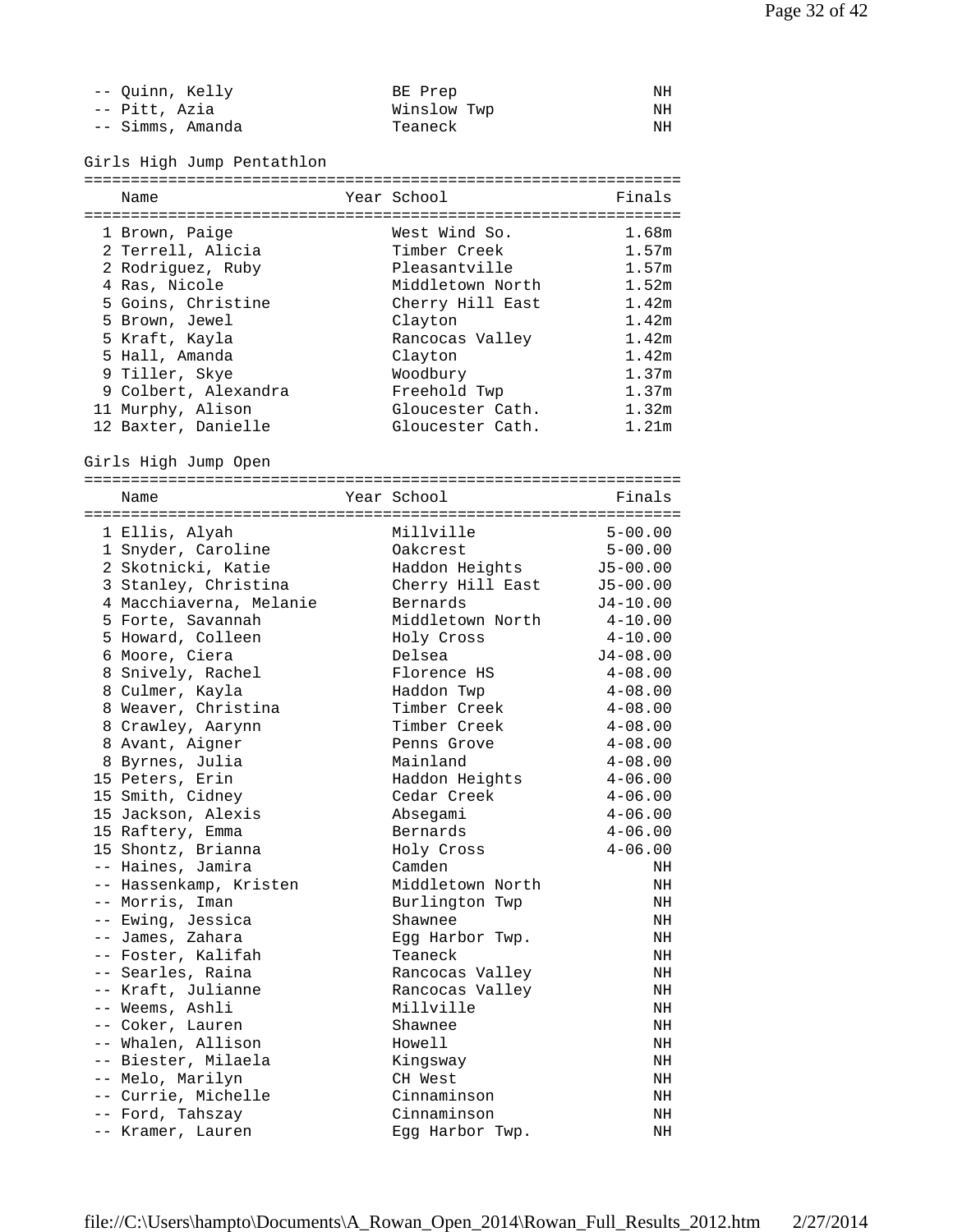| -- Knight, Jasmine | Burlington Twp | ΝH |
|--------------------|----------------|----|
| -- Smith, Tamyra   | Bridgeton      | ΝH |
| -- Burns, Kelliann | Kingsway       | ΝH |
| -- Childers, Jovan | Bridgeton      | ΝH |
| -- Mauro, Emily    | Howell         | NΗ |

Girls Pole Vault Elite

| Name                                                  | Year School                                | Finals       |
|-------------------------------------------------------|--------------------------------------------|--------------|
|                                                       |                                            |              |
| 1 Elder, Alexandra                                    | Moorestown                                 | $10 - 06.00$ |
| 2 Kursewicz, Christina                                | Clearview                                  | $10 - 00.00$ |
| 3 Dabrowski, Claudia                                  | Mon Don                                    | $9 - 06.00$  |
| 4 Roberts, Miranda                                    | WashingtonTwp                              | $J9 - 06.00$ |
| 5 Zollner, Sarah                                      | Toms River No.                             | $9 - 00.00$  |
| 6 Visconti, Kristen                                   | Cherokee                                   | $J9 - 00.00$ |
| 7 Whitmire, Brook                                     | Triton                                     | $J9 - 00.00$ |
| 8 Burns, Samantha                                     | Southern                                   | $8 - 06.00$  |
| 8 MacRae, Brittany                                    | Triton                                     | $8 - 06.00$  |
| 8 Dermen, Kaitlyn                                     | Millville                                  | $8 - 06.00$  |
| 8 Gambardello, Annelise                               | Haddon Heights                             | $8 - 06.00$  |
| 12 Theriault, Claudia                                 | West Deptford                              | $8 - 00.00$  |
| 12 Wright, Jess                                       | Cherokee                                   | $8 - 00.00$  |
| 12 Kocak, Jen                                         | Toms River No.                             | $8 - 00.00$  |
| 12 Harris, Shauna                                     | Moorestown                                 | $8 - 00.00$  |
| -- Brown, Lexi                                        | Delsea                                     | NH           |
| -- Sturts, Casey                                      | Buena Req.                                 | NH           |
| -- Selfridge, Katie                                   | Delsea                                     | NH           |
| -- Dragonetti, Nicola                                 | Southern                                   | NH           |
| -- Masterson, Tracey                                  | Mainland                                   | NH           |
| Girls Pole Vault Emerging Eli                         |                                            |              |
| Name                                                  | Year School                                | Finals       |
| =================================<br>1 Waldron, Emily | ================================<br>Triton | $9 - 00.00$  |
|                                                       |                                            |              |

| T MATALOU' FUITIA     | TETCOU           | 9-00.00     |
|-----------------------|------------------|-------------|
| 2 Specht, Haley       | Clearview        | $8 - 06.00$ |
| 2 McGrogan, Jenn      | Lenape           | $8 - 06.00$ |
| 4 Ochlak, Stephanie   | Gloucester Cath. | $8 - 00.00$ |
| -- Hesse, Michelina   | Cedar Creek      | NH          |
| -- Moss, Shamyia      | Willingboro      | NH          |
| -- Oberg, Maryanna    | Ocean City       | NH          |
| -- Santora, Jenna     | Mainland         | NH          |
| -- Davis, Courtney    | Egg Harbor Twp.  | NH          |
| -- Baker, Audrey      | Ocean City       | NH          |
| -- Murphy, Kelly      | Cinnaminson      | NH          |
| -- Gray, Kerry        | Kingsway         | NH          |
| -- Thomas, Justine    | Sterling         | NH          |
| -- Ciancia, Ann       | Paul VI          | NH          |
| -- Gardiner, Emily    | Woodstown        | NH          |
| -- Siconolfi, Gina    | Hammonton        | NH          |
| -- Mastropaulo, Jen   | Sterling         | NH          |
| -- Lenhart, Alicia    | Kingsway         | NH          |
| -- Valeri, Sophia     | Eastern          | NH          |
| -- Richman, Hannah    | Egg Harbor Twp.  | NH          |
| -- Stefanski, Mercina | Cedar Creek      | NH          |
| -- Dolan, Megan       | Hammonton        | NH          |
| -- Broussard, Miranda | Gloucester Cath. | NH          |
|                       |                  |             |

Girls Long Jump Elite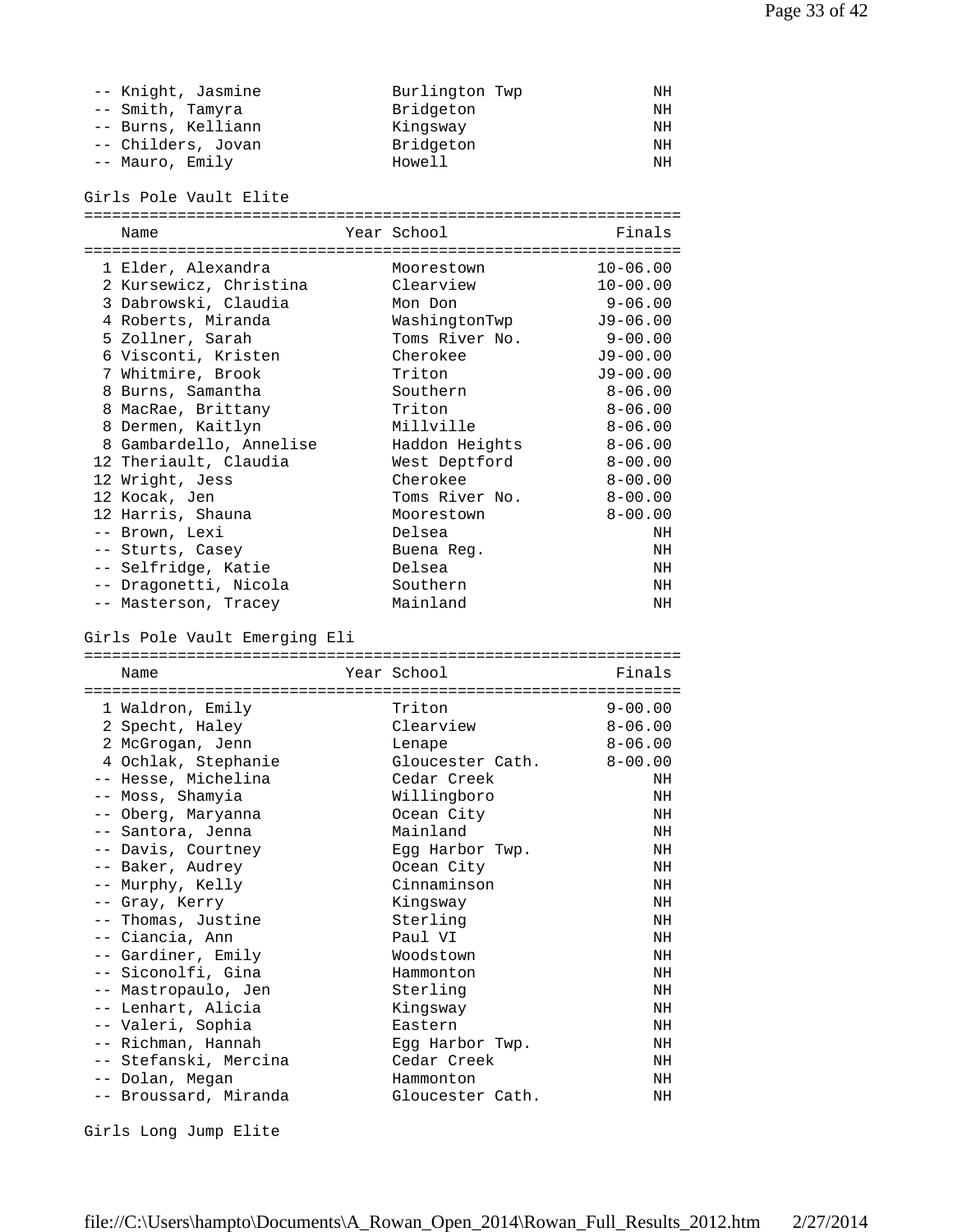|                                                                                   |                           | $18 - 02.25$                 |
|-----------------------------------------------------------------------------------|---------------------------|------------------------------|
|                                                                                   |                           |                              |
|                                                                                   |                           | $17 - 06.50$                 |
|                                                                                   |                           | $17 - 02.25$                 |
| 3 Carson, Emily<br>15-00.75 16-03 16-05.50 16-11.50 17-01.75 17-02.25             |                           |                              |
|                                                                                   | Winslow Twp J17-02.25     |                              |
|                                                                                   |                           |                              |
| 5 McGrath, Brianna<br>16-01.25 16-11.25 16-02.50 17-02 16-01.50 FOUL              | Winslow Twp 17-02.00      |                              |
| 6 Seymore, D'Andra<br>FOUL $14-08.50$ $16-06.50$ $16-04.75$ $16-08.50$ $16-09.50$ | Glassboro High S 16-09.50 |                              |
|                                                                                   |                           |                              |
|                                                                                   |                           |                              |
|                                                                                   |                           |                              |
| 15-05.25 16-02.75 15-04.50 14-09.25 15-00.50 14-08<br>9 Dennis, Mariah            | Arthur P. Schali 16-01.00 |                              |
| $15-05.50$ $13-11.75$ $16-01$                                                     |                           |                              |
| 10 Pendleton, Asia (Blassboro High S 15-11.75                                     |                           |                              |
| FOUL 15-11.75 FOUL                                                                |                           |                              |
| 11 Wise, Kwanaya Millville<br>15-00.25 15-10 FOUL                                 |                           | $15 - 10.00$                 |
|                                                                                   | Southern                  | $15 - 06.00$                 |
| 12 Kleber, Maggie<br>15-06 FOUL FOUL                                              |                           |                              |
| 13 Bottinelli, Bridgette Moorestown<br>15-05.25 15-05.50 14-10.50                 |                           | $15 - 05.50$                 |
| 14 Ismail, Ciera                                                                  | Arthur P. Schali 15-02.75 |                              |
| mail, Ciera<br>FOUL 15-02.75 ND                                                   |                           |                              |
| 15 Foster, Kalifah                                                                | Teaneck                   | $15 - 02.00$                 |
| 15-02 FOUL ND<br>16 McDuffie, Dominique belsea                                    |                           | $14 - 11.50$                 |
|                                                                                   |                           |                              |
| FOUL 14-11.50 FOUL<br>17 Bristol-Andrews, Drew Florence HS 14-03.50               |                           |                              |
| 14-03.50 14-03.50 13-08.25                                                        |                           |                              |
| -- Sadler, Taz' Shiana Bridgeton<br><b>ND</b>                                     |                           | ND                           |
| -- Quinn, Kelly                                                                   | BE Prep                   | ND                           |
| ND.<br>-- Wilkerson, Shaya                                                        | Lenape                    | ND                           |
| ND x x                                                                            |                           |                              |
| -- White, Christina                                                               | Cinnaminson               | FOUL                         |
| FOUL FOUL<br>FOUL<br>-- Ellis, Alyah                                              | Millville                 |                              |
| FOUL FOUL FOUL                                                                    |                           | FOUL                         |
|                                                                                   |                           |                              |
| Girls Long Jump Emerging Eli                                                      |                           |                              |
| Name                                                                              | Year School               | Finals                       |
|                                                                                   |                           |                              |
| 1 Lawrence, Nia                                                                   | Pemb. Twp. H.S            | $17 - 07.00$                 |
| 2 Surles, Jassina                                                                 | Williamstown              | $17 - 03.25$                 |
| 3 Hesse, Michelina<br>4 Johnson, Annie                                            | Cedar Creek<br>Shawnee    | $16 - 06.50$<br>$15 - 09.75$ |
| 5 Raftery, Emma                                                                   | Bernards                  | $15 - 05.25$                 |
| 6 Babore, Francesca                                                               | Ocean City                | $15 - 04.50$                 |
| 7 Spollen, Vanessa                                                                | Mainland                  | $15 - 02.75$                 |
| 8 Harris, Loren                                                                   | Kingsway                  | $15 - 02.50$                 |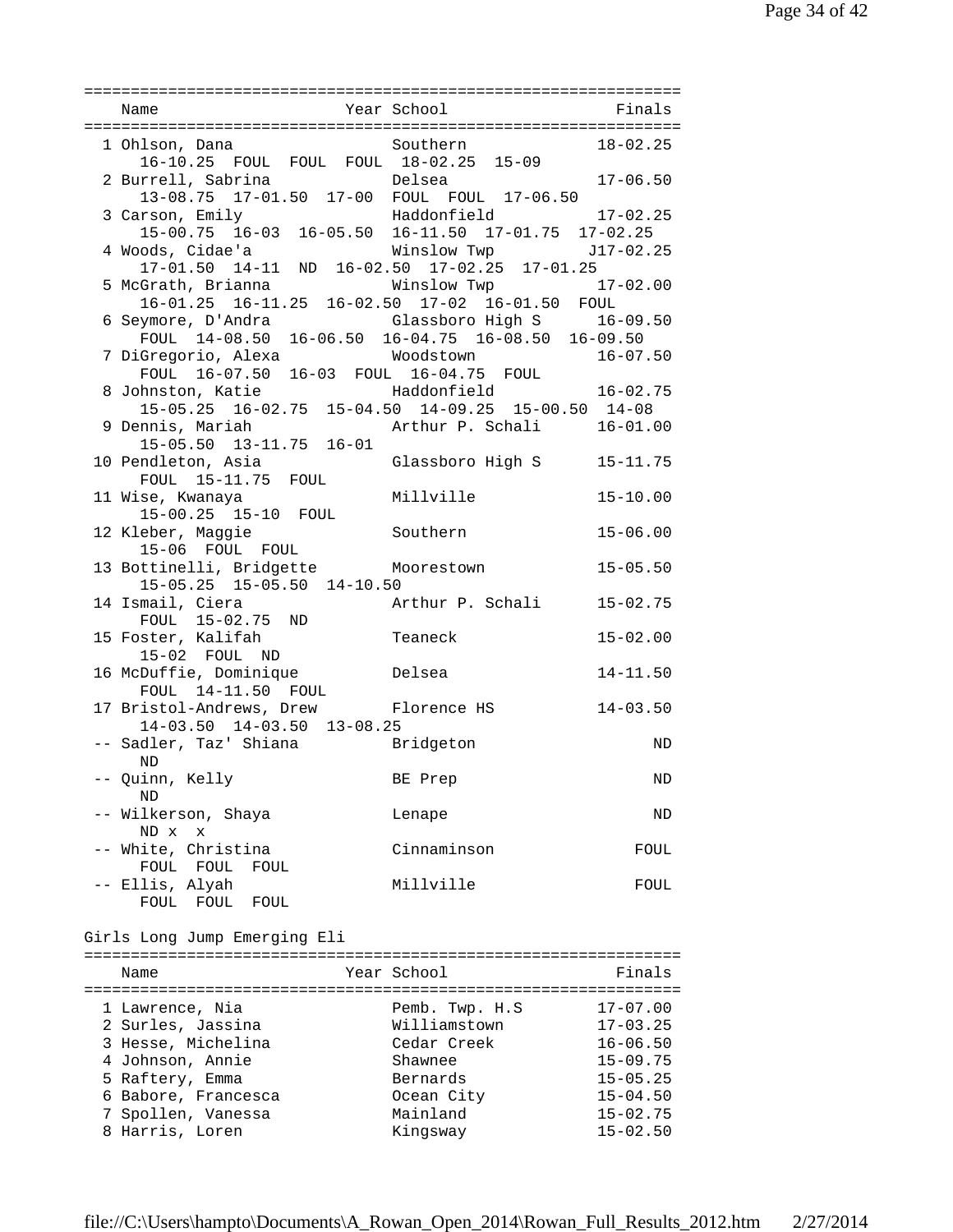5 events

| 9 Sanchez, Anyssa    | Sterling       | $14 - 11.50$ |
|----------------------|----------------|--------------|
| 10 Crawley, Aarynn   | Timber Creek   | $14 - 04.50$ |
| 11 Niedrach, Kristen | Shawnee        | $14 - 00.00$ |
| -- Moss, Shamyia     | Willingboro    | ND           |
| -- Rountree, Desiree | Haddon Heights | ND           |
| -- Carr, Dazmonique  | Haddon Heights | ND           |
| -- Weems, Leondra    | Howell         | ND           |
| -- Pierce, Abigail   | Millville      | ND           |
| -- Bronisevsky, Toni | Howell         | ND           |
| -- West, Diamond     | Florence HS    | ND           |
| -- Colquitt, Lauren  | Kingsway       | ND           |
| -- Russell, Tajon    | Woodstown      | FOUL         |
| -- Kluger, Amber     | Mainland       | DO           |

## Girls Long Jump Pentathlon

| Name                | Year School      | Finals |
|---------------------|------------------|--------|
|                     |                  |        |
| 1 Brown, Jewel      | Clayton          | 5.14m  |
| 2 Terrell, Alicia   | Timber Creek     | 5.12m  |
| 3 Ras, Nicole       | Middletown North | 4.67m  |
| 4 Hall, Amanda      | Clayton          | 4.64m  |
| 4 Brown, Paige      | West Wind So.    | 4.64m  |
| 6 Goins, Christine  | Cherry Hill East | 4.61m  |
| 7 Tiller, Skye      | Woodbury         | 4.39m  |
| 8 Street, Tiyonnah  | Pleasantville    | 4.25m  |
| 9 Kraft, Kayla      | Rancocas Valley  | 4.13m  |
| 10 Baxter, Danielle | Gloucester Cath. | 3.92m  |
| 11 Murphy, Alison   | Gloucester Cath. | 3.69m  |

Girls Long Jump Open

| Name                     | Year School                    | Finals                       |
|--------------------------|--------------------------------|------------------------------|
|                          |                                |                              |
| 1 Wilcox, D'Yana         | Burlington Twp<br>Williamstown | $16 - 00.00$<br>$15 - 07.00$ |
| 2 Kulaszewski, Stephanie |                                |                              |
| 3 Tarves, Shannon        | Ocean City                     | $15 - 03.50$                 |
| 4 Mosley, Deja           | Bridgeton                      | $15 - 03.25$                 |
| 5 Chung, Jade            | Rancocas Valley                | $15 - 03.00$                 |
| 6 St Onge, Isabella      | Bernards                       | $15 - 00.25$                 |
| 7 Patterson, Tavonja     | Salem                          | $14 - 11.75$                 |
| 8 Treanor, Cassidy       | Egg Harbor Twp.                | $14 - 10.00$                 |
| 9 Jaffe, Jahniece        | Cedar Creek                    | $14 - 06.50$                 |
| 10 Price, Erica          | Eastern                        | $14 - 05.75$                 |
| 11 McGinnis, Shannon     | Cinnaminson                    | $14 - 03.00$                 |
| 12 McGowan, Shannon      | Sterling                       | $14 - 02.00$                 |
| 13 Jones, Deja           | Rancocas Valley                | $13 - 11.00$                 |
| 14 Whitmire, Brook       | Triton                         | $13 - 09.00$                 |
| 15 Hess, Madison         | Seneca                         | $13 - 04.75$                 |
| 16 James, Zahara         | Egg Harbor Twp.                | $13 - 04.50$                 |
| 17 Emore, Stephanie      | CH West                        | $13 - 01.50$                 |
| 18 Dolhansky, Rebecca    | Triton                         | $13 - 00.00$                 |
| 19 Reevey, Mahogany      | Pemb. Twp. H.S                 | $12 - 00.00$                 |
| -- Britt, Savannah       | Paul VI                        | ND                           |
| -- Perry, Kylah          | Lindenwold                     | <b>ND</b>                    |
| -- McGowan, Danielle     | Shawnee                        | ND                           |
| -- Williams, Jael        | Teaneck                        | ND                           |
| -- Edwards, Rachel       | Absegami                       | <b>ND</b>                    |
| -- Ellis, Shea           | Cherry Hill East               | ND                           |
| -- Brown, Danarose       | Pinelands Girls                | ND                           |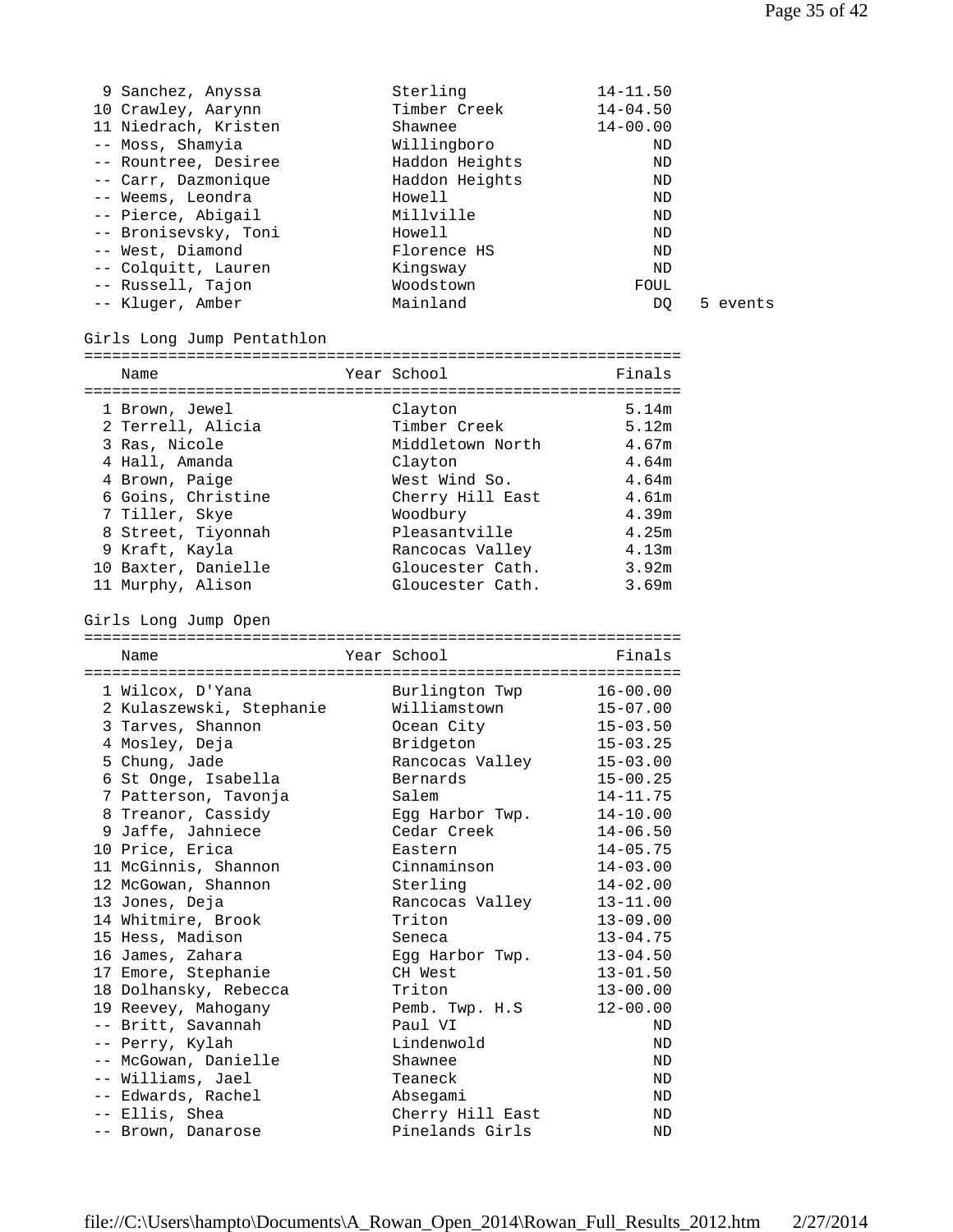| Stephens, | Madison |
|-----------|---------|
|-----------|---------|

Girls Triple Jump Emerging Eli

| Name                                   | Year School      | Finals       |
|----------------------------------------|------------------|--------------|
|                                        |                  |              |
| 1 Akinmade, Damiola                    | Williamstown     | $32 - 05.50$ |
| 2 Fay, Kelly                           | Southern         | $32 - 00.75$ |
| 3 Colquitt, Lauren                     | Kingsway         | $31 - 03.75$ |
| 4 Chamra, Chelsea                      | Jackson Liberty  | $31 - 03.00$ |
| 5 Fenton, Taylor                       | Haddonfield      | $J31-03.00$  |
| 6 Knittel, Alexis                      | Cherokee         | $31 - 02.00$ |
| 7 Davis, Daijah                        | Timber Creek     | $30 - 09.75$ |
| 8 Dennis, Mariah                       | Arthur P. Schali | $30 - 07.25$ |
| 9 Koomson, Josephina                   | Arthur P. Schali | $30 - 06.25$ |
| 10 Knudsen, Kelly                      | Southern         | $30 - 04.75$ |
| 11 Jaffe, Jahniece                     | Cedar Creek      | $30 - 04.50$ |
| 12 D'Augusta, Lauren                   | Middletown North | $30 - 03.25$ |
| 13 Holmes, Aniyah                      | Pemb. Twp. H.S   | $29 - 09.00$ |
| -- Ellis, Shea                         | Cherry Hill East | ND           |
| -- Rountree, Desiree                   | Haddon Heights   | ND           |
| -- Marino, Patricia                    | Kingsway         | ND           |
| -- Thaler, Valerie                     | Millville        | ND           |
| -- Moss, Shamyia                       | Willingboro      | ND           |
| -- White, Anijaah                      | Jackson Liberty  | ND           |
| -- Aguiar, Nicole                      | BE Prep          | ND           |
| -- Cocozza, Victoria                   | Cinnaminson      | ND           |
| -- Skotnicki, Katie                    | Haddon Heights   | ND           |
|                                        |                  |              |
| Girls Triple Jump Open                 |                  |              |
|                                        |                  |              |
|                                        |                  |              |
|                                        |                  |              |
| Name                                   | Year School      | Finals       |
|                                        |                  |              |
| 1 Ma, Joanna                           | Lenape           | $30 - 10.50$ |
| 2 Adirin, Akiri                        | Eastern          | $30 - 05.00$ |
| 3 Pascocello, Erica                    | Haddonfield      | $30 - 01.50$ |
| 4 Ford, Tahszay                        | Cinnaminson      | $29 - 09.50$ |
| 5 Roche, Patricia                      | Middletown North | $29 - 05.75$ |
| 6 Searles, Raina                       | Rancocas Valley  | $29 - 02.50$ |
| 7 Emore, Stephanie                     | CH West          | $28 - 11.00$ |
| 8 Adornetto, Danielle                  | Rancocas Valley  | $28 - 09.50$ |
| -- Watson, Iesha                       | Vineland         | ND           |
| -- Simmons, Dazra                      | Bridgeton        | ND           |
| -- Forrest, Shalonda                   | Camden           | ND           |
| -- Stanley, Christina                  | Cherry Hill East | ND           |
| -- Thompson, Chazmen                   | Woodstown        | ND           |
| -- Parkinson, Marina                   | Penns Grove      | ND           |
| -- Reevey, Mahogany                    | Pemb. Twp. H.S   | ND           |
| -- Jenkins, Amber                      | Egg Harbor Twp.  | ND           |
| -- Chukwurah, Atiyah                   | Delsea           | ND           |
| -- Hargrove, Tiesha                    | Millville        | ND           |
| -- Lloyd, Aleia                        | Atlantic City    | ND           |
| -- DiGregorio, Alexa                   | Woodstown        | ND           |
| -- Granger, Cierra                     | Ocean City       | ND           |
| -- Samuels, Princetta                  | Vineland         | ND           |
| -- McLaurin, Jasmine                   | Kingsway         | ND           |
| -- Boyle, Aine                         | Ocean City       | ND           |
| -- Wyatt, Ateera<br>-- LaRosa, Sabrina | Sterling         | FOUL         |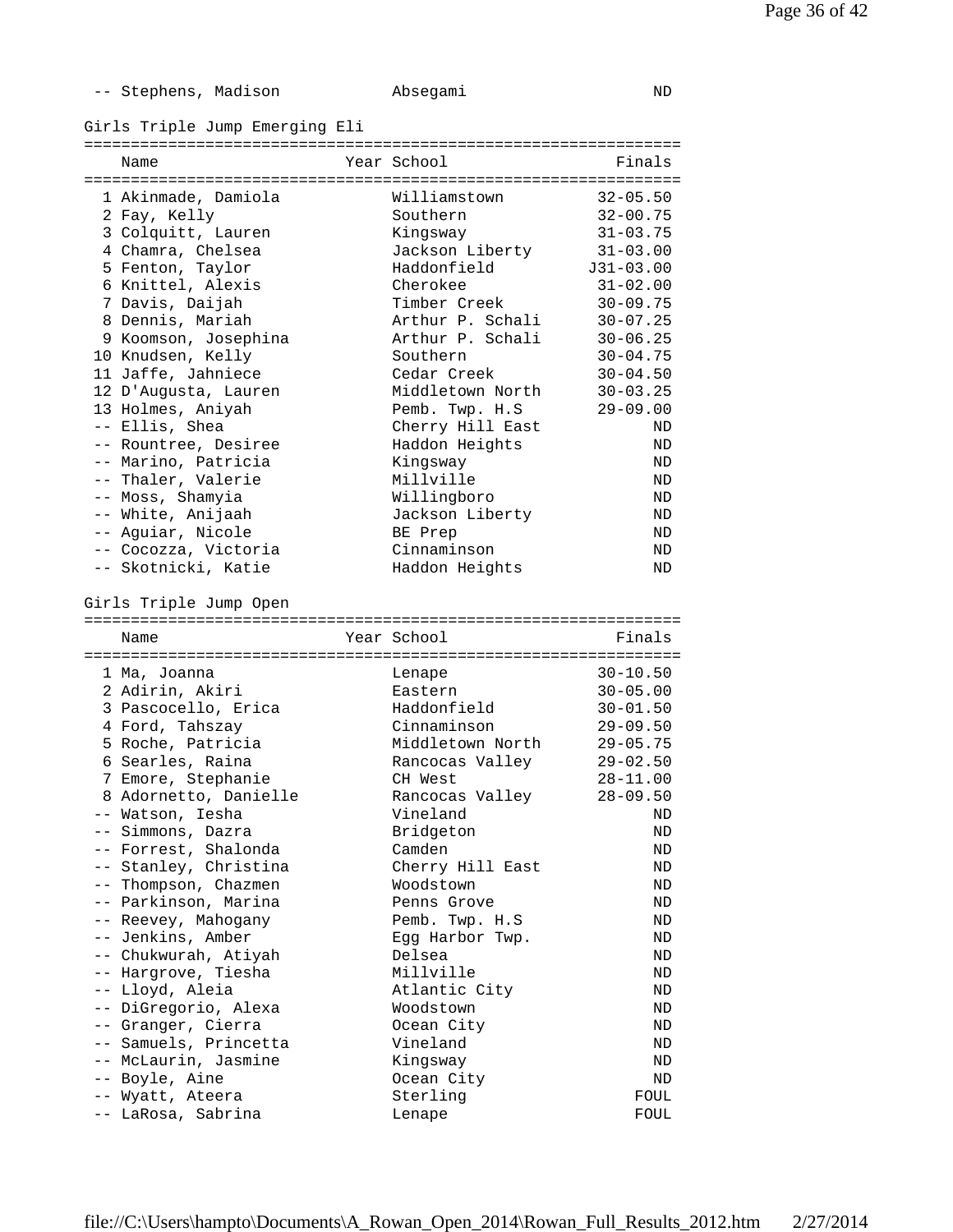| Girls Triple Jump Elite                                                                                      |                                |                              |
|--------------------------------------------------------------------------------------------------------------|--------------------------------|------------------------------|
|                                                                                                              |                                |                              |
| 1 Wilkerson, Shaya         Lenape                 37-00.00<br>37-00 36-03.75 PASS PASS 35-08.75 36-01.25     |                                |                              |
|                                                                                                              |                                |                              |
| 3 Montague, Elizabeth Cherokee<br>35-02.50 34-04 35-00 35-03.25 35-03 33-09                                  |                                | $35 - 03.25$                 |
| 4 White, Anijaah<br>ite, Anijaah 11 Jackson Liberty 34-05<br>33-04.25 34-06 34-09.50 33-08.50 33-03 34-00.50 | Jackson Liberty 34-09.50       |                              |
| 5 Walton, Kiah<br>FOUL 34-09.25 FOUL 34-04 FOUL FOUL<br>bel, Carly Mon Don 534-02.75                         | Burlington Twp 34-09.25        |                              |
| 6 Lebel, Carly<br>33-03.75 34-02.75 33-04.75 33-06.50 FOUL 33-01                                             |                                |                              |
| 7 Allen, Caleah<br>FOUL FOUL 34-00.75 FOUL 34-03.25 34-03.50                                                 | Williamstown J34-03.50         |                              |
| 8 McGrath, Brianna<br>32-09.75 33-07.75 33-02 33-00.75 3-08.75 24-08.50                                      | Winslow Twp                    | $33 - 07.75$                 |
| 9 Gadson, Zenee<br>33-07.50 FOUL FOUL                                                                        | Glassboro High S 33-07.50      |                              |
| 10 Wilson, Jewel<br>$33-06$ $33-01$ $33-06.75$                                                               | Eastern                        | $33 - 06.75$                 |
| 11 Higgs, She'quell<br>FOUL 33-06.50 33-00.75                                                                | Winslow Twp                    | $33 - 06.50$                 |
| 11 Weeks, Katie<br>$33-06.50$ $32-05.25$ $31-05.50$                                                          | Mon Don                        | $33 - 06.50$                 |
| 13 Pendleton, Asia (Glassboro High S<br>$33-00$ $33-05.25$ $33-00.75$                                        |                                | $33 - 05.25$                 |
| 14 Enarusai, Erica<br>33-01.50 FOUL 32-06                                                                    | Burlington Twp                 | $33 - 01.50$                 |
| 15 Goncerz, Olivia<br>$32-08$ $30-08$ $31-10.50$                                                             | Toms River No.                 | $32 - 08.00$                 |
| 16 Nnadi, Chinwe<br>$32-04$ $31-07.25$ $30-06.50$                                                            | Penns Grove                    | $32 - 04.00$                 |
| 17 Sanchez, Anyssa<br>$32-03$ FOUL $31-04$                                                                   | Sterling                       | $32 - 03.00$                 |
| 18 Crawley, Aarynn<br>$31-07.25$ $31-01$ $31-02$                                                             | Timber Creek 31-07.25          |                              |
| 19 Byrd, Tifani<br>$31 - 03.25$<br>$30 - 08.50$ $30 - 09$                                                    | Toms River No.                 | $31 - 03.25$                 |
| -- Childers, Jovan<br>ND                                                                                     | Bridgeton                      | ND                           |
| -- Byrd, Asia<br>ND                                                                                          | Delsea                         | ND                           |
| Girls Shot Put Emerging Eli                                                                                  |                                |                              |
| Name                                                                                                         | Year School                    | Finals                       |
| 1 Winchester, Antoinette                                                                                     | Penns Grove                    | $38 - 09.25$                 |
| 2 Smith, Amiyah                                                                                              | Sterling                       | $38 - 07.00$                 |
| 3 Johnson, Marti<br>4 Wright, Ayanna                                                                         | Williamstown<br>Haddon Heights | $33 - 07.50$<br>$33 - 04.75$ |

4 Wright, Ayanna Haddon Heights 33-04.75

 6 Wint, Danea-Gaye Vineland 32-00.25 7 Hogan, Rikeya Teaneck 31-09.25 7 Jenkins, Chanel Sterling 31-09.25

5 Palmer, Ariana

9 Boskett, JaiRonna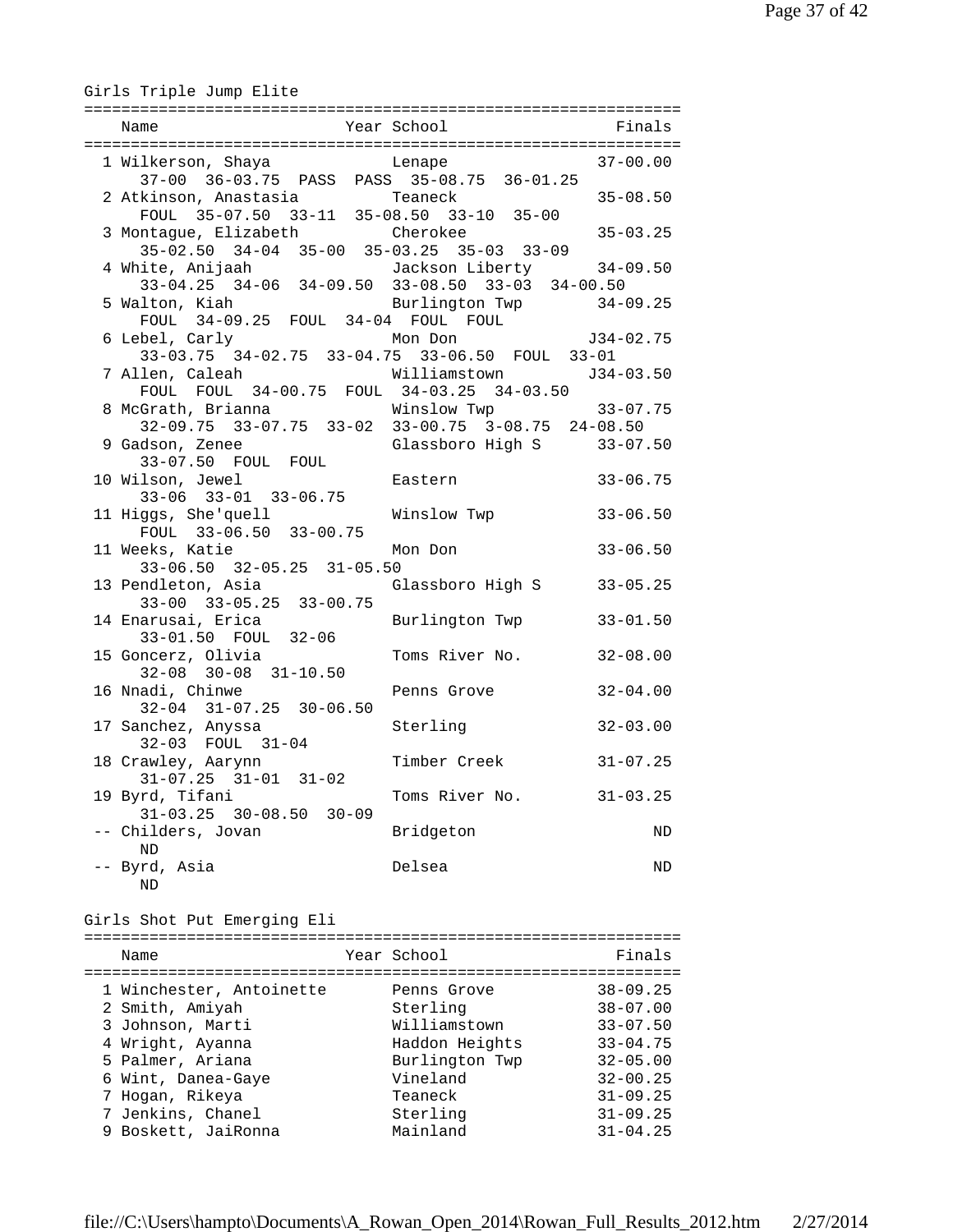| 10 McKnight, Shayla<br>11 Swinton, Alana<br>12 Jones, Keyarah<br>13 Townsend, Kayla<br>14 James-Clark, Kylesha<br>15 Berry, Moneeka<br>16 Bua, Arianna<br>-- Henderson, Jazmine<br>-- Johnson, Marthalyn<br>-- Donall, Christina<br>-- Johnson, Brenae<br>-- Bennent, Gabrielle<br>-- Anzisi, Hailee | Woodbury<br>Highland<br>Cherokee<br>Vineland<br>Kingsway<br>Absegami<br>Clearview<br>Winslow Twp<br>West Deptford<br>Mainland<br>Buena Req.<br>Winslow Twp<br>Eqq Harbor Twp. | $31 - 03.25$<br>$31 - 01.25$<br>$30 - 09.50$<br>$30 - 08.00$<br>$30 - 03.00$<br>$29 - 09.00$<br>$29 - 04.75$<br>ND<br>ND<br>ND<br>ND<br>ND<br>ND |
|------------------------------------------------------------------------------------------------------------------------------------------------------------------------------------------------------------------------------------------------------------------------------------------------------|-------------------------------------------------------------------------------------------------------------------------------------------------------------------------------|--------------------------------------------------------------------------------------------------------------------------------------------------|
| Girls Shot Put Elite                                                                                                                                                                                                                                                                                 |                                                                                                                                                                               |                                                                                                                                                  |
| Name                                                                                                                                                                                                                                                                                                 | Year School                                                                                                                                                                   | Finals                                                                                                                                           |
|                                                                                                                                                                                                                                                                                                      |                                                                                                                                                                               |                                                                                                                                                  |
| 1 Woodard, Jess Cherokee<br>42-01.50 42-09.25 42-11.75 41-00                                                                                                                                                                                                                                         |                                                                                                                                                                               | $42 - 11.75$                                                                                                                                     |
| 2 Carthan, Alicia                                                                                                                                                                                                                                                                                    | Bordentown                                                                                                                                                                    | $39 - 02.00$                                                                                                                                     |
| 33-10.75 FOUL 38-08 39-02                                                                                                                                                                                                                                                                            |                                                                                                                                                                               |                                                                                                                                                  |
| 3 Daniels, Tara<br>34-03.50 37-02.25 39-00.75 38-04.75                                                                                                                                                                                                                                               | Kingsway                                                                                                                                                                      | $39 - 00.75$                                                                                                                                     |
| 4 Segers, Kamyra Bridgeton<br>36-03.25 38-09.50 37-11.75 36-00.50                                                                                                                                                                                                                                    |                                                                                                                                                                               | $38 - 09.50$                                                                                                                                     |
|                                                                                                                                                                                                                                                                                                      |                                                                                                                                                                               |                                                                                                                                                  |
| 5 Deravin, Kyanna<br>35-00 35-03.25 37-10.50 36-11.50                                                                                                                                                                                                                                                | Pemb. Twp. H.S                                                                                                                                                                | $37 - 10.50$                                                                                                                                     |
| 6 Elliot, Chardonay                                                                                                                                                                                                                                                                                  | Teaneck                                                                                                                                                                       | $36 - 04.75$                                                                                                                                     |
| 35-01.50 36-04.75 36-04.75 33-09                                                                                                                                                                                                                                                                     |                                                                                                                                                                               |                                                                                                                                                  |
| 7 Washington, Jayla<br>34-07.25 30-10 35-11.25 36-04.25                                                                                                                                                                                                                                              | Delsea                                                                                                                                                                        | $36 - 04.25$                                                                                                                                     |
| 8 Matthews, Alex                                                                                                                                                                                                                                                                                     | Lindenwold                                                                                                                                                                    | $36 - 01.50$                                                                                                                                     |
| FOUL 31-03 36-01.50 31-00.75                                                                                                                                                                                                                                                                         |                                                                                                                                                                               |                                                                                                                                                  |
| 9 Hunter, Ronetta<br>34-10 32-04.25 34-06 35-01                                                                                                                                                                                                                                                      | Burlington Twp                                                                                                                                                                | $35 - 01.00$                                                                                                                                     |
| 10 Thomas, Tia                                                                                                                                                                                                                                                                                       | Williamstown                                                                                                                                                                  | $35 - 00.25$                                                                                                                                     |
| 29-01.50 35-00.25 33-10.50 34-02.75                                                                                                                                                                                                                                                                  |                                                                                                                                                                               |                                                                                                                                                  |
| 11 Berry, Jeanne                                                                                                                                                                                                                                                                                     | Delsea                                                                                                                                                                        | $34 - 10.25$                                                                                                                                     |
| 34-10.25 30-06.25 32-09 31-07                                                                                                                                                                                                                                                                        |                                                                                                                                                                               |                                                                                                                                                  |
| 12 Weems, Ashli<br>$32-09.75$ $33-02.75$ $32-11$                                                                                                                                                                                                                                                     | Millville<br>$34 - 00$                                                                                                                                                        | $34 - 00.00$                                                                                                                                     |
| 13 Canty, Ashley                                                                                                                                                                                                                                                                                     | Pleasantville                                                                                                                                                                 | $33 - 09.25$                                                                                                                                     |
| FOUL FOUL 32-08.50 33-09.25                                                                                                                                                                                                                                                                          |                                                                                                                                                                               |                                                                                                                                                  |
| 14 Blamon, Faith<br>$31-00.25$ $31-04$ $32-07.75$                                                                                                                                                                                                                                                    | Cinnaminson<br>$31 - 06$                                                                                                                                                      | $32 - 07.75$                                                                                                                                     |
| 15 Jordan, Sierra                                                                                                                                                                                                                                                                                    | Timber Creek                                                                                                                                                                  | $31 - 11.25$                                                                                                                                     |
| 31-11.25 FOUL FOUL FOUL                                                                                                                                                                                                                                                                              |                                                                                                                                                                               |                                                                                                                                                  |
| 16 Davis, Paige                                                                                                                                                                                                                                                                                      | Pennsauken                                                                                                                                                                    | $31 - 00.00$                                                                                                                                     |
| 28-04.50 30-01.50 30-04<br>17 Boyd, Rachael                                                                                                                                                                                                                                                          | $31 - 00$<br>Riverside                                                                                                                                                        | $29 - 01.00$                                                                                                                                     |
| $28 - 04.25$ 29-01<br>ND<br>ND                                                                                                                                                                                                                                                                       |                                                                                                                                                                               |                                                                                                                                                  |
| -- Saunders, Chyna                                                                                                                                                                                                                                                                                   | Buena Reg.                                                                                                                                                                    | ND                                                                                                                                               |
| ND<br>-- Kennedy, Alexis                                                                                                                                                                                                                                                                             | Millville                                                                                                                                                                     | ND                                                                                                                                               |
| ND                                                                                                                                                                                                                                                                                                   |                                                                                                                                                                               |                                                                                                                                                  |
| -- Agabalogun, Lola<br>ND                                                                                                                                                                                                                                                                            | Egg Harbor Twp.                                                                                                                                                               | ND                                                                                                                                               |

Girls Shot Put Open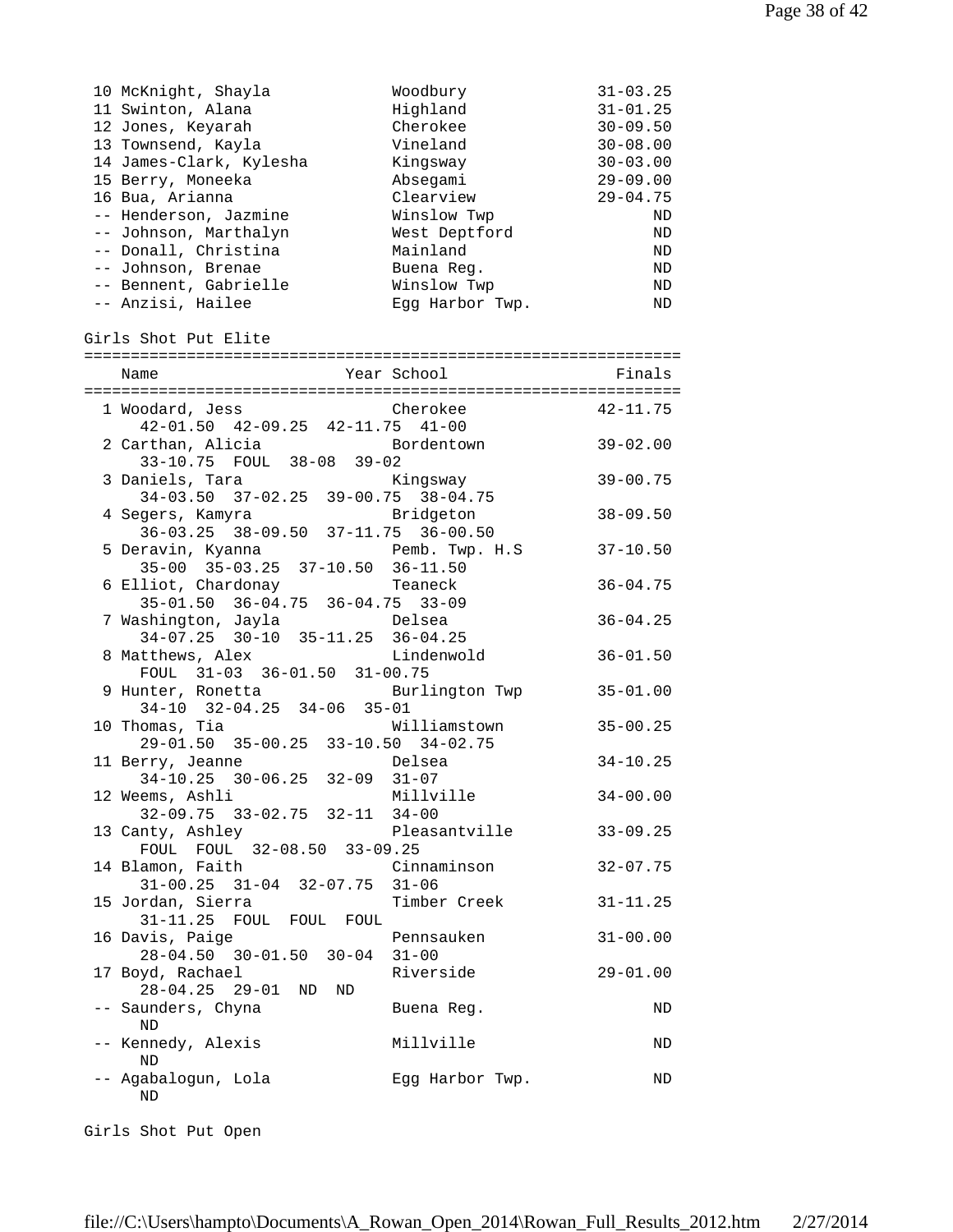| Name                                   | Year School                 | Finals                   |
|----------------------------------------|-----------------------------|--------------------------|
|                                        |                             |                          |
| 1 Williams, Jessica                    | Arthur P. Schali 32-08.00   |                          |
| 2 Taylor, Imani                        | Eastern                     | $32 - 04.00$             |
| 3 Mansaray, Ramata                     | CH West                     | $32 - 00.50$             |
| 4 Kraft, Julianne                      | Rancocas Valley             | $31 - 02.00$             |
| 5 Smith, Alexis                        | Florence HS                 | $31 - 00.75$             |
| 6 Porter, Amanda                       | Audubon                     | $31 - 00.25$             |
| 7 Squair, Shatina                      | Pleasantville               | $30 - 11.00$             |
|                                        |                             |                          |
| 8 Hall, Sydney                         | Bridgeton                   | $30 - 07.75$             |
| 9 Owens, Kiyah                         | West Deptford               | $30 - 06.00$             |
| 10 McClintock, Amanda                  | Howell                      | $30 - 01.50$             |
| 11 Ingram, Destiny                     | Cedar Creek                 | $30 - 01.00$             |
| 12 Garrett, Dana                       | Florence HS                 | $29 - 11.75$             |
| 13 Prescott, Shatavia                  | Haddon Heights              | $29 - 07.25$             |
| 14 Martorano, Makenzie                 | Highland                    | $29 - 04.75$             |
| 15 Medina, Miguelina                   | Willingboro                 | $29 - 02.25$             |
| 16 Brown, Tambria                      | Willingboro                 | $29 - 00.00$             |
| 17 Assi, Jeanette                      | Paul VI                     | $28 - 04.00$             |
| 18 DeFilippis, Dominique               | Oakcrest                    | $28 - 01.00$             |
| 19 Williams, Allaysia                  | Willingboro                 | $27 - 07.75$             |
| 20 Anthony, Amber                      | Oakcrest                    | $26 - 04.75$             |
| 21 Beaufils, Aleesha                   |                             | $26 - 04.00$             |
|                                        | Absegami                    |                          |
| 22 Barr, Stephanie                     | Rancocas Valley             | $25 - 06.50$             |
| 23 Kurtz, Christina                    | Paul VI                     | $25 - 05.50$             |
| 24 Och, Sarah                          | Bernards                    | $22 - 06.50$             |
| 25 James, Khadejah                     | Bernards                    | $21 - 09.25$             |
| Girls Discus Throw Emerging Eli        |                             |                          |
|                                        |                             |                          |
| Name                                   | Year School                 | Finals                   |
|                                        |                             |                          |
| 1 Williams, Jessica                    | Arthur P. Schali            | $102 - 04$               |
| 2 Weeks, Katie                         | Mon Don                     | $93 - 11$                |
| 3 Gallo, Erin                          | Delran                      | $91 - 10$                |
| 4 Bua, Arianna                         | Clearview                   | $91 - 03$                |
| 5 Winchester, Antoinette               | Penns Grove                 | $90 - 08$                |
| 6 Badie, Tiani                         | Lindenwold                  | $89 - 02$                |
| 7 Kaminsky, Brittany                   | Jackson Liberty             | $88 - 09$                |
| 8 MacRae, Brittany                     | Triton                      | $87 - 05$                |
| 9 Stepnowski, Samantha                 | Cinnaminson                 | $85 - 09$                |
| 10 Segers, Kamyra                      | Bridgeton                   | $84 - 09$                |
| 11 Shivers, Bethany                    | Glassboro High S            | $83 - 08$                |
|                                        | Pleasantville               |                          |
| 12 Gedeon, Barbara                     |                             | $81 - 08$                |
| 13 Impoco, Michelle                    | Highland                    | $81 - 07$                |
| 14 Warren, Bethany                     | Woodbury                    | $76 - 00$                |
| 15 DeGraff, Sarah                      | Woodstown                   | $73 - 09$                |
|                                        |                             |                          |
| Girls Discus Throw Elite               |                             |                          |
|                                        |                             |                          |
| Name                                   | Year School                 | Finals                   |
|                                        |                             |                          |
| 1 Woodard, Jess                        | Cherokee                    | $144 - 05$               |
| 2 Daniels, Tara                        | Kingsway                    | $129 - 03$               |
| 3 Pierce, Kristen                      | Toms River No.              | $119 - 00$               |
| 4 Lutek, Cheyenne                      | Arthur P. Schali            | $118 - 03$               |
| 5 Weems, Ashli                         | Millville                   | $114 - 10$               |
| 6 Johnston, Katie<br>7 Kohlepp, Kelsey | Haddonfield<br>Timber Creek | $111 - 11$<br>$110 - 11$ |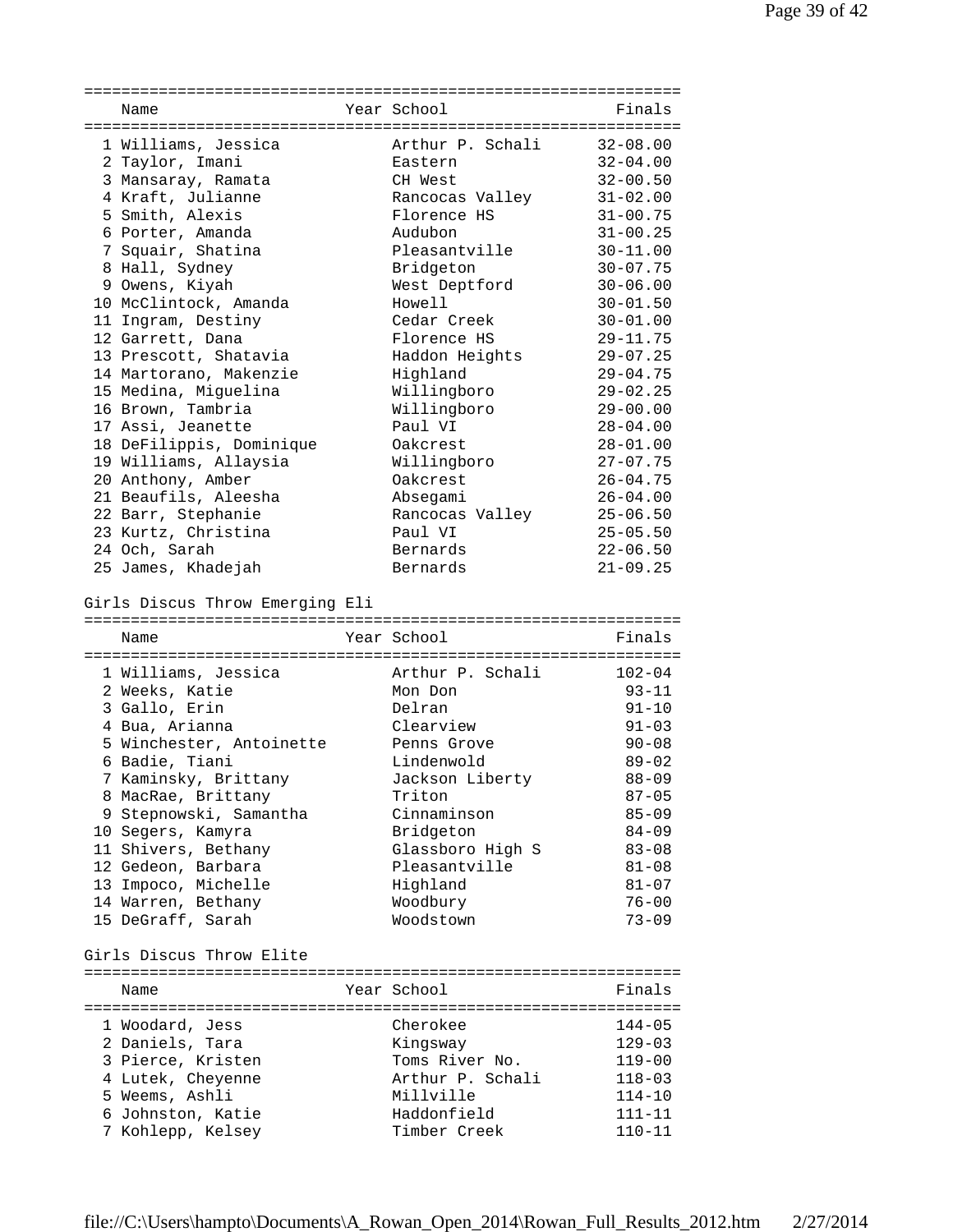| 8 Yanucil, Kelly      | Bordentown      | $105 - 06$ |
|-----------------------|-----------------|------------|
| 9 Hopkins, Kelly      | Moorestown      | $105 - 03$ |
| 10 Carthan, Alicia    | Bordentown      | $103 - 05$ |
| 11 Jones, Keyarah     | Cherokee        | $102 - 05$ |
| 12 Ellerson, Terissa  | Timber Creek    | $102 - 00$ |
| 13 Kearse, Brianna    | Sterling        | $100 - 00$ |
| 14 Pringle, Ciane     | Lenape          | $99 - 05$  |
| 15 Garcia, Cindy      | Pennsauken      | $99 - 01$  |
| 16 Hogan, Rikeya      | Teaneck         | $98 - 11$  |
| 17 Elbeshbeshy, Rim   | Teaneck         | $98 - 10$  |
| 18 Stinsman, Samantha | Lenape          | $98 - 01$  |
| 19 Waqner, Sara       | Toms River No.  | $97 - 07$  |
| 20 Serebnick, Jordyn  | Jackson Liberty | $97 - 02$  |
| 21 Jenkins, Chanel    | Sterling        | $95 - 08$  |
| 21 Conrad, Ashley     | Ocean City      | $95 - 08$  |
| 23 Saunders, Chyna    | Buena Req.      | $92 - 00$  |
| 24 Canty, Ashley      | Pleasantville   | $73 - 08$  |

```
Girls Discus Throw Open
```

| ____<br>___ |            |  |
|-------------|------------|--|
|             | $ -$<br>-- |  |

| 1 Kraft, Julianne        | Rancocas Valley  | $95 - 05$ |
|--------------------------|------------------|-----------|
| 2 Martucci, Marisa       | Triton           | $85 - 07$ |
| 3 Donkor, Imelda         | Lindenwold       | $80 - 10$ |
| 4 Hancharuk, Rachel      | Pinelands Girls  | 79-11     |
| 5 Capri, Jamie           | Rancocas Valley  | $78 - 08$ |
| 6 Hayward, Essie         | Gloucester Cath. | $77 - 03$ |
| 7 Worthington, Raevan    | Oakcrest         | $74 - 09$ |
| 8 Halford, Sierra        | Pinelands Girls  | $72 - 01$ |
| 9 Stanford, Deshjai      | Penns Grove      | $69 - 09$ |
| 10 Mills, Kelly          | Clayton          | $68 - 02$ |
| -- DeFilippis, Dominique | Oakcrest         | ND        |
| -- Snyder, Shakera       | Absegami         | ND        |
| -- Gooden, Chasity       | Haddon Heights   | ND        |
| -- O'Donnell, Lizzy      | Paul VI          | ND        |
| -- Townsend, Kayla       | Vineland         | ND        |
| -- Mcneil, Danielle      | Absegami         | ND        |
| -- Shaniera, Stratchn    | Willingboro      | ND        |
| -- Prescott, Shatavia    | Haddon Heights   | ND        |
| -- Pojawis, Victoria     | Audubon          | ND        |
| -- Chickezie, Lena       | Egg Harbor Twp.  | ND        |
| -- Osiughwu, Beatrice    | Willingboro      | ND        |
| -- Osiughwu, Judith      | Willingboro      | ND        |

Girls Javelin Throw Emerging Eli

| Name                  | Year School    | Finals     |
|-----------------------|----------------|------------|
| 1 Sharkey, Megan      | Bernards       | $103 - 07$ |
| 2 Ernst, Karli        | Olma           | $102 - 08$ |
| 3 Gagne, Rachel       | Clearview      | $97 - 02$  |
| 4 Crawford, Gabbi     | Millville      | $96 - 09$  |
| 5 Essex-Arline, Carin | Burlington Twp | $96 - 02$  |
| 6 Martucci, Marisa    | Triton         | $95 - 06$  |
| 7 Gigantino, Jessica  | Audubon        | $93 - 01$  |
| 8 Barrick, Liza       | Ocean City     | $91 - 11$  |
| 9 Stark, Kayleigh     | Ocean City     | $89 - 07$  |
| 10 Ammari, Youssara   | Absegami       | $88 - 06$  |
| 11 Peirano, Catlin    | Oakcrest       | $86 - 02$  |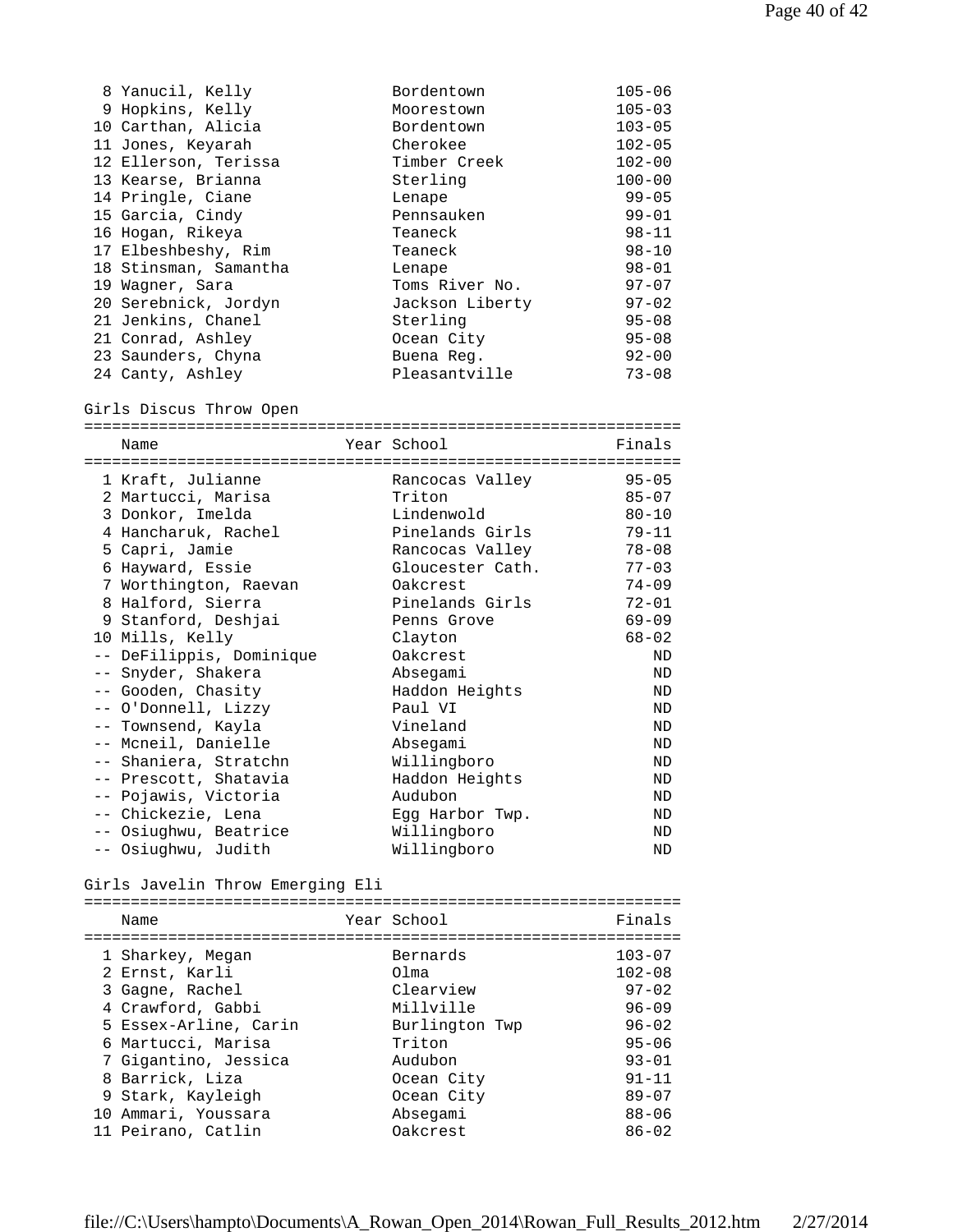| 11 Downey, Taylor         | Hammonton       | $86 - 02$ |
|---------------------------|-----------------|-----------|
| 13 Kiger, Lauren          | Pennsville      | $85 - 07$ |
| 14 Hunter, Ronetta        | Burlington Twp  | $83 - 07$ |
| 15 Saxvanderweyden, Megan | Pennsville      | $82 - 08$ |
| 16 Thach, Samantha        | Pennsauken      | $80 - 01$ |
| 17 Jorge, Stephanie       | Pleasantville   | $65 - 08$ |
| -- Ingram, Destiny        | Cedar Creek     | ND        |
| -- Lopez, Adalys          | Eqq Harbor Twp. | ND        |
| -- Moss, Shamyia          | Willingboro     | ND        |
| -- Howard, Colleen        | Holy Cross      | FOUL      |

## Girls Javelin Throw Open

| ATITR AQAGTTII TIITOM ODGII |                  |           |
|-----------------------------|------------------|-----------|
| Name                        | Year School      | Finals    |
| 1 Britton, Laura            | Eastern          | $96 - 00$ |
| 2 Kearse, Brianna           | Sterling         | $95 - 10$ |
| 3 Dixon, Jazlyn             | Penns Grove      | $92 - 00$ |
| 4 Joyner-Vila, Bianca       | Woodbury         | $90 - 10$ |
| 5 Rubiano, Gina             | Howell           | $90 - 01$ |
| 6 Dods, Margaret            | Mainland         | $89 - 11$ |
| 7 Grega, Shannon            | Gloucester Cath. | $88 - 03$ |
| 8 DeMaria, Kylie            | Pinelands Girls  | $87 - 07$ |
| 9 Gallagher, Claire         | Paul VI          | $86 - 00$ |
| 10 Sweazie, Symone          | Bridgeton        | $85 - 01$ |
| 11 Chandler, Tiarah         | Vineland         | $84 - 07$ |
| 12 Prate, Courtney          | Cherokee         | $82 - 04$ |
| 13 Dixon, Bria              | Williamstown     | $81 - 11$ |
| 14 Donall, Christina        | Mainland         | $81 - 06$ |
| 14 Boyd, Rachael            | Riverside        | $81 - 06$ |
| 16 Capri, Jamie             | Rancocas Valley  | $79 - 07$ |
| 17 McMichael, Carly         | Paul VI          | $78 - 10$ |
| 18 Hoag, Erin               | Eastern          | $77 - 06$ |
| 19 Pedota, Lila             | Bernards         | $75 - 03$ |
| 20 Hogan, Rikeya            | Teaneck          | $74 - 05$ |
| 21 Capoferri, Candace       | Hammonton        | $74 - 00$ |
| 22 MacDougall, Brynn        | Seneca           | $73 - 10$ |
| 23 Price, Erica             | Eastern          | $73 - 00$ |
| 24 Reed, Katelyn            | Florence HS      | $72 - 10$ |
| 25 Pereira, Catarina        | Riverside        | $68 - 01$ |
| 26 Merski, Elizabeth        | Seneca           | $67 - 02$ |
| 27 Frisby, Alyssa           | Pennsauken       | $67 - 00$ |
| 28 Hyatt, Atyana            | Teaneck          | $59 - 09$ |
| -- Kraft, Julianne          | Rancocas Valley  | ND        |
| -- Matthews, Alex           | Lindenwold       | ND        |
| -- McMonagle, Mary          | Collingswood     | <b>ND</b> |
| -- Bradbury, Alison         | Kingsway         | <b>ND</b> |
|                             |                  |           |

## Girls Javelin Throw Elite

| Name                                             | Year School                   | Finals     |
|--------------------------------------------------|-------------------------------|------------|
| 1 Jimmenez, Maria<br>125-05 134-06 154-11 153-03 | Vineland                      | $154 - 11$ |
| 2 Blamon, Faith<br>$113 - 10$ $122 - 08$         | Cinnaminson<br>FOUL<br>134-11 | $134 - 11$ |
| 3 Yanucil, Kelly<br>119-01 121-02 127-11 127-04  | Bordentown                    | $127 - 11$ |
| 4 Berry, Jeanne<br>114-09 107-05 105-09 124-05   | Delsea                        | $124 - 05$ |